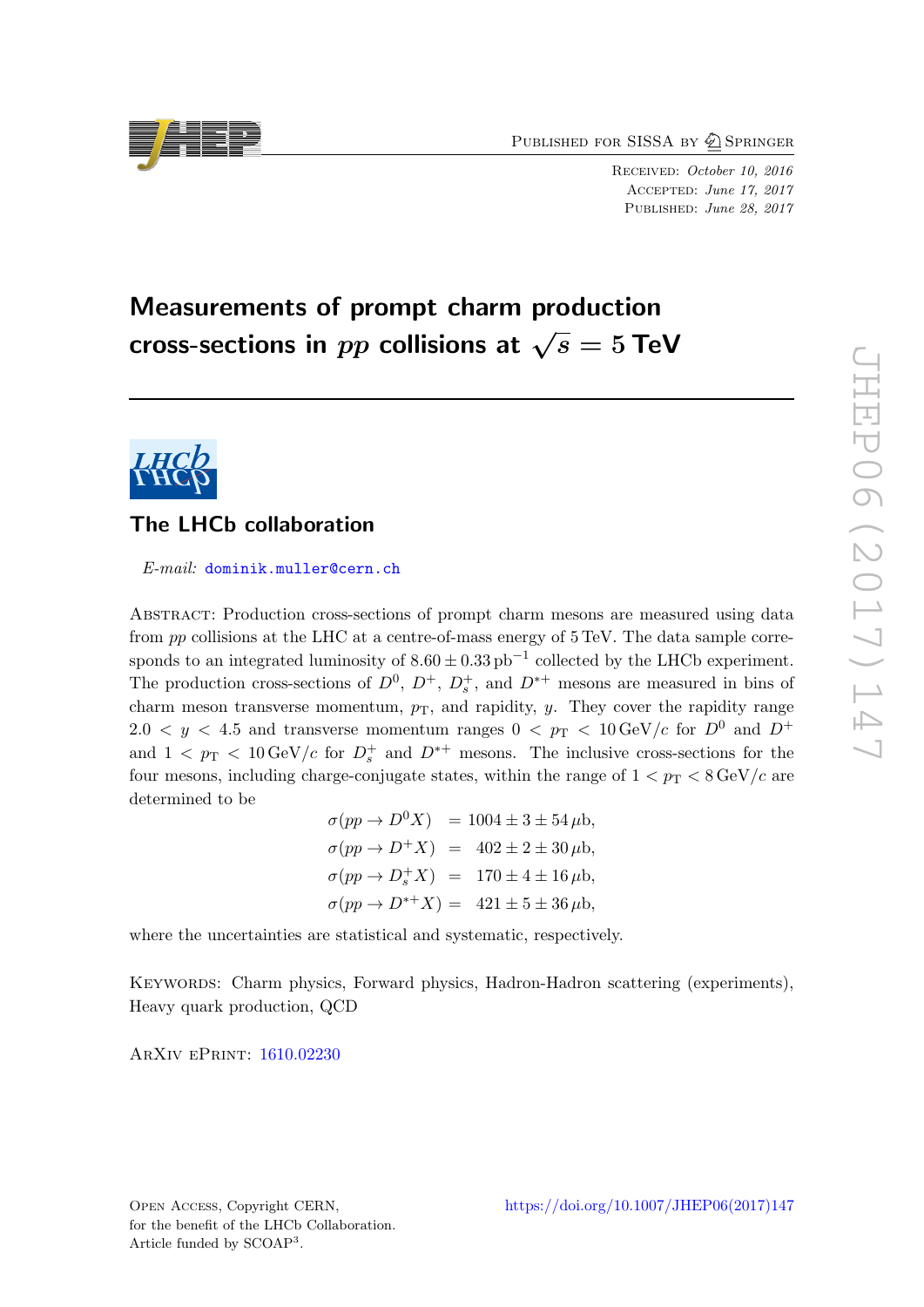### Contents

|                | 1 Introduction                                  | $\mathbf{1}$   |
|----------------|-------------------------------------------------|----------------|
| $\bf{2}$       | Detector and simulation                         | 3              |
| $\bf{3}$       | Analysis strategy                               | 3              |
|                | Selection of candidates<br>3.1                  | $\overline{4}$ |
|                | 3.2 Determination of signal yields              |                |
|                | 4 Cross-section measurements                    | $\overline{5}$ |
| 5 <sup>1</sup> | Production ratios and integrated cross-sections | 11             |
|                | Production ratios<br>5.1                        | 11             |
|                | Integrated cross-sections<br>5.2                | 11             |
| 6              | Comparison to theory                            | 13             |
| $7\,$          | <b>Summary</b>                                  | 18             |
|                | A Absolute cross-sections                       | 19             |
|                | B Cross-section ratios at different energies    | 23             |
|                | C Cross-section ratios for different mesons     | 27             |
|                | The LHCb collaboration                          | 36             |
|                |                                                 |                |

### <span id="page-1-0"></span>1 Introduction

Measurements of charm production cross-sections in proton-proton collisions are important tests of perturbative quantum chromodynamics [\[1–](#page-33-0)[4\]](#page-33-1). Predictions of charm meson cross-sections have been made at next-to-leading order using the generalised mass variable flavour number scheme (GMVFNS) [\[3,](#page-33-2) [5–](#page-33-3)[9\]](#page-33-4) and at fixed order with next-to-leading-log resummation (FONLL)  $[1, 2, 10-13]$  $[1, 2, 10-13]$  $[1, 2, 10-13]$  $[1, 2, 10-13]$  $[1, 2, 10-13]$ . These are based on a factorisation approach, where the cross-sections are calculated as a convolution of three terms: the parton distribution functions of the incoming protons; the partonic hard scattering rate, estimated as a perturbative series in the coupling constant of the strong interaction; and a fragmentation function that parametrises the hadronisation of the charm quark into a given type of charm hadron. Predictions are also obtained from Monte Carlo programs implementing NLO perturbative QCD, where the partonic final state is matched to parton shower simulations [\[1\]](#page-33-0). The range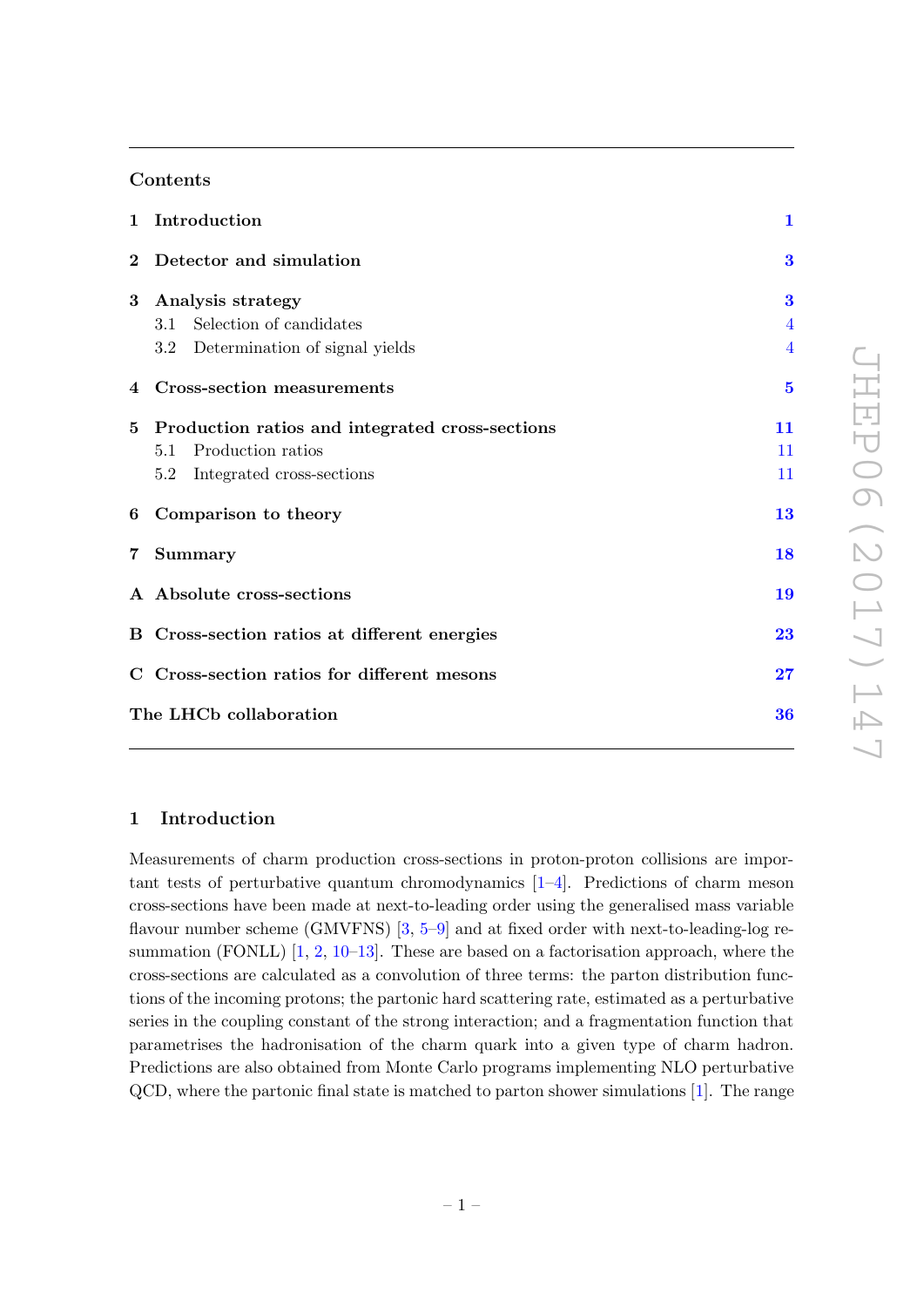of rapidity, y, and of the momentum component transverse to the beam axis,  $p<sub>T</sub>$ , accessible to the LHCb experiment enables quantum chromodynamics calculations to be tested in a region where the momentum fraction,  $x$ , of the initial state partons can reach values below 10−<sup>4</sup> . In this region the uncertainties on the gluon density function are large, exceeding 30% [\[1,](#page-33-0) [14\]](#page-33-8), and LHCb measurements can be used to constrain it. This paper presents measurements of charm hadron production cross-sections at a proton-proton centre-of-mass energy of  $\sqrt{s} = 5 \text{ TeV}$ . Ratios of cross-sections at different  $\sqrt{s}$  benefit from cancellations in experimental uncertainties on the measured cross-sections as well as theoretical uncertainties on the predictions [\[2\]](#page-33-5), allowing for precise comparisons. Measurements of charm production cross-sections in pp collisions at  $\sqrt{s} = 5 \text{ TeV}$  also define the reference for the determination of nuclear modification factors in heavy ion collisions at that nucleon-nucleon centre-of-mass energy, recorded in 2015 at the Large Hadron Collider (LHC).

Measurements of charm production cross-sections in hadronic collisions have been performed in different kinematic regions and for various centre-of-mass energies in the TeV range. Measurements by the CDF experiment cover the central rapidity region  $|y| < 1$ and transverse momenta,  $p_T$ , between 5.5 GeV/c and 20 GeV/c at  $\sqrt{s} = 1.96 \text{ TeV}$  in  $p\bar{p}$  collisions [\[15\]](#page-33-9). At the LHC, charm cross-sections in pp collisions have been measured in the |y| < 0.5 region for  $p_T > 1$  GeV/c at  $\sqrt{s} = 2.76$  TeV and for  $p_T > 0$  GeV/c at  $\sqrt{s} = 7$  TeV by the ALICE experiment [\[16](#page-33-10)[–19\]](#page-34-0), and for pseudorapidity  $|\eta| < 2.1$  in the  $p_T$  region  $3.5 < p_{\rm T} < 100 \,\text{GeV/c}$  at  $\sqrt{s} = 7 \,\text{TeV}$  by the ATLAS experiment [\[20\]](#page-34-1). The LHCb experiment has recorded the world's largest dataset of charm hadrons to date and this has led to numerous high-precision measurements of their production and decay properties. LHCb measured the cross-sections in the forward region  $2.0 < y < 4.5$  for  $0 < p_T < 8 \text{ GeV}/c$  at  $\sqrt{s} = 7 \,\text{TeV}$  [\[21\]](#page-34-2) and for  $0 < p_{\text{T}} < 15 \,\text{GeV/c}$  at  $\sqrt{s} = 13 \,\text{TeV}$  [\[22\]](#page-34-3).

Charm mesons produced at the pp collision point, either directly or as decay products of excited charm resonances, are referred to as promptly produced. No attempt is made to distinguish between these two sources. This paper presents measurements of the crosssections for the prompt production of  $D^0$ ,  $D^+$ ,  $D_s^+$ , and  $D^*(2010)^+$  (henceforth denoted as  $D^{*+}$ ) mesons, based on data corresponding to an integrated luminosity of  $8.60 \pm 0.33$  pb<sup>-1</sup>. Charm mesons produced through the decays of b hadrons are referred to as secondary charm and are considered here as a background process.

The analysis techniques described in this paper are nearly identical to those used in the measurements made at  $\sqrt{s} = 13 \,\text{TeV}$  [\[22\]](#page-34-3), allowing for very precise determination of the ratios between the two results.

Section [2](#page-3-0) describes the detector, data acquisition conditions, and the simulation; this is followed by a summary of the data analysis in section [3.](#page-3-1) The differential cross-section results are given in section [4](#page-5-0) while section [5](#page-11-0) presents the measurements of integrated crosssections and of the ratios of the cross-sections measured at  $\sqrt{s} = 5 \text{ TeV}$  to those at 13 TeV. The theoretical predictions and their comparison with the results of this paper are discussed in section [6.](#page-13-0) Section [7](#page-18-0) provides a summary.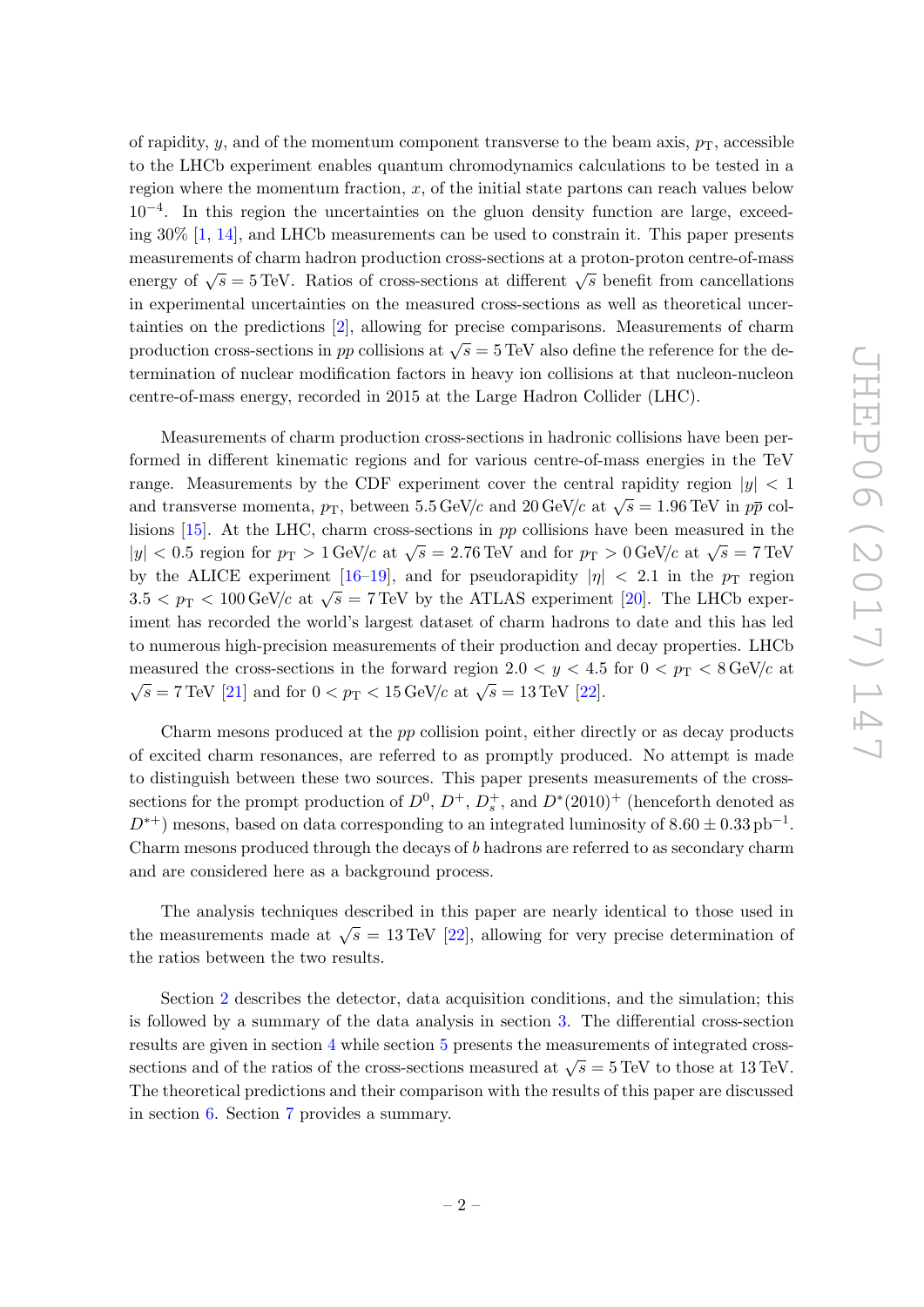### <span id="page-3-0"></span>2 Detector and simulation

The LHCb detector [\[23,](#page-34-4) [24\]](#page-34-5) is a single-arm forward spectrometer covering the pseudorapidity range  $2 < \eta < 5$ , designed for the study of particles containing b or c quarks. The detector includes a high-precision tracking system consisting of a silicon-strip vertex detector surrounding the pp interaction region, a large-area silicon-strip detector located upstream of a dipole magnet with a bending power of about 4 Tm, and three stations of silicon-strip detectors and straw drift tubes placed downstream of the magnet. The tracking system provides a measurement of momentum of charged particles with a relative uncertainty that varies from  $0.5\%$  at low momentum to  $1.0\%$  at  $200 \,\mathrm{GeV/c}$ . The minimum distance of a track to a primary vertex  $(PV)$ , the impact parameter  $IP$ ), is measured with a resolution of  $(15 + 29/p_T)$  µm, where  $p_T$  is the component of the momentum transverse to the beam, in  $GeV/c$ . Different types of charged hadrons are distinguished by information from two ring-imaging Cherenkov detectors. Photons, electrons and hadrons are identified by a calorimeter system consisting of scintillating-pad and preshower detectors, an electromagnetic calorimeter and a hadronic calorimeter. Muons are identified by a system composed of alternating layers of iron and multiwire proportional chambers.

The online event selection is performed by a trigger. This consists of a hardware stage, which, for this analysis, randomly selects a pre-defined fraction of all beam-beam crossings at a rate of 300 kHz, followed by a software stage. In between the hardware and software stages, an alignment and calibration of the detector is performed in near realtime [\[25\]](#page-34-6) and updated constants are made available for the trigger. The same alignment and calibration information is propagated to the offline reconstruction, ensuring consistent and high-quality particle identification (PID) information between the trigger and offline software. The identical performance of the online and offline reconstruction offers the opportunity to perform physics analyses directly using candidates reconstructed in the trigger [\[26,](#page-34-7) [27\]](#page-34-8), which the present analysis exploits. The storage of only the triggered candidates enables a reduction in the event size by an order of magnitude.

In the simulation, pp collisions are generated with PYTHIA 8.1  $[28, 29]$  $[28, 29]$  $[28, 29]$  using a specific LHCb configuration similar to the one described in ref. [\[30\]](#page-34-11). Decays of hadronic particles are described by EVTGEN  $[31]$  in which final-state radiation is generated with PHOTOS  $[32]$ . The implementation of the interaction of the generated particles with the detector, and its response, uses the GEANT4 toolkit  $[33, 34]$  $[33, 34]$  $[33, 34]$  as described in ref. [\[35\]](#page-34-16).

### <span id="page-3-1"></span>3 Analysis strategy

The analysis methodology is very similar to that used to measure the prompt production cross-sections at  $\sqrt{s} = 13 \text{ TeV}$  [\[22\]](#page-34-3), of which a summary is given below. The measurement at  $\sqrt{s} = 5$  TeV reconstructs the same final states:  $D^0 \to K^- \pi^+$ ,  $D^+ \to K^- \pi^+ \pi^+$ ,  $D_s^+ \to (K^-K^+)_{\phi}\pi^+$  and  $D^{*+} \to D^0(\to K^-\pi^+)\pi^+$ . Throughout this paper, charge conjugation is implied and thus the  $D^0 \to K^-\pi^+$  sample contains the sum of the Cabibbofavoured decays  $D^0 \to K^-\pi^+$  and the doubly Cabibbo-suppressed decays  $\overline{D}{}^0 \to K^-\pi^+$ . The  $D_s^+ \to (K^-K^+)_{\phi} \pi^+$  sample comprises all reconstructed  $D_s^+ \to K^-K^+\pi^+$  decays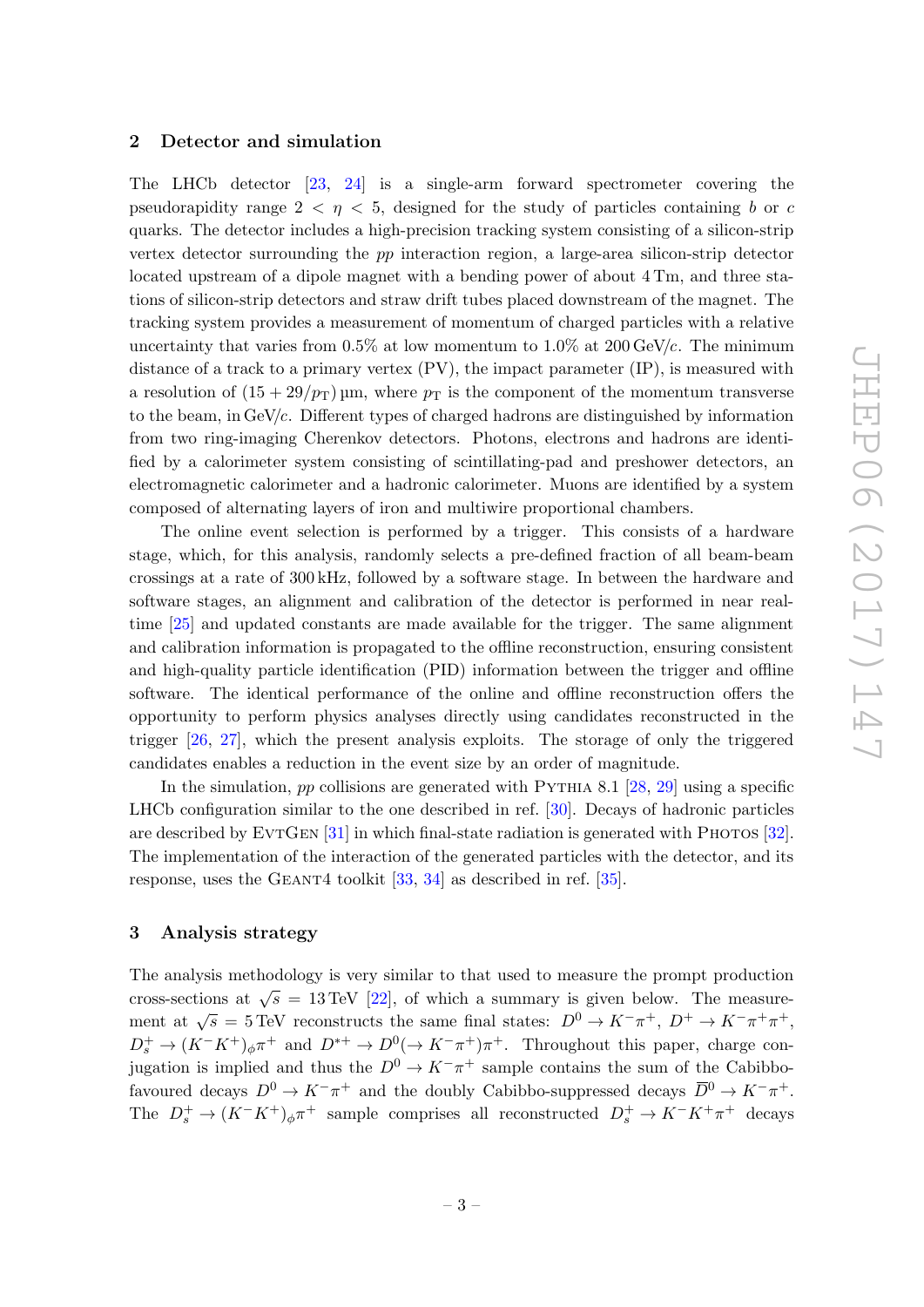where the invariant mass of the  $K^-K^+$  pair falls into a  $\pm 20 \,\text{MeV}/c^2$  window around the nominal  $\phi(1020)$  mass, taken to be  $1020 \,\mathrm{MeV}/c^2$ .

The cross-sections are measured in two-dimensional bins of  $p_T$  and y of the reconstructed mesons, where  $p_T$  and y are measured in the pp centre-of-mass frame with respect to the pp collision axis. The bin widths are 0.5 in y covering a range of  $2.0 < y < 4.5$  and  $1 \text{ GeV}/c$  in  $p_T$  for  $0 < p_T < 10 \text{ GeV}/c$ .

### <span id="page-4-0"></span>3.1 Selection of candidates

Candidates for  $D^0$ ,  $D^+$  and  $D_s^+$  mesons are formed in events containing at least one reconstructed PV by combining tracks that have been positively identified as kaons or pions by the LHCb PID system. These tracks are required to be above a transverse momentum threshold that depends on the decay mode, and must be consistent with originating from a common vertex. Due to the long lifetimes of the studied charm mesons, this common vertex is required to be significantly displaced from any reconstructed PV and the displacement vector with respect to the closest PV must align with the combined momentum of the tracks. Candidates for  $D^{*+}$  mesons are formed by combining a  $D^0$  and a charged pion candidate, requiring that both form a good quality vertex. Applying the selection, 1% of all events have more than one selected candidate, all of which are considered in this analysis.

The efficiencies for the reconstruction and selection of charm meson candidates are obtained for each  $(p_T, y)$  bin in a near-identical manner to the  $\sqrt{s} = 13 \,\text{TeV}$  measurement [\[22\]](#page-34-3). All efficiencies are evaluated using the event simulation, except for the efficiencies for identifying kaons and pions and the tracking efficiencies. Kaon and pion identification efficiencies are evaluated using a high purity calibration sample of  $D^{*+} \to D^0(\to K^- \pi^+) \pi^+$ decays which have been selected without PID requirements. Only the correct assignment of the kaon and pion hypotheses for the decay products of the  $D^0$  candidates yields the expected shapes in the mass distributions. The numbers of true kaon and pion tracks in the calibration sample are determined from maximum likelihood fits to the  $D^0$  and  $D^{*+}$  candi-date invariant mass distributions, as described in section [3.2.](#page-4-1) The identification efficiency for a true kaon or pion to pass a given PID requirement is computed by performing these fits in bins of track multiplicity and track kinematics before and after the selection. This technique differs slightly from that used in the analysis of the  $\sqrt{s} = 13 \text{ TeV}$  data, where a single maximum likelihood fit was performed on the calibration sample integrated across all bins, and the per-bin kaon and pion yields were computed by summing sWeights [\[36\]](#page-34-17). The change leads to a stable solution for sparsely populated bins and is introduced due to the substantially smaller size of the calibration sample compared to the  $\sqrt{s} = 13 \text{ TeV}$ measurement. Tracking efficiencies in the simulation are corrected with a factor derived from data as described in ref. [\[37\]](#page-35-0) with typical values in the range of 0.97 to 1.02.

### <span id="page-4-1"></span>3.2 Determination of signal yields

The data contain a mixture of prompt signal decays, secondary charm mesons produced in decays of b hadrons, and combinatorial background. While combinatorial background can be distinguished from signal decays in the invariant mass distribution of charm meson candidates, both prompt signal decays and secondary charm mesons have the same mass shape. However, secondary charm mesons will, on average, have a greater IP with respect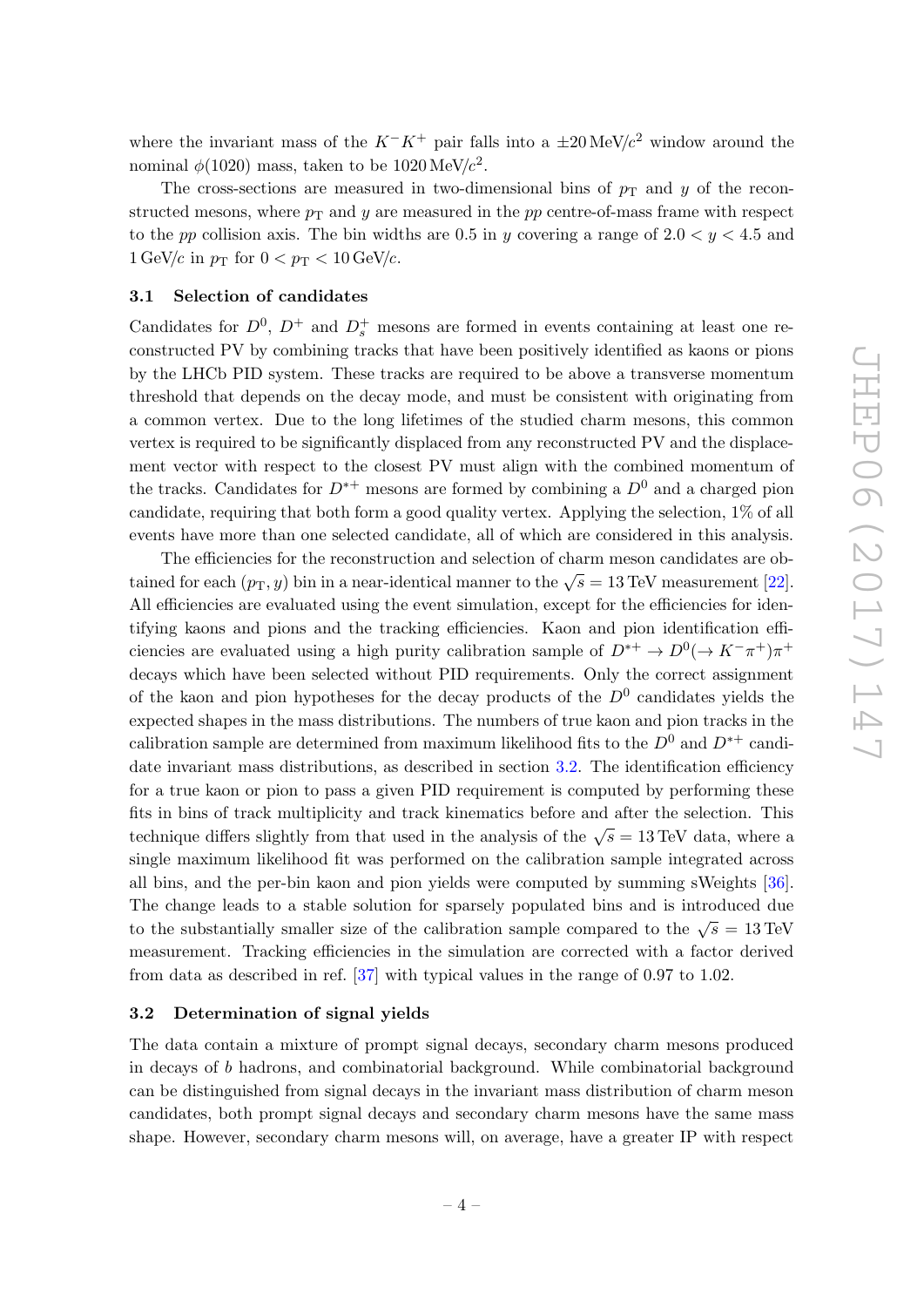| Hadron        | Prompt signal yield          |
|---------------|------------------------------|
| $D^0$         | $(34.4 \pm 0.7) \times 10^4$ |
|               | $(27.6 \pm 0.6) \times 10^4$ |
| $D_{\circ}^+$ | $(13.2 \pm 0.1) \times 10^3$ |
|               | $(39.0 \pm 0.2) \times 10^3$ |

<span id="page-5-1"></span>Table 1. Prompt signal yields in the fully selected dataset, summed over all  $(p_T, y)$  bins in which a measurement is made. Only statistical uncertainties are given.

to the closest PV than prompt signal, and this is exploited by using the spectrum of  $\ln(\chi_{\rm IP}^2)$ of the charm meson candidates, where  $\chi_{\text{IP}}^2$  is defined as the difference in  $\chi^2$  of the PV fit, performed with and without the particle under consideration.

The prompt signal yield in each  $(p_T, y)$  bin is obtained from a fit to the  $\ln(\chi_{IP}^2)$  distribution of the charm meson within a  $20 \text{ MeV}/c^2$  window around the known mass [\[38\]](#page-35-1) of the  $D^0$ ,  $D^+$ , or  $D_s^+$  meson, corresponding to approximately 2.5 times the mass resolution. For the  $D^{*+}$  measurements, an additional signal window around the nominal  $\Delta m = m(D^{*+}) - m(D^0)$  value of 145.43 MeV/c<sup>2</sup> [\[38\]](#page-35-1) is used, and the fit is made to the ln  $(\chi_{\text{IP}}^2)$  distribution of the  $D^0$  meson. Candidates outside the signal region are used to construct templates for the combinatorial background shape in the  $\ln(\chi_{\rm IP}^2)$  distributions. For the  $D^0$ ,  $D^+$ , and  $D_s^+$  measurements, a fit to the invariant mass distributions is used to constrain the number of combinatorial background candidates in the  $\ln(\chi_{\mathrm{IP}}^2)$  fit. A fit to the  $\Delta m$  distribution is used for the  $D^{*+}$  measurements. The fits to the invariant mass,  $\Delta m$ , and ln  $(\chi_{\mathrm{IP}}^2)$  distributions are performed as extended binned maximum likelihood fits, performed simultaneously across all  $(p_T, y)$  bins. The fit model definitions, and the choice of model parameters that are shared across  $(p_T, y)$  bins, are identical to those used in the  $\sqrt{s} = 13 \text{ TeV}$  measurement [\[22\]](#page-34-3).

The sums of the fits over all  $(p_T, y)$  bins are given in figures [1–](#page-6-0)[4.](#page-7-0) The fits generally describe the data well. Inaccuracies in the description of the data by the fit model are found to have only a small effect on the estimated prompt signal yield and are taken into account as systematic uncertainties. The sums of the prompt signal yields, as determined by the fits, are given in table [1.](#page-5-1)

### <span id="page-5-0"></span>4 Cross-section measurements

In each  $(p_T, y)$  bin i, the bin averaged differential cross-section for producing the charm meson  $D$  is calculated from the relation

$$
\frac{\mathrm{d}^2 \sigma_i(D)}{\mathrm{d}p_{\mathrm{T}} \,\mathrm{d}y} = \frac{1}{\Delta p_{\mathrm{T}} \Delta y} \cdot \frac{N_i(D \to f + \mathrm{c.c.})}{\varepsilon_{i,\mathrm{tot}}(D \to f)\mathcal{B}(D \to f)\,\kappa \,\mathcal{L}_{\mathrm{int}}},\tag{4.1}
$$

where  $\Delta p_T$  and  $\Delta y$  are the widths in  $p_T$  and y of bin i,  $N_i(D \to f + \text{c.c.})$  is the measured yield of prompt D decays to the final state f in bin i from the  $\ln(\chi_{\text{IP}}^2)$  fit including the charge-conjugate decay, and  $\varepsilon_{i,tot}(D \to f)$  is the total efficiency for observing the signal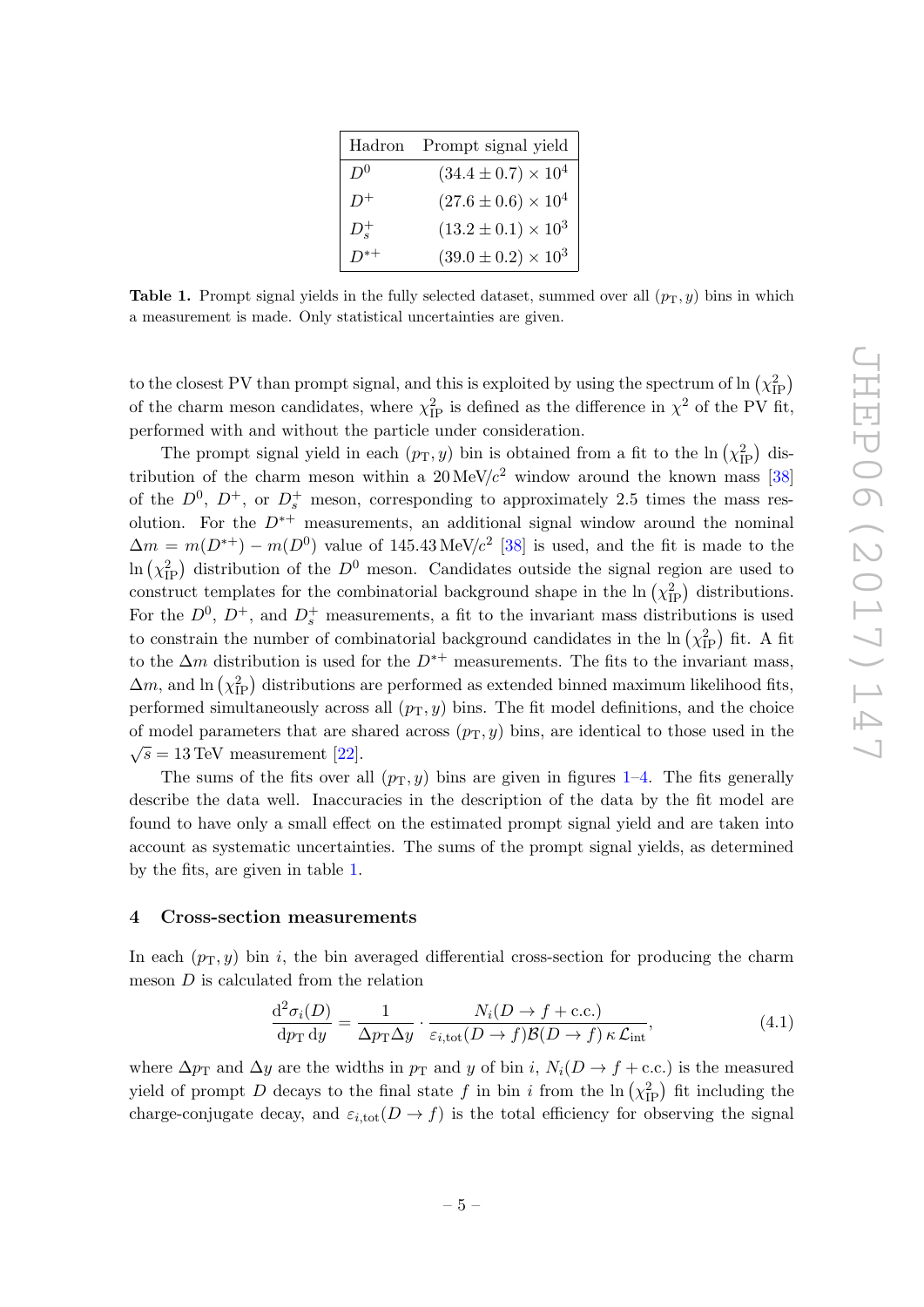<span id="page-6-0"></span>

**Figure 1.** Distributions for selected  $D^0 \to K^-\pi^+$  candidates: (left)  $K^-\pi^+$  invariant mass and (right) ln  $(\chi^2_{\text{IP}})$  for a mass window of  $\pm 20 \,\text{MeV}/c^2$  around the nominal  $D^0$  mass. The sum of the simultaneous likelihood fits in each  $(p_T, y)$  bin is shown, with components as indicated in the legends.



**Figure 2.** Distributions for selected  $D^+ \to K^-\pi^+\pi^+$  candidates: (left)  $K^-\pi^+\pi^+$  invariant mass and (right) ln  $(\chi_{IP}^2)$  for a mass window of  $\pm 20$  MeV/ $c^2$  around the nominal  $D^+$  mass. The sum of the simultaneous likelihood fits in each  $(p_T, y)$  bin is shown, with components as indicated in the legends.

decay in bin *i*. The total integrated luminosity collected,  $\mathcal{L}_{int}$ , is  $8.60 \pm 0.33$  pb<sup>-1</sup> and  $\kappa = 1.86\%$  is the efficiency of the hardware trigger. The integrated luminosity of the dataset is evaluated from the number of visible pp collisions and a constant of proportionality that is measured in a dedicated calibration dataset. The absolute luminosity for the calibration dataset is determined from the beam currents, which are measured by LHC instruments, and the beam profiles and overlap integral, which are measured with a beam-gas imaging method [\[39\]](#page-35-2). In contrast to ref. [\[39\]](#page-35-2), no van der Meer scan is used. The correlation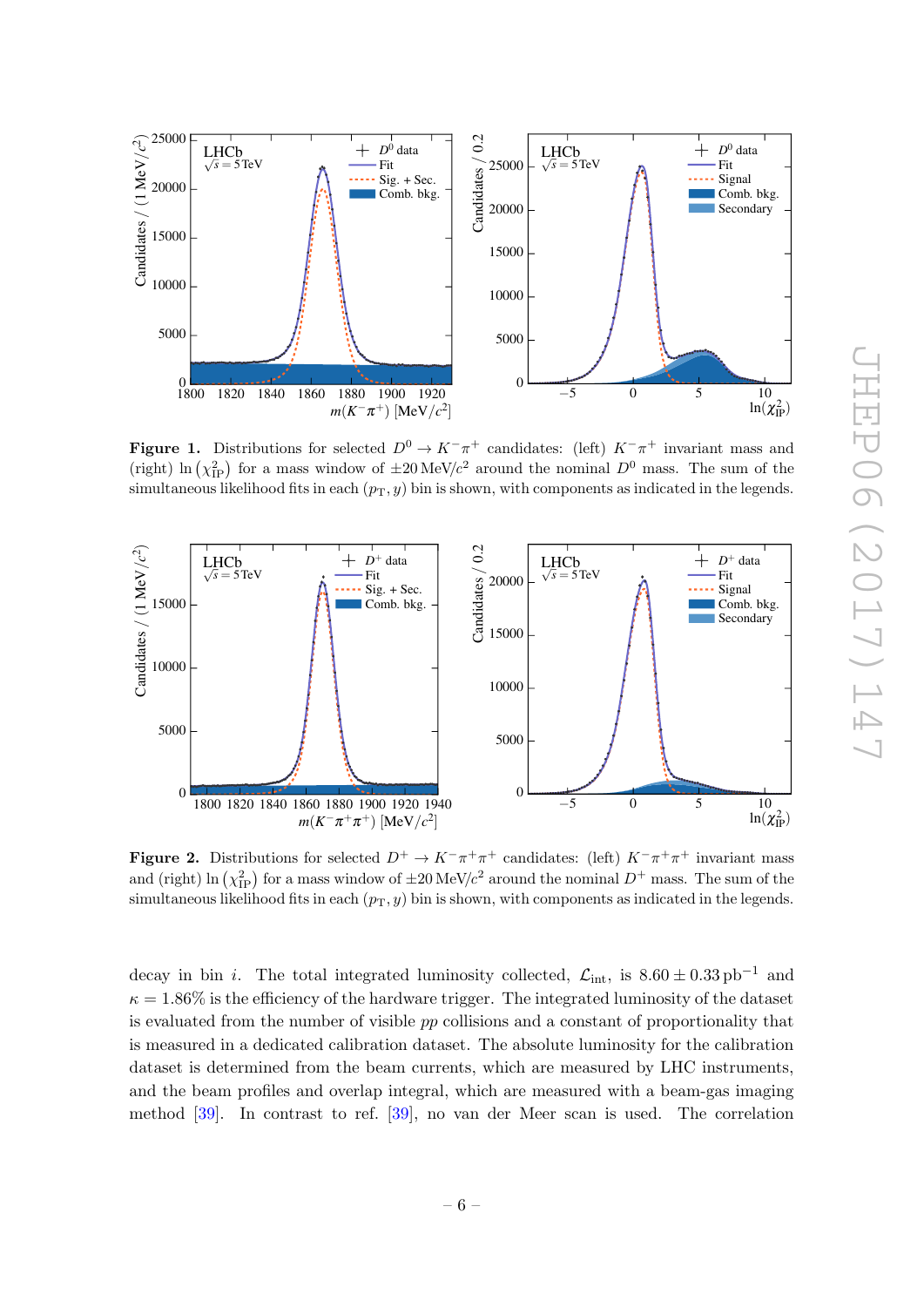

**Figure 3.** Distributions for selected  $D_s^+ \to (K^-K^+)\phi\pi^+$  candidates: (left)  $K^+K^-\pi^+$  invariant mass and (right)  $\ln(\chi_{IP}^2)$  for a mass window of  $\pm 20 \,\text{MeV}/c^2$  around the nominal  $D_s^+$  mass. The sum of the simultaneous likelihood fits in each  $(p_T, y)$  bin is shown, with components as indicated in the legends.

<span id="page-7-0"></span>

**Figure 4.** Distributions for selected  $D^{*+} \to D^0 \pi^+$  candidates, with  $D^0 \to K^- \pi^+$ : (left)  $\Delta m = m(D^{*+}) - m(D^0)$  for a mass window of  $\pm 20 \text{ MeV}/c^2$  around the nominal  $D^0$  mass and (right) ln  $(\chi^2_{\rm IP})$  of the  $D^0$  with an additional mass window of  $\pm 3$  MeV/c<sup>2</sup> around the nominal  $D^{*+}$  -  $D^0$  mass difference. The sum of the simultaneous likelihood fits in each  $(p_T, y)$  bin is shown, with components as indicated in the legends.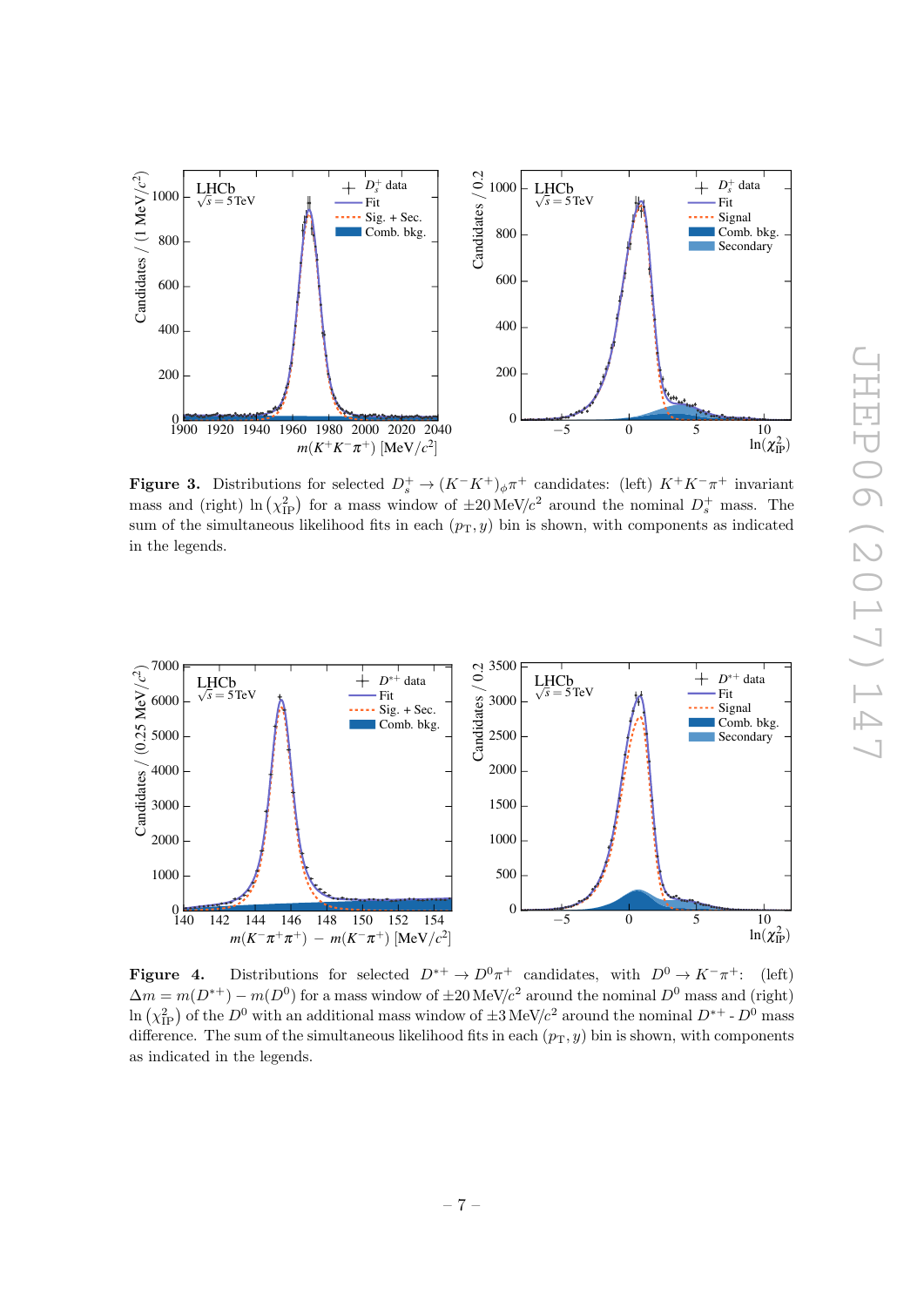<span id="page-8-0"></span>

|                        |          | Uncertainties $(\%)$ |               |                |             | Correlations $(\%)$ |
|------------------------|----------|----------------------|---------------|----------------|-------------|---------------------|
|                        | $D^0$    | $D^+$                | $D_{\rm s}^+$ | $D^{*+}$       | <b>Bins</b> | Decay modes         |
| Luminosity             |          |                      | 3.8           |                | 100         | 100                 |
| Tracking               | $3 - 5$  | $5 - 7$              | $4 - 7$       | $5 - 7$        | $90 - 100$  | $90 - 100$          |
| Branching fractions    | 1.2      | 2.1                  | 5.8           | 1.5            | 100         | $0 - 95$            |
| Simulation sample size | $0 - 10$ | $0 - 10$             | $2 - 9$       | $1 - 10$       | $\theta$    | 0                   |
| Simulation modelling   | 0.3      | 0.7                  | 0.6           | $\overline{2}$ | $\theta$    | $\theta$            |
| PID sample size        | $0 - 1$  | $0 - 1$              | $0 - 2$       | $0 - 2$        | $0 - 100$   | $0 - 100$           |
| PID binning            | $0 - 30$ | $0 - 10$             | $0 - 20$      | $0 - 20$       | $\theta$    | $\theta$            |
| Fit model shapes       | $0 - 3$  | $0 - 3$              | $0 - 3$       | $0.0 - 1.0$    | $\theta$    | 0                   |

Table 2. Fractional systematic uncertainties, in percent. Uncertainties that are computed bin-bybin are expressed as ranges giving the minimum to maximum values. Ranges for the correlations between  $p_T-y$  bins and between modes are also given, expressed in percent.

coefficient between the uncertainties of the luminosity measurements at  $\sqrt{s} = 5 \,\text{TeV}$  and  $\sqrt{s} = 13 \,\text{TeV}$  is 32%.

The values for the branching fractions, taken from ref. [\[38\]](#page-35-1), are identical to those used in the  $\sqrt{s}$  = 13 TeV measurement [\[22\]](#page-34-3), thus ensuring a complete cancellation in ratios between cross-sections measured at 13 and 5 TeV. The values  $\mathcal{B}(D^+ \to K^-\pi^+\pi^+)$ ,  $\mathcal{B}(D^{*+} \to D^0 (\to K^- \pi^+) \pi^+)$ , and  $\mathcal{B}(D^0 \to K^{\mp} \pi^{\pm})$  are  $(9.13 \pm 0.19)\%$ ,  $(2.63 \pm 0.04)\%$ , and  $(3.89 \pm 0.05)\%$ , respectively. For the  $D_s^+$  measurement the fraction of  $D_s^+ \to K^-K^+\pi^+$ decays with a  $K^-K^+$  invariant mass in the range  $1000 < m_{K^-K^+} < 1040 \text{ MeV}/c^2$  is taken as  $(2.24 \pm 0.13)\%$  [\[40\]](#page-35-3).

Several sources of systematic uncertainty are identified and evaluated for each decay mode and  $(p_T, y)$  bin as described in ref. [\[22\]](#page-34-3). For all decay modes, the dominant uncertainties in most bins are due to the luminosity and the estimation of the tracking efficiencies. The calibration of the tracking efficiencies is performed independently for datasets taken at different centre-of-mass energies, leading to different relative uncertainties compared to the  $\sqrt{s} = 13 \text{ TeV}$  analysis. The simulated sample gives rise to systematic uncertainties due to its finite size and imperfect modelling of the selection variables. Uncertainties are also evaluated for the PID calibration procedure to account for the finite size of the calibration sample and residual differences of the kinematic distributions between the calibration sample and the final state tracks. Additionally, an uncertainty is evaluated to account for the choice of fit models used in the determination of the signal yields. Table [2](#page-8-0) lists the fractional systematic uncertainties for the different decay modes and their correlations between different  $(p_T, y)$  bins and decay modes.

The measured differential cross-sections are tabulated in appendix [A.](#page-19-0) Figures [5](#page-9-0) and [6](#page-10-0) show the  $D^0$ ,  $D^+$ ,  $D_s^+$ , and  $D^{*+}$  cross-section measurements and predictions [\[1](#page-33-0)[–3\]](#page-33-2), which are discussed in section [6.](#page-13-0)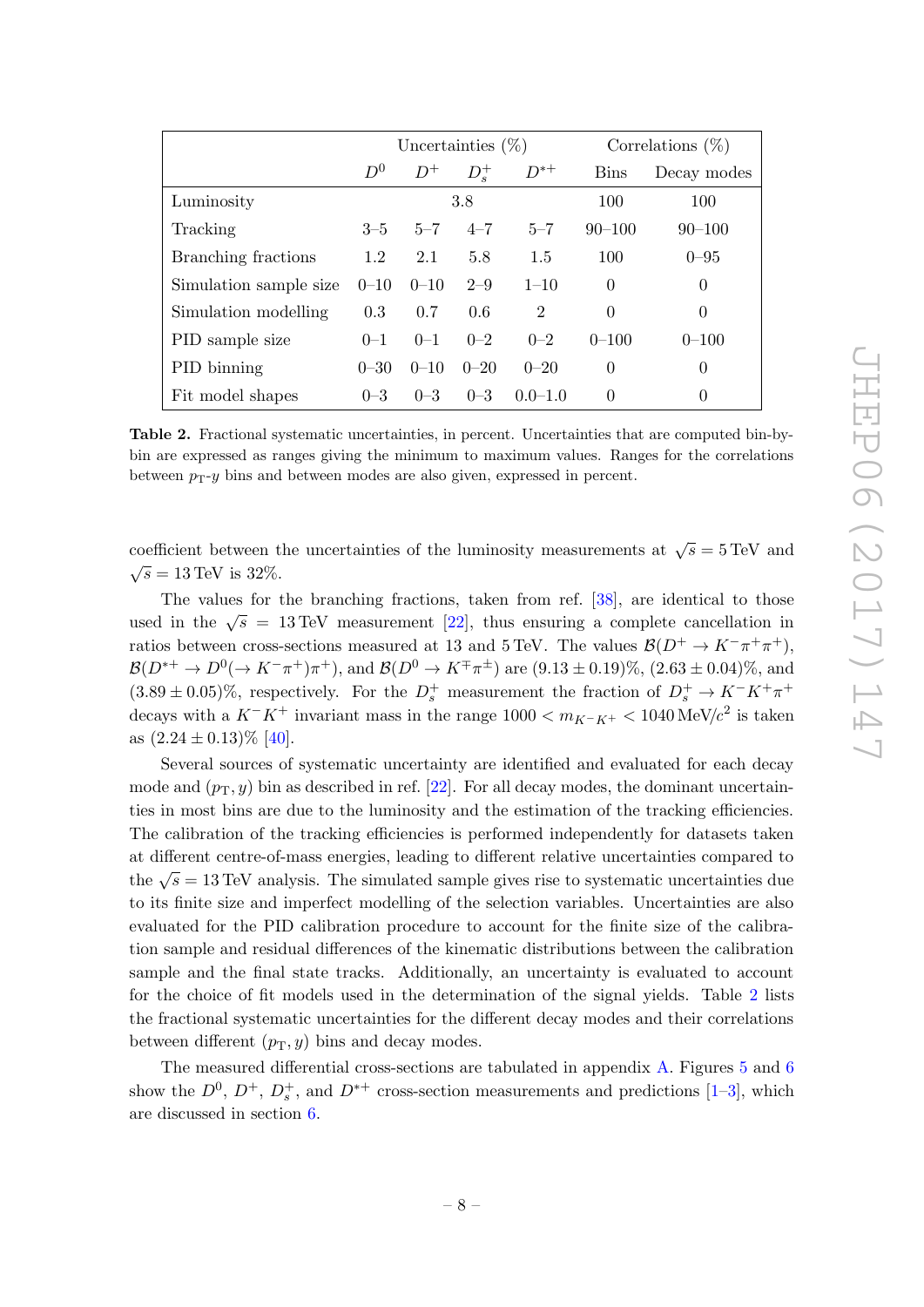<span id="page-9-0"></span>

Figure 5. Measurements and predictions for the absolute prompt (top)  $D^0$ , and (bottom)  $D^+$ cross-sections at  $\sqrt{s} = 5 \text{ TeV}$ . Each set of measurements and predictions in a given rapidity bin is offset by a multiplicative factor  $10^{-m}$ , where the factor m is shown on the plots. The boxes indicate the  $\pm 1\sigma$  uncertainty band on the theory predictions, where only the upper edge is shown if the uncertainty exceeds two orders of magnitude.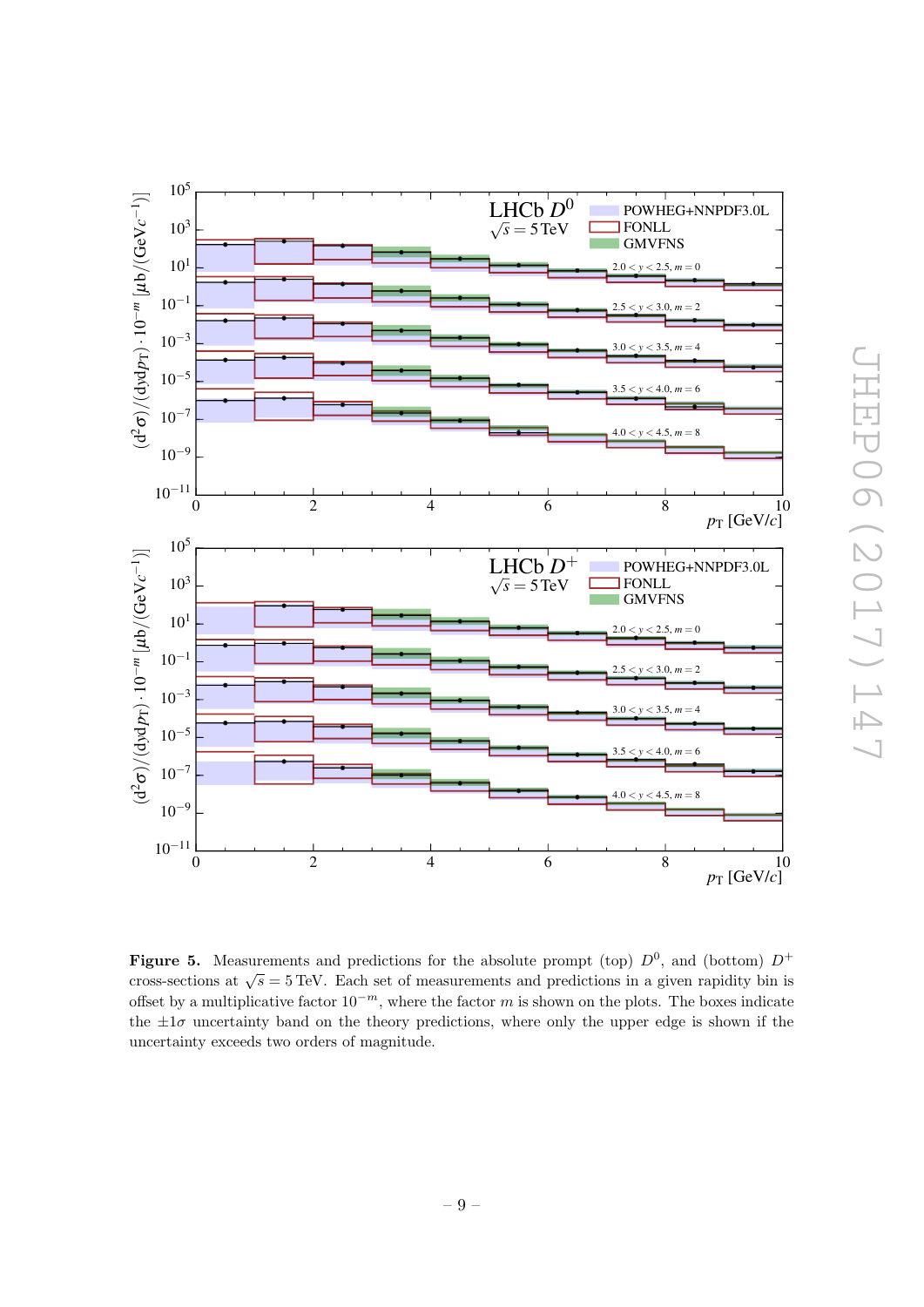<span id="page-10-0"></span>

**Figure 6.** Measurements and predictions for the absolute prompt (top)  $D_s^+$ , and (bottom)  $D^{*+}$ cross-sections at  $\sqrt{s} = 5 \text{ TeV}$ . Each set of measurements and predictions in a given rapidity bin is offset by a multiplicative factor  $10^{-m}$ , where the factor m is shown on the plots. The boxes indicate the  $\pm 1\sigma$  uncertainty band on the theory predictions, where only the upper edge is shown if the uncertainty exceeds two orders of magnitude.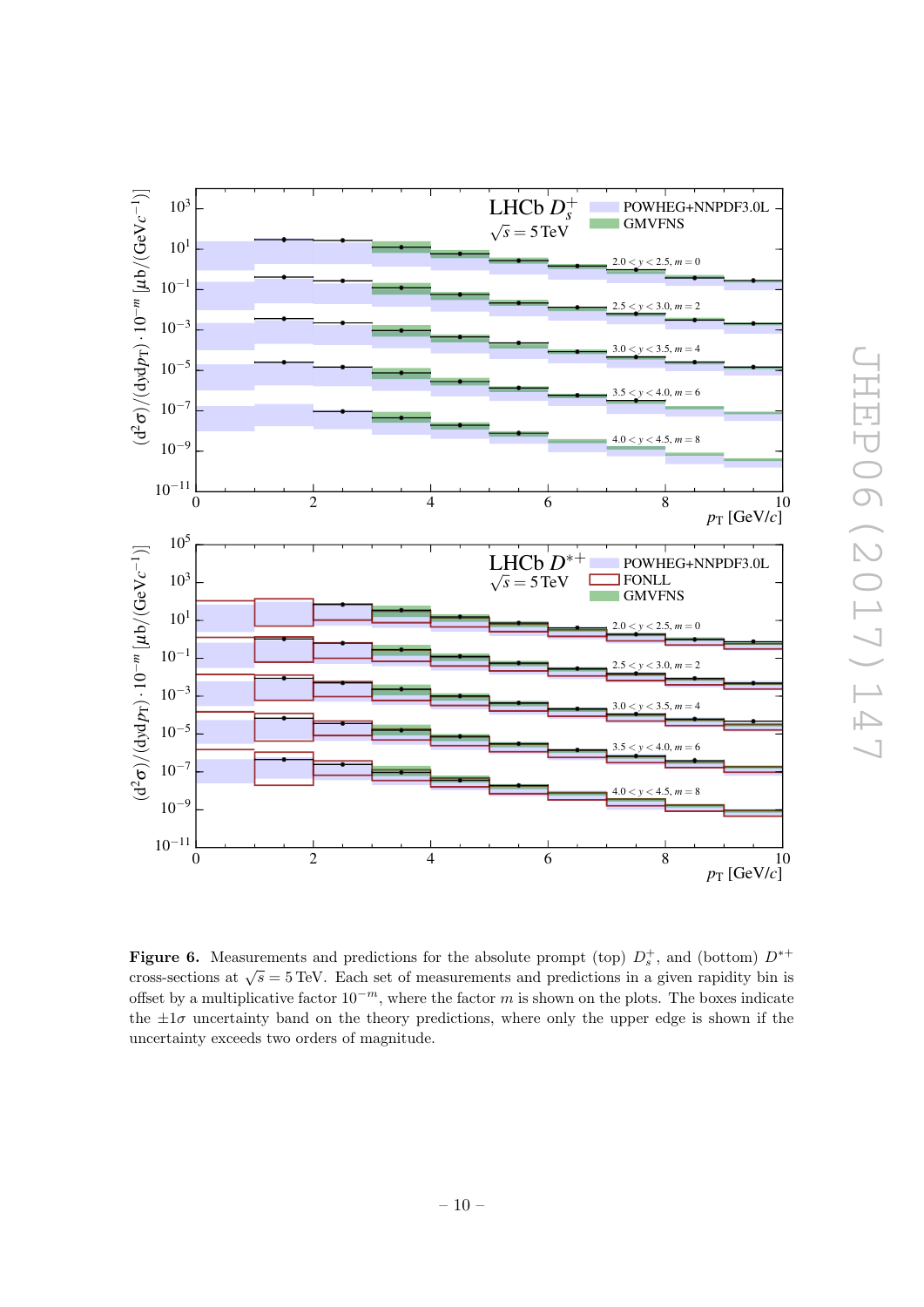### <span id="page-11-0"></span>5 Production ratios and integrated cross-sections

### <span id="page-11-1"></span>5.1 Production ratios

The present analysis uses the same techniques as the LHCb measurement at  $\sqrt{s} = 13 \,\text{TeV}$ . Therefore, several sources of systematic uncertainty are highly correlated, leading to crosssection ratios between  $\sqrt{s} = 13 \,\text{TeV}$  and  $\sqrt{s} = 5 \,\text{TeV}$ ,  $R_{13/5}$ , with greatly reduced relative uncertainties compared to the differential cross-sections. Furthermore, the predicted ratios of prompt charm production cross-sections between different centre-of-mass energies have cancellations of several theoretical uncertainties  $[1-3]$  $[1-3]$ . The  $\sqrt{s} = 13 \text{ TeV}$  measurements are rebinned to match the binning used for the present results and the production ratios are presented for  $0 < p_T < 8 \text{ GeV}/c$  and  $2.0 < y < 4.5$  in appendix [B.](#page-23-0) Figure [7](#page-14-0) shows the measured ratios for  $D^0$ ,  $D^+$ ,  $D_s^+$ , and  $D^{*+}$  mesons compared with predictions from theory calculations [\[1](#page-33-0)[–3\]](#page-33-2), discussed in section [6.](#page-13-0)

A second set of differential ratios is obtained by dividing the prompt charm production cross-sections of different charm mesons. These can be compared with the ratios of the cross-sections measured at  $e^+e^-$  colliders operating at a centre-of-mass energy close to the  $\Upsilon(4S)$  resonance [\[41](#page-35-4)[–43\]](#page-35-5). Those measurements were performed with the same final states as the analysis presented here. Therefore, a more precise comparison is made by taking ratios of  $\sigma(D) \times \mathcal{B}(D \to f)$ . Differential ratios are shown in figures [8](#page-15-0) and [9,](#page-16-0) and tabulated results are presented in appendix [C.](#page-27-0) The measurements in each  $p<sub>T</sub>$  bin are shown integrated over y for clearer visualisation. They exhibit a  $p<sub>T</sub>$  dependence that is consistent with heavier particles having a harder  $p<sub>T</sub>$  spectrum.

### <span id="page-11-2"></span>5.2 Integrated cross-sections

Integrated production cross-sections,  $\sigma(D)$ , for each charm meson are computed as the sum of the measurements in each bin, where the uncertainty on the sum takes into account the correlations between bins. Integrated cross-sections are computed for all four mesons in the kinematic region  $1 < p_T < 8 \,\text{GeV}/c$  and  $2.0 < y < 4.5$  and additionally down to  $p_T = 0$  GeV/c for  $D^0$  and  $D^+$ . The upper limit of  $p_T = 8$  GeV/c is chosen to match that of the measurements at  $\sqrt{s} = 7 \,\text{TeV}$  and  $\sqrt{s} = 13 \,\text{TeV}$ .

Contributions from bins within the integration range for which a measurement was not possible are estimated using a theory-based correction factor, computed as the ratio between the predicted integrated cross-section within the considered kinematic region and the sum of all cross-section predictions for bins for which a measurement exists, as in ref. [\[22\]](#page-34-3). POWHEG+NNPDF3.0L [\[1\]](#page-33-0) predictions, discussed in the next section, are used to compute the extrapolation factor. From the differences between the central value and the upper and lower bounds on the prediction, the larger of the two is assigned as systematic uncertainty of the extrapolation factor. Table [3](#page-12-0) gives the integrated cross-sections for  $D^0$ ,  $D^+$ ,  $D_s^+$ , and  $D^{*+}$  mesons and table [4](#page-13-1) gives the corresponding values for the ratios of integrated cross-sections measured at  $\sqrt{s} = 13 \,\text{TeV}$  and 5 TeV.

The integrated  $c\bar{c}$  production cross-section,  $\sigma(pp \to c\bar{c}X)$ , is calculated as  $\sigma(D)/(2f(c \to D))$  for each decay mode. The term  $f(c \to D)$  is the quark-to-hadron tran-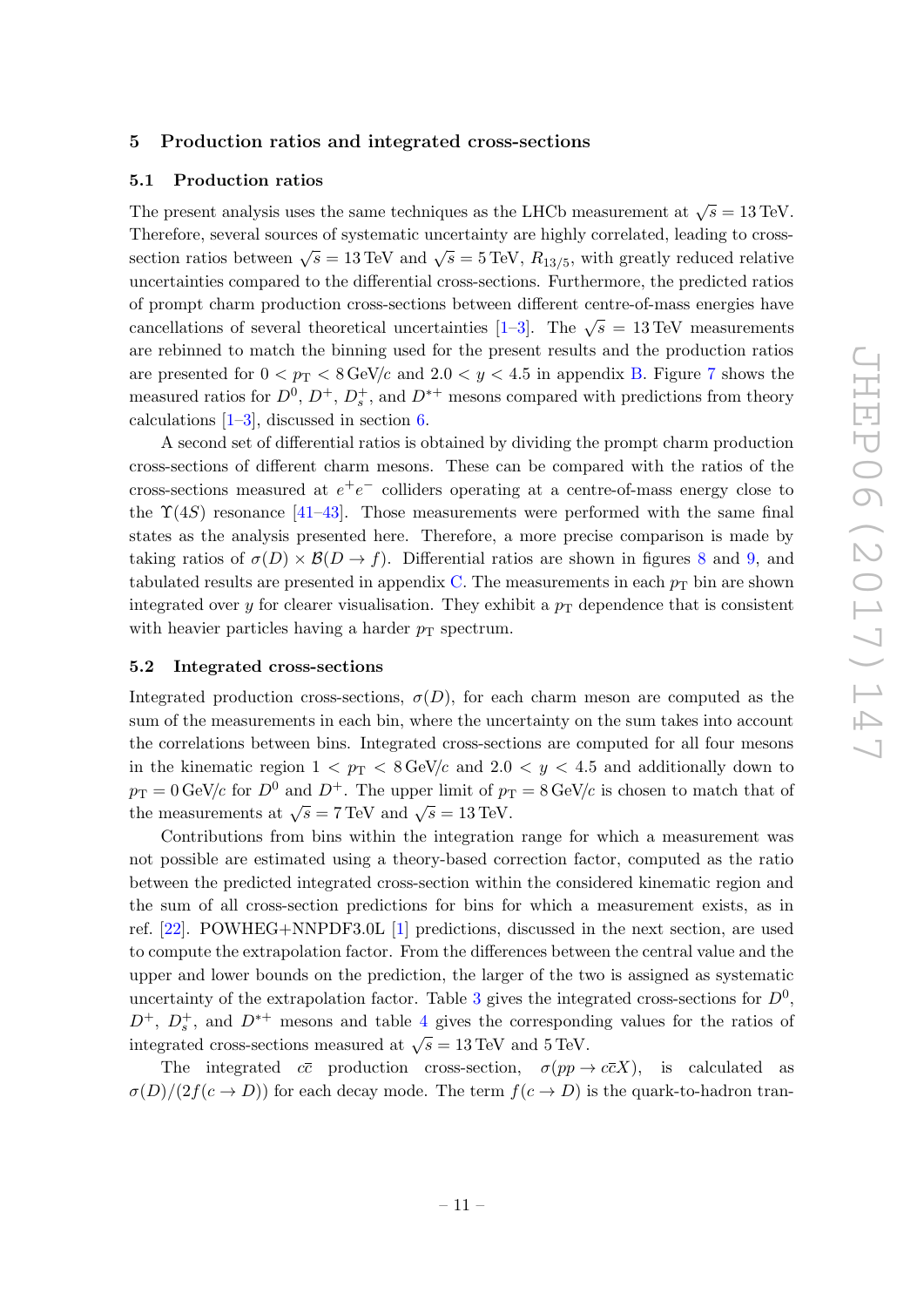<span id="page-12-0"></span>

|               |                                                  |             | Extrapolation factor  | $Cross-section (\mu b)$ |
|---------------|--------------------------------------------------|-------------|-----------------------|-------------------------|
| $D^0$         | $0 < p_{\rm T} < 8 \,\text{GeV}/c$               | 2 < y < 4.5 | $1.0013 \pm 0.0019$   | $1374 \pm 3 \pm 74$     |
| $D^+$         | $0 < p_{\rm T} < 8 \,\text{GeV}/c$               | 2 < y < 4.5 | $1.108 \pm 0.049$     | $551 \pm 5 \pm 48$      |
| $D^0$         | $1 < p_{\rm T} < 8 \,\text{GeV}/c$               | 2 < y < 4.5 | $1.0017 \pm 0.0020$   | $1004 \pm 3 \pm 54$     |
| $D^+$         | $1 < p_{\rm T} < 8 \,\text{GeV}/c$               | 2 < y < 4.5 | $1.00062 \pm 0.00099$ | $402 \pm 2 \pm 30$      |
| $D_{\rm s}^+$ | $1 < p_{\rm T} < 8 \,\text{GeV}/c$               | 2 < y < 4.5 | $1.0734 \pm 0.0080$   | $170 \pm 4 \pm 16$      |
| $D^{*+}$      | $1 < p_{\rm T} < 8 \,\text{GeV}/c$               | 2 < y < 4.5 | $1.122 \pm 0.046$     | $421 \pm 5 \pm 36$      |
| $D^0$         | $0 < p_{\rm T} < 8 \,\text{GeV}/c$               | 2.5 < y < 4 |                       | $866 \pm 2 \pm 45$      |
| $D^+$         | $0 < p_{\rm T} < 8 \,\text{GeV}/c$               | 2.5 < y < 4 |                       | $349 \pm 4 \pm 27$      |
| $D^0$         | $1 < p_T < 8$ GeV/c                              | 2.5 < y < 4 |                       | $630 \pm 2 \pm 33$      |
| $D^+$         | $1 < p_{\rm T} < 8 \,\text{GeV}/c$               | 2.5 < y < 4 |                       | $253 \pm 1 \pm 18$      |
| $D_{\rm s}^+$ | $1 < p_{\rm T} < 8 \,\text{GeV}/c$               | 2.5 < y < 4 |                       | $110 \pm 2 \pm 10$      |
| $D^{*+}$      | $1 < p_{\rm T} < 8 \,\text{GeV}/c$ $2.5 < y < 4$ |             |                       | $267 \pm 3 \pm 21$      |

Table 3. Prompt D-meson production cross-sections in the kinematic ranges given. The computation of the extrapolation factors is described in ref. [\[22\]](#page-34-3). The first uncertainty on the cross-section is statistical, and the second is systematic and includes the contribution from the extrapolation factor. A dash indicates that measurements are available in all bins and no extrapolation factor is needed. Integrated numbers in the reduced acceptance  $2.5 < y < 4.0$  are quoted as reference for future heavy ion measurements.

sition probability, and the factor 2 accounts for the inclusion of charge-conjugate states in the measurement. Measurements at  $e^+e^-$  colliders operating at a centre-of-mass energy close to the  $\Upsilon(4S)$  resonance are used to determine the transition probabilities [\[44\]](#page-35-6)  $f(c \to D^0) = 0.565 \pm 0.032$ ,  $f(c \to D^+) = 0.246 \pm 0.020$ ,  $f(c \to D_s^+) = 0.080 \pm 0.017$ , and  $f(c \to D^{*+}) = 0.224 \pm 0.028$ . The fragmentation fraction  $f(c \to D^0)$  has an overlapping contribution from  $f(c \to D^{*+})$ .

The combination of the individual  $D^0$  and  $D^+$  measurements of the  $c\bar{c}$  cross-section is performed by means of a weighted average that minimises the variance of the estimate [\[45\]](#page-35-7), giving

$$
\sigma(pp \to c\bar{c}X)_{p_T < 8 \,\text{GeV}/c, 2.0 \,
$$

where the uncertainties are due to statistical, systematic and fragmentation fraction uncertainties, respectively. The specified kinematic range refers to the produced charm hadron, not the individual charm quarks. A comparison with predictions is given in figure [10.](#page-17-0) The same figure also shows a comparison of  $\sigma(pp \to c\bar{c}X)$  for  $1 < p_T < 8 \text{ GeV}/c$  based on the measurements of the four meson species. Ratios of the integrated measurements of cross-section times branching fraction are given in table [5.](#page-13-2)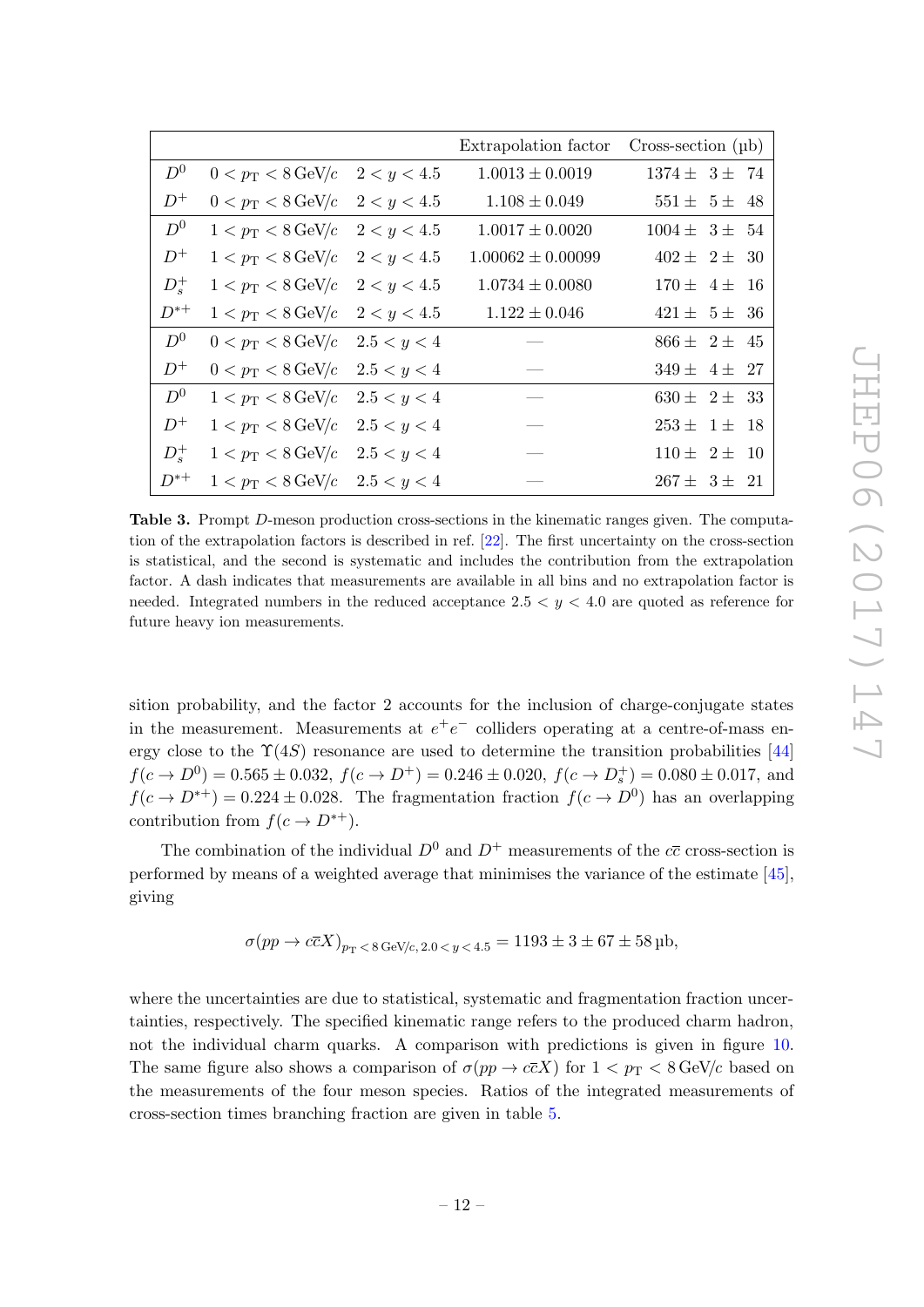<span id="page-13-1"></span>

|                 |                                                  | $R_{13/5}$                                                                |
|-----------------|--------------------------------------------------|---------------------------------------------------------------------------|
| $D^0$           |                                                  | $0 < p_T < 8 \,\text{GeV}/c$ $2 < y < 4.5$ $1.977 \pm 0.005 \pm 0.120$    |
| $D^+$           |                                                  | $0 < p_{\rm T} < 8 \,\text{GeV}/c$ $2 < y < 4.5$ $2.02 \pm 0.02 \pm 0.22$ |
|                 |                                                  | $D^0$ $1 < p_T < 8$ GeV/c $2 < y < 4.5$ $2.070 \pm 0.006 \pm 0.121$       |
|                 |                                                  | $D^+$ 1 < $p_T < 8 \text{ GeV}/c$ 2 < $y < 4.5$ 2.09 ± 0.01 ± 0.19        |
| $D_{\circ}^{+}$ | $1 < p_{\rm T} < 8 \,\text{GeV}/c$ $2 < y < 4.5$ | $2.09 \pm 0.07 \pm 0.23$                                                  |
| $D^{*+}$        | $1 < p_{\rm T} < 8 \,\text{GeV}/c$ $2 < y < 4.5$ | $1.87 \pm 0.03 \pm 0.23$                                                  |

Table 4. Ratios of integrated prompt D-meson production cross-sections between measurements at  $\sqrt{s} = 13 \text{ TeV}$  and  $\sqrt{s} = 5 \text{ TeV}$ . The first uncertainty on the ratio is statistical, and the second is systematic.

<span id="page-13-2"></span>

| Quantity                                                                               | Measurement                                |
|----------------------------------------------------------------------------------------|--------------------------------------------|
| $\sigma(D^+\to K^-\pi^+\pi^+)/\sigma(D^0\to K^-\pi^+)$                                 | $0.943^{+0.005+0.029}_{-0.005-0.029}$      |
| $\sigma(D_s^+ \to [K^-K^+]_\phi \pi^+)/\sigma(D^0 \to K^-\pi^+)$                       | $0.0983_{-0.0021}^{+0.0021}$ +0.0035       |
| $\sigma(D^{*+}\rightarrow [K^-\pi^+]_{D^0}\pi^+)/\sigma(D^0\rightarrow K^-\pi^+)$      | $0.283^{+0.004+0.016}_{-0.004-0.016}$      |
| $\sigma(D_s^+\to [K^-K^+]_{\phi}\pi^+)/\sigma(D^+\to K^-\pi^+\pi^+)$                   | $0.1042^{+0.0022+0.0031}_{-0.0022-0.0031}$ |
| $\sigma(D^{*+}\rightarrow [K^-\pi^+]_{D^0}\pi^+)/\sigma(D^+\rightarrow K^-\pi^+\pi^+)$ | $0.300^{+0.004+0.015}_{-0.004-0.015}$      |
| $\sigma(D_s^+ \to [K^-K^+]_{\phi} \pi^+)/\sigma(D^{*+} \to [K^-\pi^+]_{D^0} \pi^+)$    | $0.348^{+0.008+0.018}_{-0.009-0.018}$      |

Table 5. Ratios of the measurements of cross-section times branching fraction in the kinematic range  $1 < p_T < 8 \text{ GeV}/c$  and  $2 < y < 4.5$ . The first uncertainty on the ratio is statistical and the second is systematic. The notation  $\sigma(D \to f)$  is shorthand for  $\sigma(D) \times \mathcal{B}(D \to f)$ .

### <span id="page-13-0"></span>6 Comparison to theory

Theoretical calculations for charm meson production cross-sections in pp collisions at  $\sqrt{s} = 5 \,\text{TeV}$ , according to the same methods described in refs. [\[1\]](#page-33-0) (POWHEG+NNPDF3.0L), [\[2\]](#page-33-5) (FONLL) and [\[3\]](#page-33-2) (GMVFNS), have been provided by the authors. All sets of calculations are performed at NLO precision, and each includes estimates of theoretical uncertainties due to the renormalisation and factorisation scales. The theoretical uncertainties provided with the POWHEG+NNPDF3.0L predictions also include contributions due to uncertainties in the effective charm quark mass and the parton distribution functions.

The FONLL predictions are provided in the form of  $D^0$ ,  $D^+$ , and  $D^{*+}$  production crosssections for pp collisions at  $\sqrt{s} = 5 \text{ TeV}$  for each phase space bin in the range  $p_T < 10 \text{ GeV}/c$ and  $2.0 < y < 4.5$ . Ratios of these cross-sections to those computed for pp collisions at 13 TeV are also supplied. The calculations use the NNPDF3.0 NLO [\[46\]](#page-35-8) parton densities. These FONLL calculations of the meson differential production cross-sections assume  $f(c \to D) = 1$  and are multiplied by the transition probabilities measured at  $e^+e^-$  col-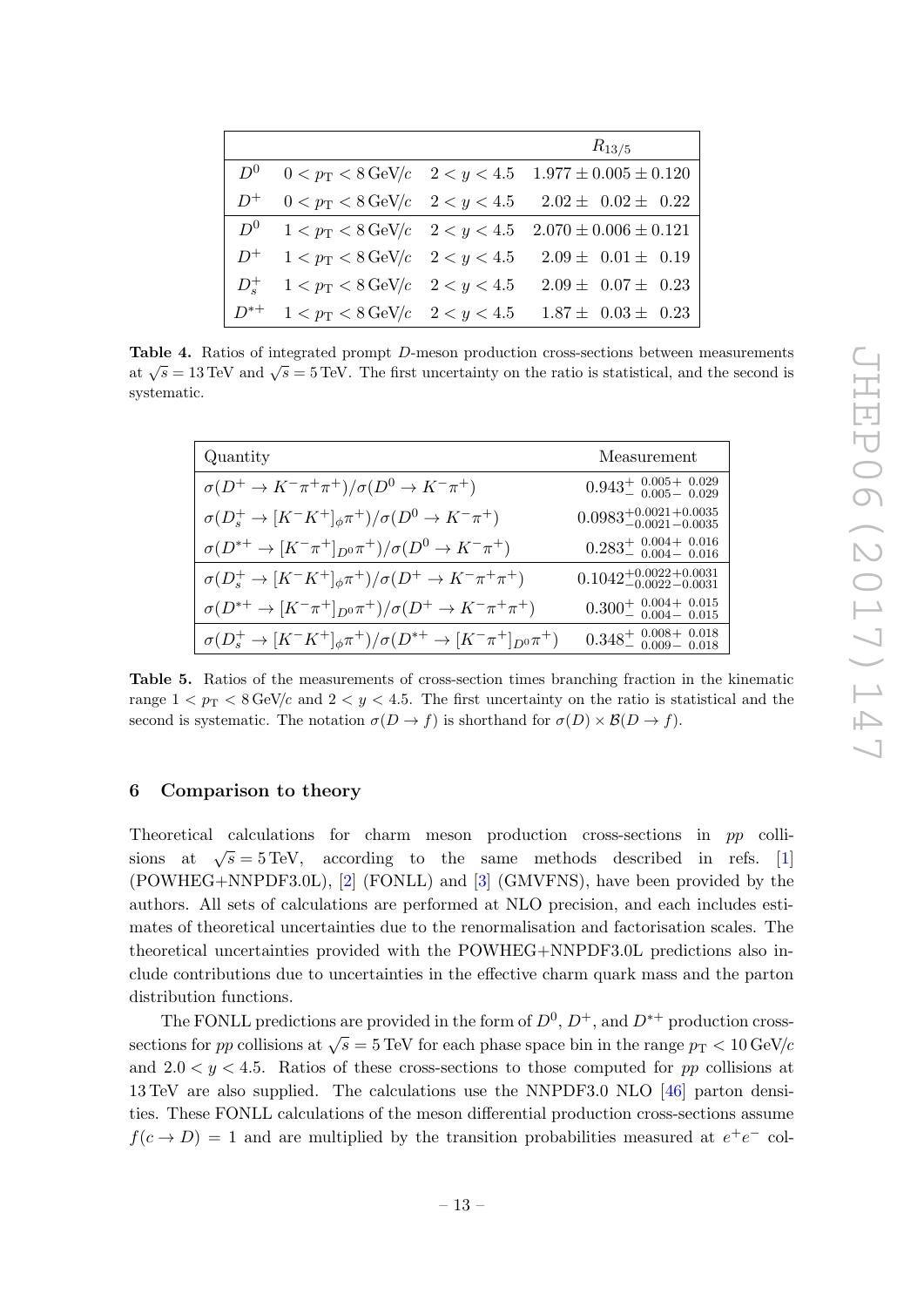<span id="page-14-0"></span>

**Figure 7.** Measurements and predictions of the prompt  $D^0$ ,  $D^+$ ,  $D_s^+$ , and  $D^{*+}$  cross-section ratios between  $\sqrt{s} = 13$  and 5 TeV. Each set of measurements and predictions in a given rapidity bin is offset by an additive constant  $m$ , which is shown on the plot. Only central values are provided for the GMVFNS predictions.

liders for comparison to the current measurements. No dedicated FONLL cross-section calculation for  $D_s^+$  production is available.

The POWHEG+NNPDF3.0L predictions provide  $D^0$ ,  $D^+$ , and  $D_s^+$  integrated production cross-sections for pp collisions at  $\sqrt{s} = 5 \,\text{TeV}$  in the same  $p_T$  and y binning used for the measurement. Ratios of  $\sqrt{s} = 13 \text{ TeV}$  to 5 TeV cross-sections are also predicted for  $D^0$ ,  $D^+$  and  $D_s^+$ . They are obtained with POWHEG [\[47\]](#page-35-9) matched to PYTHIA8 [\[48\]](#page-35-10) parton showers and an improved version of the NNPDF3.0 NLO parton distribution function set designated NNPDF3.0+LHCb [\[1\]](#page-33-0). To produce this improved set, the authors of ref. [\[1\]](#page-33-0) weight the NNPDF3.0 NLO set in order to match FONLL calculations to the LHCb charm cross-section measurements at 7 TeV [\[21\]](#page-34-2). This results in a significant reduction in the un-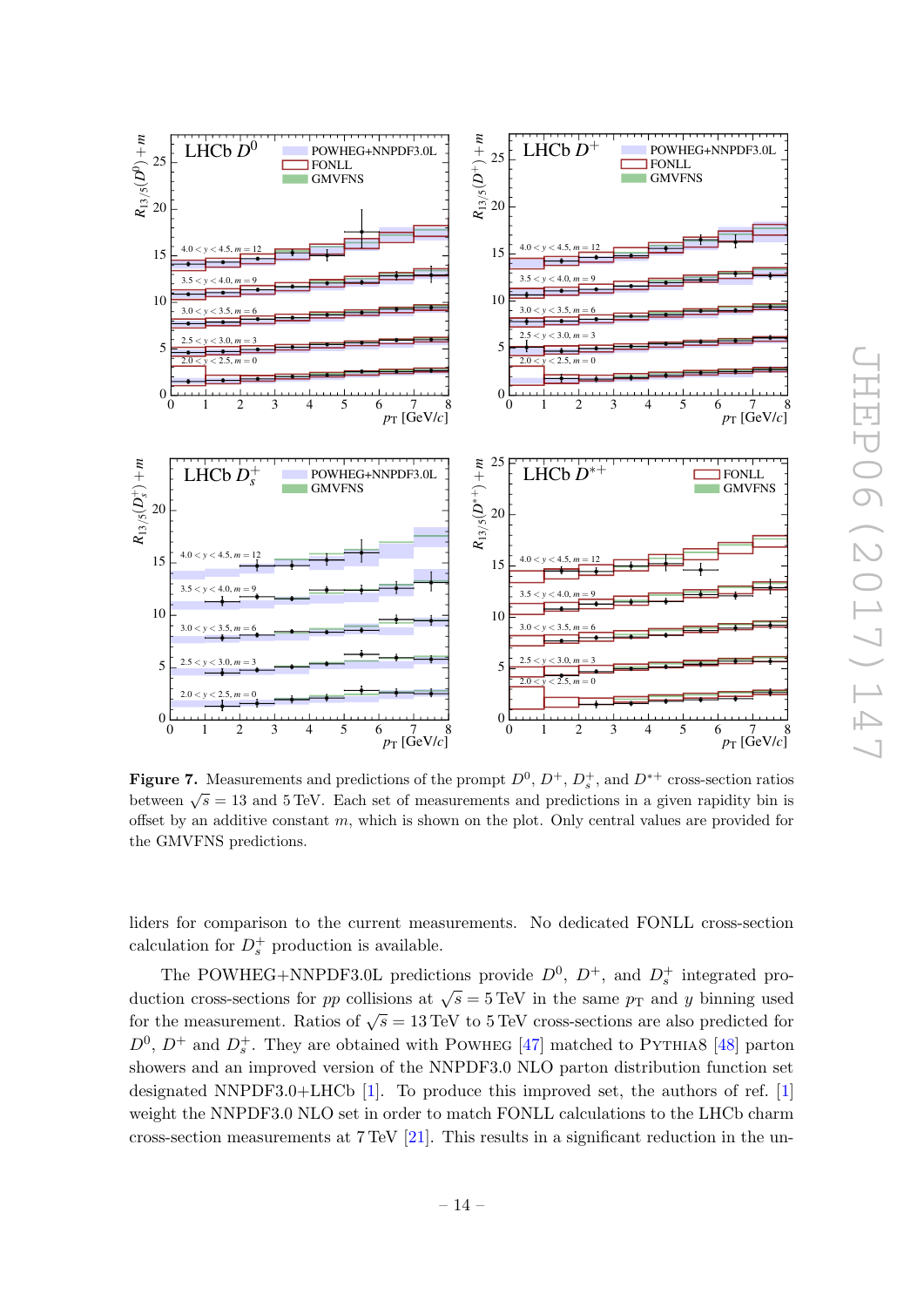<span id="page-15-0"></span>

**Figure 8.** Ratios of the measurements of cross-section times branching fraction of (top)  $D^+$ , (middle)  $D_s^+$ , and (bottom)  $D^{*+}$  mesons with respect to the  $D^0$  measurements. The bands indicate the corresponding ratios computed using measurements from  $e^+e^-$  collider experiments [\[41](#page-35-4)[–43\]](#page-35-5). The ratios are given as a function of  $p_T$  integrated over y. The notation  $\sigma(D \to f)$  is shorthand for  $\sigma(D) \times \mathcal{B}(D \to f).$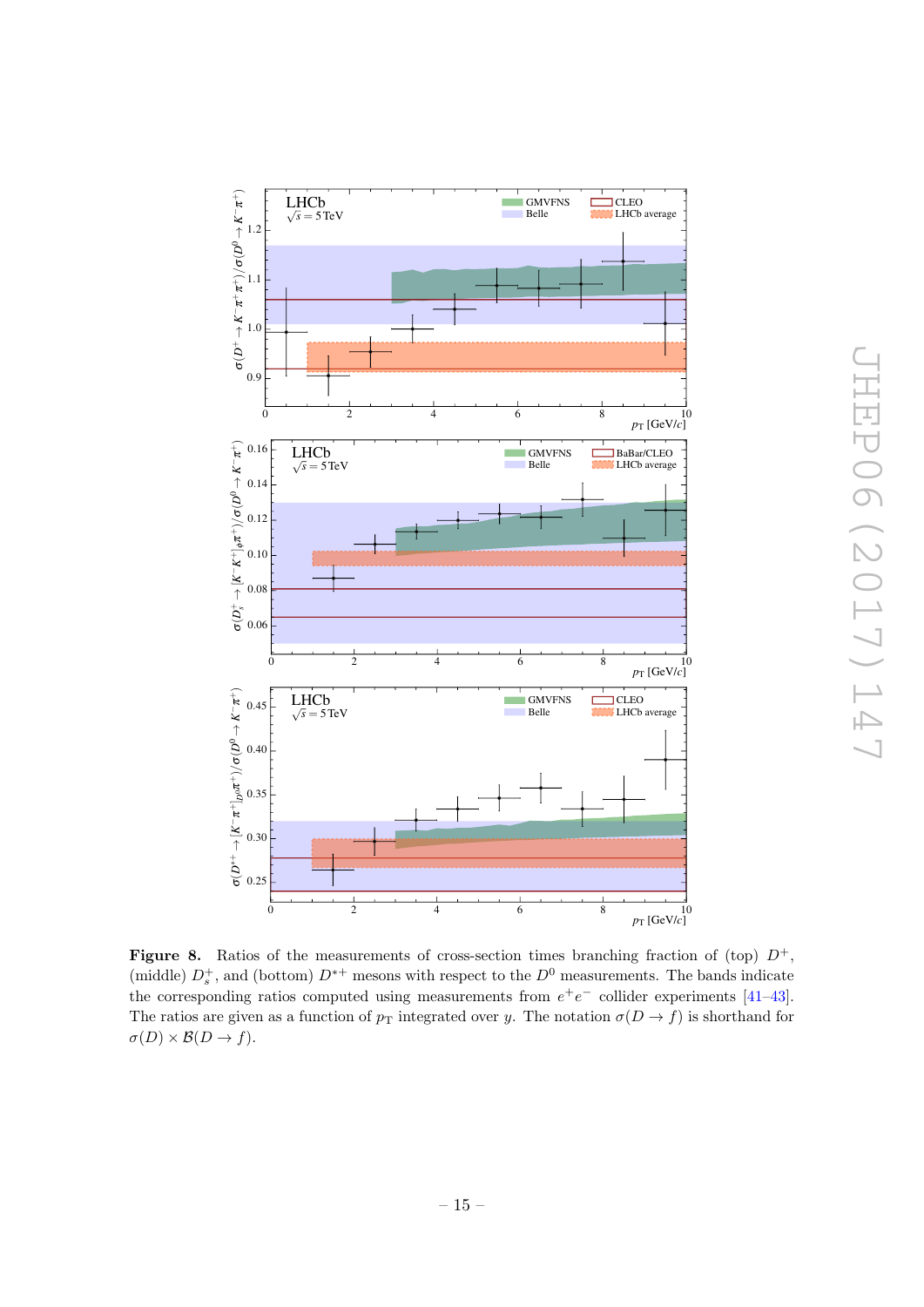<span id="page-16-0"></span>

Figure 9. Ratios of the measurements of cross-section times branching fraction of (top)  $D^{*+}$ , and (middle)  $D_s^+$  mesons with respect to  $D^+$  cross-sections, and (bottom)  $D_s^+$  over  $D^{*+}$  mesons. The bands indicate the corresponding ratios computed using measurements from  $e^+e^-$  collider experiments  $[41-43]$  $[41-43]$ . The ratios are given as a function of  $p<sub>T</sub>$  integrated over y. The notation  $\sigma(D \to f)$  is shorthand for  $\sigma(D) \times \mathcal{B}(D \to f)$ .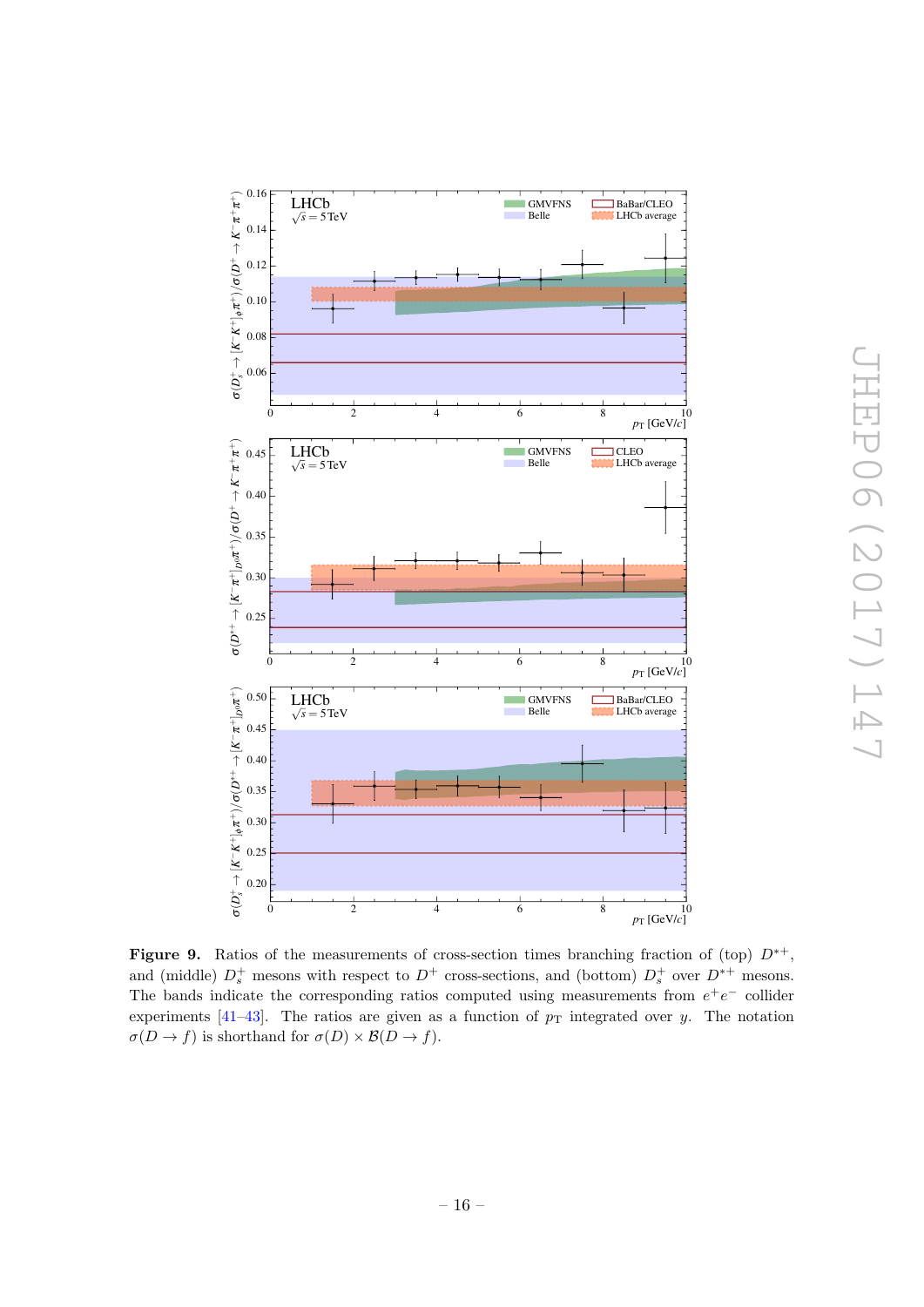<span id="page-17-0"></span>

**Figure 10.** Integrated  $c\bar{c}$  cross-sections (black diamonds), their average (black circle and blue band) and theory predictions (red squares) [\[1,](#page-33-0) [2\]](#page-33-5) are shown (left) based on the  $D^0$  and  $D^+$  for  $0 < p_T < 8$  GeV/c and (right) for measurements based on all four mesons for  $1 < p_T < 8$  GeV/c.

certainties for the gluon distribution function at small momentum fraction x. Predictions for the integrated cross-section are provided for each meson.

The GMVFNS calculations include theoretical predictions for the absolute crosssections for all mesons studied in this analysis. Predictions of central values are also provided for the cross-section ratios between mesons. Results are provided for  $3 < p<sub>T</sub> < 10$  GeV/c. Here the CT10 [\[49\]](#page-35-11) set of parton distributions is used. The GMVFNS theoretical framework includes the convolution with fragmentation functions describing the transition  $c \to D$  that are normalised to the respective total transition probabilities [\[8,](#page-33-11) [50\]](#page-35-12). The fragmentation functions are taken from a fit to production measurements at  $e^+e^-$  colliders, where no attempt is made to separate direct production and feed-down from higher resonances.

In general, the predicted shapes of the cross-sections at  $\sqrt{s} = 5 \text{ TeV}$  agree with the data shown in figures [5](#page-9-0) and [6.](#page-10-0) The central values of the measurements generally lie above those of the theory predictions, albeit within the uncertainties provided. For the POWHEG+NNPDF3.0L and FONLL predictions, the data tend to lie at the upper edge of the uncertainty band. The GMVFNS predictions provide a better description of the data, although the cross-sections decrease with  $p<sub>T</sub>$  at a higher rate than the data near their low  $p_{\text{T}}$  limit of 3 GeV/c. Similar behaviour was observed for the  $\sqrt{s} = 7 \,\text{TeV}$  measurement [\[21\]](#page-34-2), where only central values were shown for the FONLL prediction, and for the  $\sqrt{s} = 13 \text{ TeV}$ measurement [\[22\]](#page-34-3), where in both cases the predictions gave lower cross-sections than the data.

The data generally agree well with the FONLL, POWHEG+NNPDF3.0L and GMVFNS predictions for the ratios of cross-sections at  $\sqrt{s} = 13 \,\text{TeV}$  and 5 TeV, shown in figure [7.](#page-14-0) These ratio measurements are significantly more precise than those previ-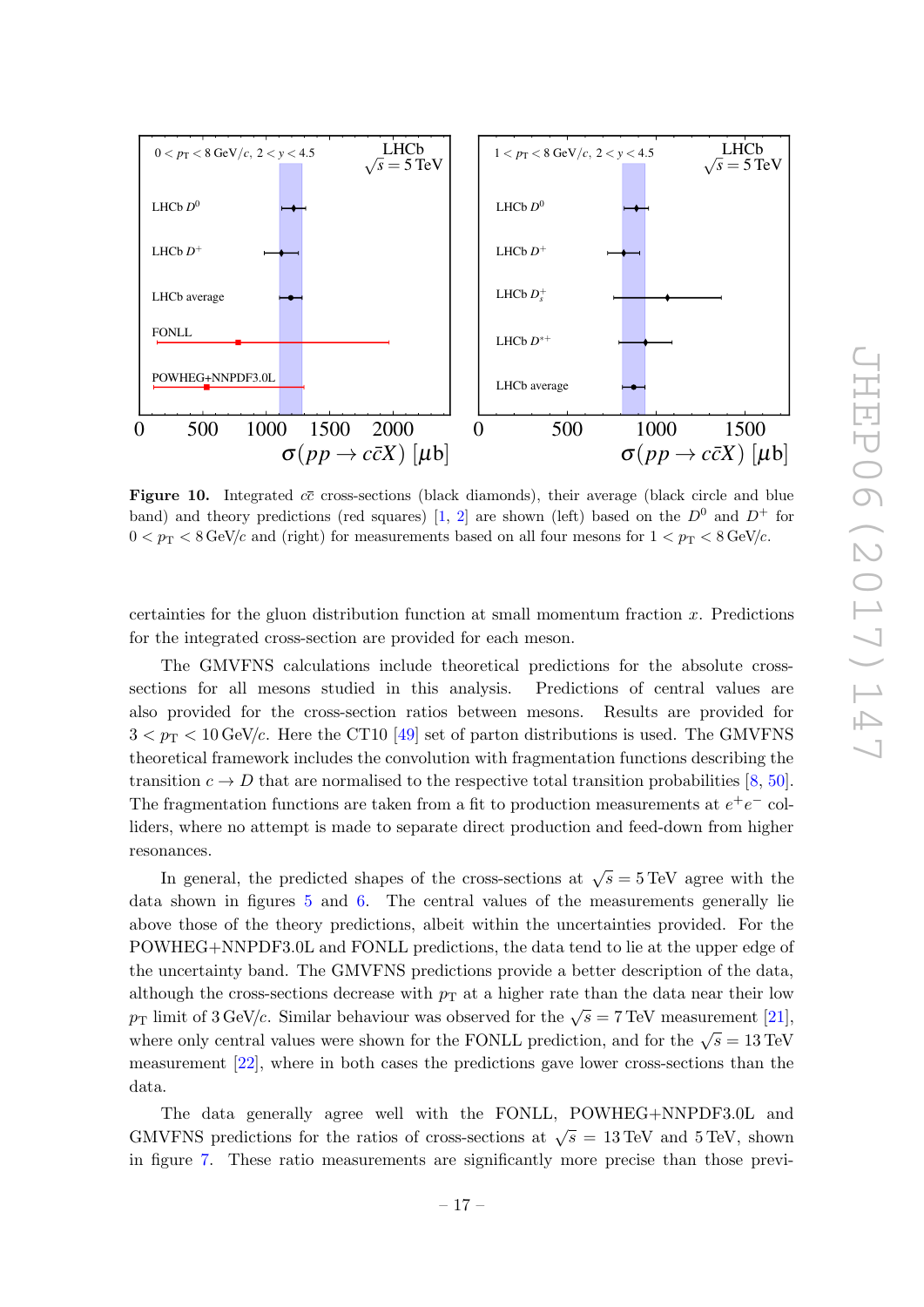ously presented between cross-sections at  $\sqrt{s} = 13 \,\text{TeV}$  and 7 TeV, and will act as stronger constraints in PDF fits as a result.

### <span id="page-18-0"></span>7 Summary

A measurement of charm production in pp collisions at a centre-of-mass energy of  $\sqrt{s} = 5$  TeV has been performed with data collected with the LHCb detector. While the shapes of the differential cross-sections for  $D^0$ ,  $D^+$ ,  $D_s^+$ , and  $D^{*+}$  mesons are found to be in agreement with NLO perturbative QCD calculations, the measured values tend to lie at the upper edge of the predictions. This is a feature also common to the measurements at  $\sqrt{s} = 7$  and 13 TeV, which indicates a general underestimation in the prediction of the absolute value of prompt charm production in the forward region. The ratios of the production cross-sections for centre-of-mass energies of 13 TeV and 5 TeV have been measured and show consistency with theoretical predictions. The integrated cross-sections for prompt open charm meson production in pp collisions at  $\sqrt{s} = 5 \text{ TeV}$  and in the range  $1 < p_{\rm T} < 8 \,\text{GeV}/c$  and  $2 < y < 4.5$  are

$$
\sigma(pp \to D^{0} X) = 1004 \pm 3 \pm 54 \,\text{pb}, \n\sigma(pp \to D^{+} X) = 402 \pm 2 \pm 30 \,\text{pb}, \n\sigma(pp \to D_{s}^{+} X) = 170 \pm 4 \pm 16 \,\text{pb}, \n\sigma(pp \to D^{*+} X) = 421 \pm 5 \pm 36 \,\text{pb}.
$$

### Acknowledgments

The authors would like to thank R. Gauld and J. Rojo for the provisions of the POWHEG+NNPDF3.0L numbers; M. Cacciari, M.L. Mangano, and P. Nason for the FONLL predictions; and H. Spiesberger and G. Kramer for the GMVFNS calculations. We express our gratitude to our colleagues in the CERN accelerator departments for the excellent performance of the LHC. We thank the technical and administrative staff at the LHCb institutes. We acknowledge support from CERN and from the national agencies: CAPES, CNPq, FAPERJ and FINEP (Brazil); NSFC (China); CNRS/IN2P3 (France); BMBF, DFG and MPG (Germany); INFN (Italy); FOM and NWO (The Netherlands); MNiSW and NCN (Poland); MEN/IFA (Romania); MinES and FASO (Russia); MinECo (Spain); SNSF and SER (Switzerland); NASU (Ukraine); STFC (United Kingdom); NSF (U.S.A.). We acknowledge the computing resources that are provided by CERN, IN2P3 (France), KIT and DESY (Germany), INFN (Italy), SURF (The Netherlands), PIC (Spain), GridPP (United Kingdom), RRCKI and Yandex LLC (Russia), CSCS (Switzerland), IFIN-HH (Romania), CBPF (Brazil), PL-GRID (Poland) and OSC (U.S.A.). We are indebted to the communities behind the multiple open source software packages on which we depend. Individual groups or members have received support from AvH Foundation (Germany), EPLANET, Marie Skłodowska-Curie Actions and ERC (European Union), Conseil Général de Haute-Savoie, Labex ENIGMASS and OCEVU, Région Auvergne (France), RFBR and Yandex LLC (Russia), GVA, XuntaGal and GENCAT (Spain), Herchel Smith Fund, The Royal Society, Royal Commission for the Exhibition of 1851 and the Leverhulme Trust (United Kingdom).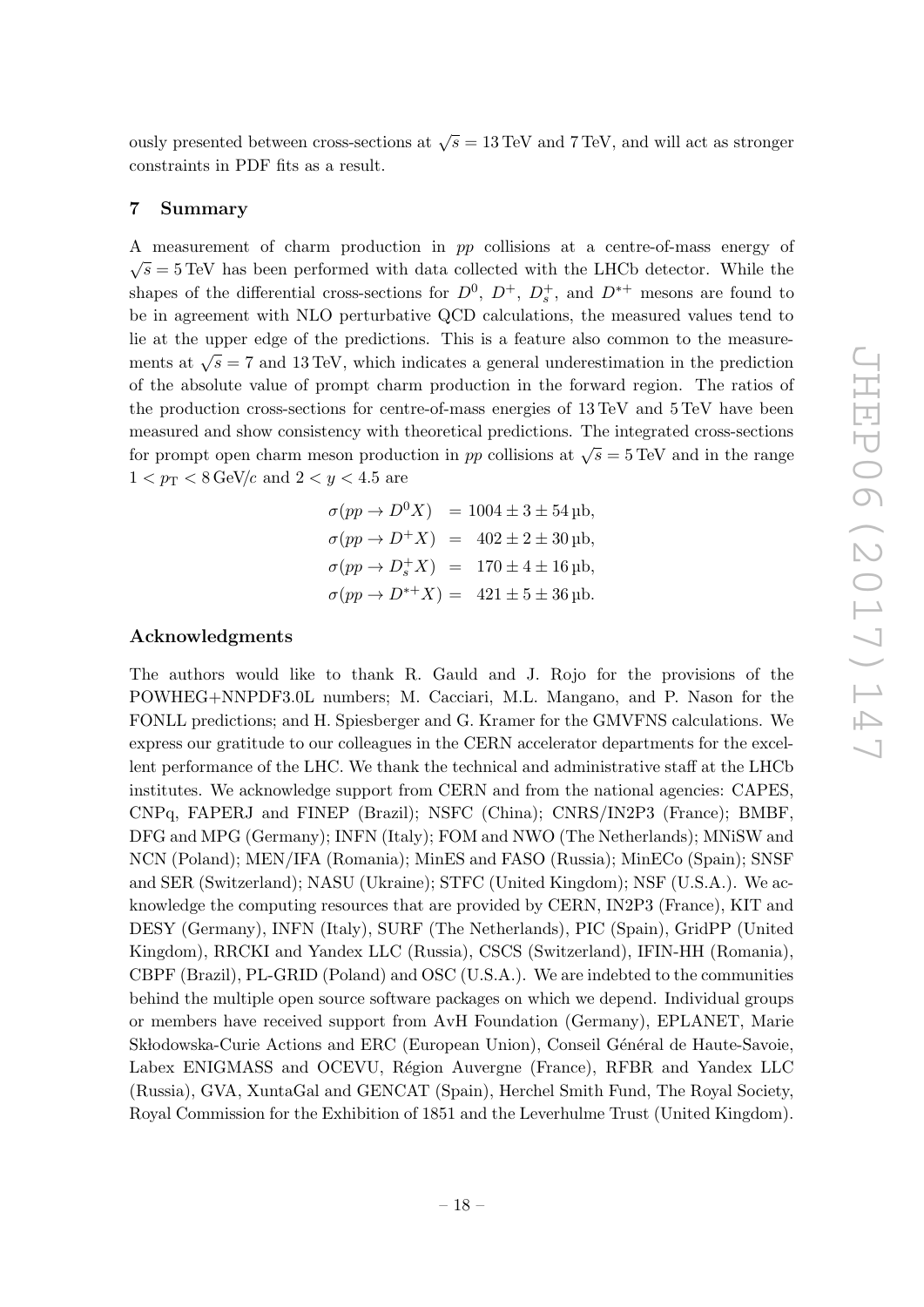## <span id="page-19-1"></span><span id="page-19-0"></span>A Absolute cross-sections

Tables [6–](#page-19-1)[9](#page-22-0) give the numerical results for the differential cross-sections.

|                      |                                                               |                                                                                      | ಎ                                                                                                                                       |                                                     |                                                                             |
|----------------------|---------------------------------------------------------------|--------------------------------------------------------------------------------------|-----------------------------------------------------------------------------------------------------------------------------------------|-----------------------------------------------------|-----------------------------------------------------------------------------|
| $p_{\rm T}$ [GeV/c]  | $\left[ 2.0, 2.5 \right]$                                     | [2.5, 3.0]                                                                           | [3.0, 3.5]                                                                                                                              | [3.5, 4.0]                                          | [4.0, 4.5]                                                                  |
| $\left[0,1\right]$   | $+$  <br>ကက<br>$170 +$                                        | $+1$<br>$173 +$                                                                      | 8.0<br>8.0<br>$+1$<br>$-1$<br>$-1$<br>$163.1 +$                                                                                         | 874<br>87<br>$136.5 + 1.5 +$                        | $\frac{5}{28}$<br>$+$ 1<br>$+$ 4<br>$-$ 2<br>$-$ 2<br>$-$ 2<br><br>$97.3 +$ |
| $\left[1,2\right]$   | $\frac{21}{19}$<br>$+$ $\vert$<br>ကက<br>$255 +$               | $\frac{35}{10}$<br>$+1$<br>$252 +$                                                   | $\frac{1}{2}$<br>$+1$<br>$222 +$                                                                                                        | $^{20}_{-10}$<br>$+1$<br>$184 +$                    | $\frac{8.3}{7.9}$<br>$\frac{+}{21}$<br>$130.1 +$                            |
| $\left[2,3\right]$   | $\frac{4}{0.0}$<br>$\frac{1}{10}$<br>$147.0 +$                | $\frac{8}{8.1}$<br>$\frac{1}{8}$ + 1<br>$139.7^+$                                    | 0.0<br>مات<br>$-1.7$<br>$-7.0$<br>$113.7 +$                                                                                             | 5.1<br>5.1<br>$+1$<br>$\frac{8}{0}$<br>$92.2 +$     | 334<br>334<br>$\frac{+}{11}$<br>$59.2 +$                                    |
| $\left[ 3,4\right]$  | 25<br>25<br>$66.7 +$                                          | ⊥<br>ကိက<br>$+1$<br>$-4$<br>$-1$<br>$60.8 +$                                         | ion<br>22<br>$+1$<br>$-4$<br>$-6$<br>$49.0 +$                                                                                           | $\frac{21}{21}$<br>$+1$<br>$-4$<br>$-6$<br>$37.9 +$ | $\frac{80}{10}$<br>$+100$<br>$21.6$ $^+$                                    |
| $\left[4,5\right]$   | $\frac{68}{10}$<br>$30.4 + 0.4 +$                             | $\frac{4}{11}$<br>$+1$<br>$-32$<br>$26.0 +$                                          | $\frac{2}{10}$<br>$+1$<br>$-32$<br>$-32$<br>$20.5 +$                                                                                    | $14.96 + 0.23 + 0.85$<br>$77$                       | $+1$<br>$-4$<br>$-4$<br>$8.6 +$                                             |
| $[5,6]$              | $13.83 + 0.23 + 0.74$<br>$0.74 - 0.23 - 0.79$                 | $\frac{19.0}{19.0}$<br>$\frac{+15}{0.15}$<br>$11.84 +$                               | $0.58$<br>0.47<br>$\frac{+14}{0.14}$<br>$9.34 +$                                                                                        | $6.62 + 0.16 + 0.46$<br>$0.39$                      | $0.67$<br>$0.41$<br>$1.95 + 0.28 +$                                         |
| $[6, 7]$             | $7.25 \pm 0.15 \pm 0.40$                                      | $\begin{array}{c} 0.34 \\ 0.34 \end{array}$<br>$+1$<br>$\frac{11}{0.11}$<br>$5.83 +$ | $0.27$<br>$0.22$<br>$+1$<br>$000$<br>$000$<br>$4.41$ $^+$                                                                               | $2.65 + 0.10 + 0.28$<br>$-0.10 - 0.22$              |                                                                             |
| $[7,8]$              | $3.80 + 0.10 + 0.22$<br>$- 0.10 - 0.23$                       | $\frac{0.21}{0.18}$<br>$+1$<br>0.08<br>$3.23 +$                                      | $\begin{array}{c} 0.13 \\ 0.13 \end{array}$<br>$-1.000$<br>$2.29 +$                                                                     | $1.26 + 0.09 + 0.25$<br>$0.18$                      |                                                                             |
| $\left[ 8,9\right]$  | $2.23 + 0.08 + 0.15$<br>$- 0.08 - 0.15$                       | $\frac{0.12}{0.11}$<br>$+1$<br>$\frac{0.06}{0.06}$<br>$1.71^+$                       | $\begin{array}{c} 0.12 \\ 0.10 \end{array}$<br>$+1000 + 1000$<br>$1.27 +$                                                               | $0.46 + 0.06 + 0.11$<br>$0.04 + 0.06 + 0.11$        |                                                                             |
| $\left[9,10\right]$  | $13 + 0.06 + 0.10$<br>$-1.10 + 0.06 + 0.11$<br>$\frac{4}{11}$ | $0.978 + 0.041 + 0.076$<br>0.076 - 140.041                                           | $0.556 + 0.035 + 0.077$<br>0.556 - 0.035 - 0.060                                                                                        |                                                     |                                                                             |
| tble 6. Differential |                                                               |                                                                                      | production cross-sections, $d^2\sigma/(dp_T\,dy)$ , in $\mu b/(GeV/c)$ for prompt $D^0 + \overline{D}^0$ mesons in bins of $(p_T, y)$ . |                                                     |                                                                             |

 $\overline{D}^0$  mesons in bins of ( $p$ ςΠ  $\exists$ 3 Ĕ J <u>ገ</u> b/(GeV/c) for prompt The first uncertainty is statistical, and the second is the total systematic.  $\mathbf{H}$ d $y)$ , in  $2\sigma/(\mathrm{d}p_\mathrm{T}$ Table 6. Differential production cross-sections, d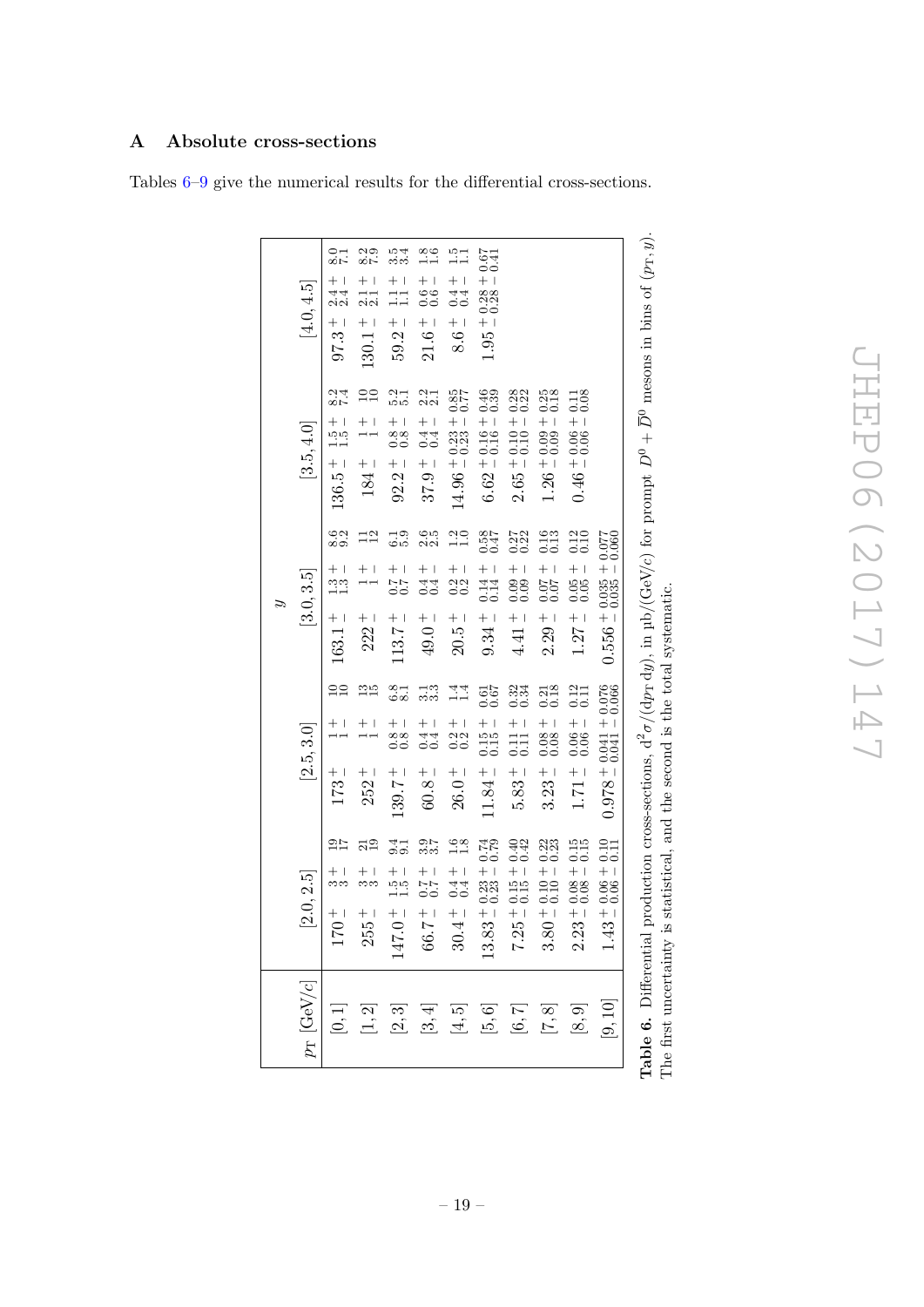| $p_{\rm T}$ [GeV/c]                                                                                                                                                                                                                                                                  | 2.5<br>[2.0,                                                            | [2.5, 3.0]                                                                                                                                                    | $\left[3.0, 3.5\right]$                                       | [3.5, 4.0]                                                           | [4.0, 4.5]                                                                                                                                                                                                                                                                                                  |
|--------------------------------------------------------------------------------------------------------------------------------------------------------------------------------------------------------------------------------------------------------------------------------------|-------------------------------------------------------------------------|---------------------------------------------------------------------------------------------------------------------------------------------------------------|---------------------------------------------------------------|----------------------------------------------------------------------|-------------------------------------------------------------------------------------------------------------------------------------------------------------------------------------------------------------------------------------------------------------------------------------------------------------|
| $\left[0,1\right]$                                                                                                                                                                                                                                                                   |                                                                         | $\frac{1}{2}$<br>$+1$                                                                                                                                         | 00<br>07<br>$^+$<br>roro<br>co<br>$58.2 +$                    | 6.1<br>60<br>$^{+}$<br>$\frac{1}{41}$<br>$58.6^+$                    |                                                                                                                                                                                                                                                                                                             |
| $\left[1,2\right]$                                                                                                                                                                                                                                                                   | 142<br>ကက<br>$91 +$                                                     | 7<br>24<br>24<br>$\frac{+}{1.0}$<br>$94.3 +$                                                                                                                  | $\frac{6}{6}$<br>$+$ 1<br>$\frac{8}{0.8}$<br>$89.6\,{}^+$     | 547<br>54<br>$^+$<br>$\frac{88}{0.8}$<br>$70.1\,{}^+_{-}$            | $\frac{1}{4}$<br>$+1$<br>$33$<br>$-1$<br>$54.2 +$                                                                                                                                                                                                                                                           |
| $\left[2,3\right]$                                                                                                                                                                                                                                                                   | 3.7<br>9.9<br>$\begin{array}{c} + \\ - \\ 0.8 \end{array}$<br>$57.4 +$  | 274<br>24<br>$+1$<br>$-4$<br>$-1$<br>$-1$<br>$+$ $\vert$<br>55.8                                                                                              | $\frac{5}{3}$<br>$+$ $+$<br>33<br>00<br>$-2.71$               | ಾ ನ<br>ಅ<br>$^+$<br>$\overline{\phantom{a}}$<br>33<br>00<br>$37.6 +$ | $\frac{0.9}{0.1}$<br>$\,+\,$ $\,$<br>$\frac{44}{10}$<br>$25.0$ $^+$                                                                                                                                                                                                                                         |
| $\left[ 3,4\right]$                                                                                                                                                                                                                                                                  | 2.5<br>2.9<br>$28.0^{\, +}_{\, -}$                                      | $\frac{5}{22}$<br>$+1$<br>$-32$<br>$-0.2$<br>$+$ $\overline{1}$<br>25.6                                                                                       | $\frac{4}{11}$<br>$+$ $+$<br>$\overline{5}$<br>$21.0$ $^+$    | $\Xi$ $\Xi$<br>$+1$<br>$-1$<br>$-1$<br>$16.0\,{}^{+}_{-}$            | $\frac{82}{56}$<br>$+1$<br>$\frac{0.19}{0.19}$<br>$10.26 +$                                                                                                                                                                                                                                                 |
| $[4,5]$                                                                                                                                                                                                                                                                              | $\frac{5}{11}$<br>$+$ 1<br>0.2<br>0.3<br>$13.7 +$                       | 0.84<br>$+101$<br>$-101$<br>$-101$<br>$11.39 +$                                                                                                               | 0.62<br>$+$ $\overline{1}$<br>$\frac{0.09}{0.09}$<br>$9.15 +$ | 0.43<br>$-1.08 + 0.08 - 0.08$<br>$6.52 +$                            | 0.36<br>$\,+\,$ l<br>$\frac{11}{0.11}$<br>$3.86 +$                                                                                                                                                                                                                                                          |
| $[5,6]$                                                                                                                                                                                                                                                                              | 0.45<br>$\begin{array}{c} +1.1 \\ -1.1 \\ -1.1 \end{array}$<br>$6.30 +$ | 0.34<br>$+$ 1<br>$-$ 0.06<br>0.00<br>$5.41 +$                                                                                                                 | 0.287<br>$+$ 1<br>0.05<br>$4.13 +$                            | 0.20<br>$-1.05 + 0.05$<br>$2.90 +$                                   | $\begin{array}{c} 0.15 \\ 0.13 \end{array}$<br>$+$ 1<br>$\begin{array}{c} 0.08 \\ 0.08 \end{array}$<br>$1.52 +$                                                                                                                                                                                             |
| $[6,7]$                                                                                                                                                                                                                                                                              | 0.25<br>$-20.0$<br>+ 70.0<br>$3.29 +$                                   | $\begin{array}{c} 0.17 \\ -1.9 \end{array}$<br>$-10.04 + 0.00$<br>$2.64 +$                                                                                    | $0.15$<br>$0.14$<br>$+$ 1<br>0.04<br>$2.10^{\, +}$            | $1.249 + 0.034 + 0.095$<br>$0.034 - 0.086$                           | $0.709 + 0.068 + 0.082$<br>0.073                                                                                                                                                                                                                                                                            |
| $[7,8]$                                                                                                                                                                                                                                                                              | $\frac{13}{0.15}$<br>$0.05 + 0.005$<br>$1.83 +$                         | $1.366 + 0.028 + 0.089$<br>$0.100$                                                                                                                            | $1.037 + 0.025 + 0.073$<br>$0.035 - 0.072$                    | $0.693 + 0.027 + 0.063$<br>0.052                                     |                                                                                                                                                                                                                                                                                                             |
| $\left[ 8,9\right]$                                                                                                                                                                                                                                                                  | $1.025 + 0.033 + 0.072$<br>$0.033 - 0.081$                              | $0.775 + 0.021 + 0.052$<br>$0.059$                                                                                                                            | $0.554 + 0.019 + 0.044$<br>44.0.0 + 0.00 + 5545               | $0.393 + 0.024 + 0.050$<br>$0.393 - 0.034 - 0.039$                   |                                                                                                                                                                                                                                                                                                             |
| $\left[ 9,10\right]$                                                                                                                                                                                                                                                                 | $0.555 + 0.023 + 0.043$<br>$0.046$                                      | $0.423 + 0.015 + 0.030$<br>$0.033$                                                                                                                            | $0.295 + 0.013 + 0.029$<br>$0.023 - 0.023$                    | $0.162 + 0.016 + 0.028$<br>$0.016 - 0.021$                           |                                                                                                                                                                                                                                                                                                             |
| $P_1, P_2, P_3, P_4, P_5, P_6, P_7, P_8, P_9, P_1, P_1, P_2, P_1, P_1, P_2, P_1, P_2, P_1, P_2, P_1, P_2, P_1, P_2, P_1, P_2, P_1, P_2, P_1, P_2, P_1, P_2, P_1, P_2, P_2, P_1, P_2, P_2, P_1, P_2, P_2, P_1, P_2, P_2, P_1, P_2, P_2, P_1, P_2, P_2, P_1, P_2, P_2, P_2, P_1, P_2,$ |                                                                         | $\frac{1}{2}$ and $\frac{1}{2}$ and $\frac{1}{2}$ and $\frac{1}{2}$ and $\frac{1}{2}$ and $\frac{1}{2}$ and $\frac{1}{2}$ and $\frac{1}{2}$ and $\frac{1}{2}$ |                                                               |                                                                      | $\mathbf{r}$ , $\mathbf{r}$ , $\mathbf{r}$ , $\mathbf{r}$ , $\mathbf{r}$ , $\mathbf{r}$ , $\mathbf{r}$ , $\mathbf{r}$ , $\mathbf{r}$ , $\mathbf{r}$ , $\mathbf{r}$ , $\mathbf{r}$ , $\mathbf{r}$ , $\mathbf{r}$ , $\mathbf{r}$ , $\mathbf{r}$ , $\mathbf{r}$ , $\mathbf{r}$ , $\mathbf{r}$ , $\mathbf{r}$ , |

**Table 7.** Differential production cross-sections,  $d^2\sigma/(dp_T \, dy)$ , in  $\mu b/(GeV/c)$  for prompt  $D^+ + D^-$  mesons in bins of  $(p_T, y)$ . The first uncertainty is statistical, and the second is the total systematic. **Table 7.** Differential production cross-sections,  $d^2\sigma/(dp_T dy)$ , in  $\mu b/(GeV/c)$  for prompt  $D^+ + D^-$  mesons in bins of  $(p_T, y)$ . The first uncertainty is statistical, and the second is the total systematic.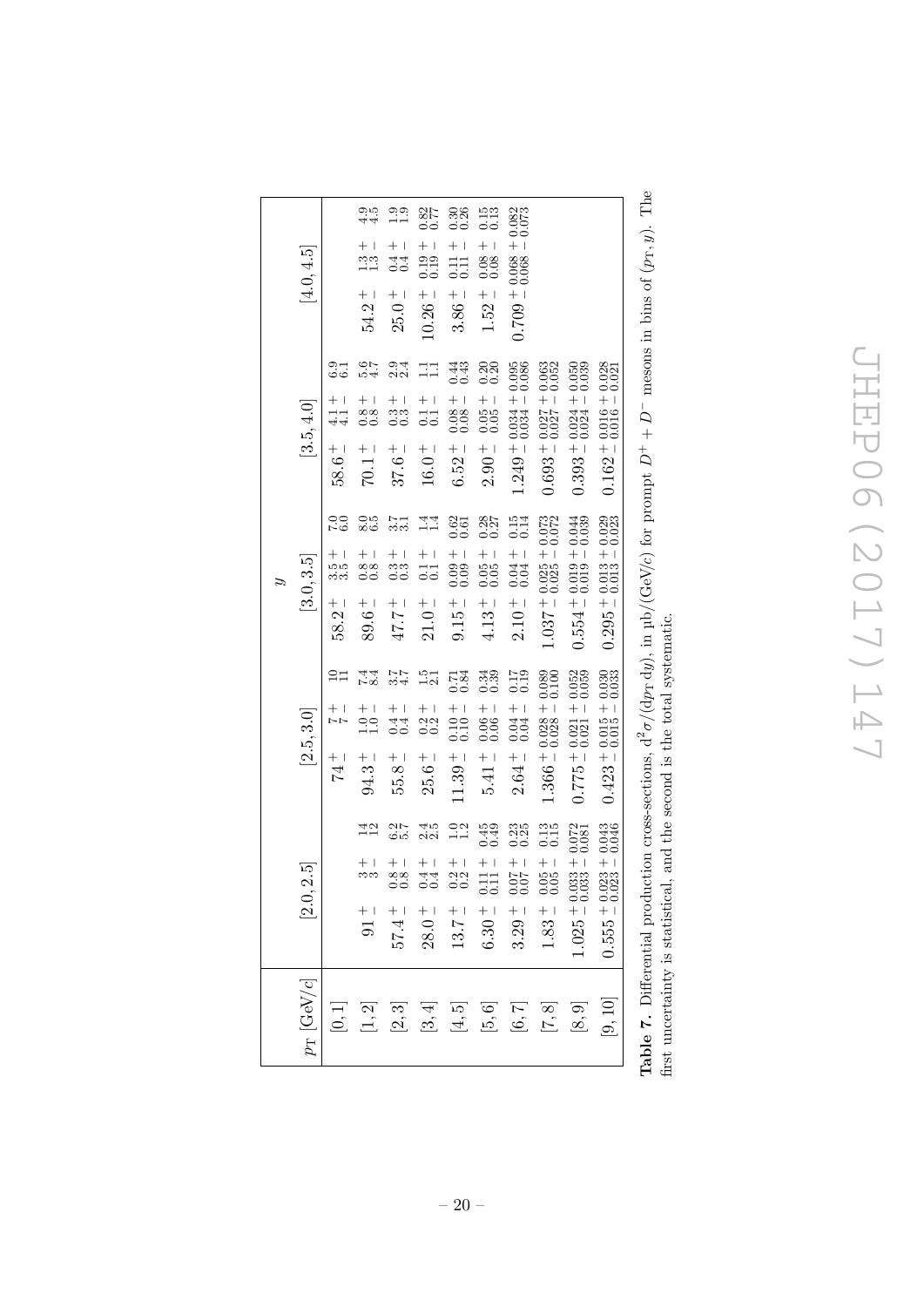JHEP06(2017)147 JHEP06(2017)147

|                     |                                                                                 |                                                                                                                                                              | ಎ                                                              |                                                                                                   |                                              |
|---------------------|---------------------------------------------------------------------------------|--------------------------------------------------------------------------------------------------------------------------------------------------------------|----------------------------------------------------------------|---------------------------------------------------------------------------------------------------|----------------------------------------------|
| $p_{\rm T}$ [GeV/c] | [2.0, 2.5]                                                                      | [2.5, 3.0]                                                                                                                                                   | [3.0, 3.5]                                                     | [3.5, 4.0]                                                                                        | [4.0, 4.5]                                   |
| [1, 2]              | ria<br>Pro<br>$4.6 -$<br>$4.6 -$<br>$29.8 +$                                    | य<br>संस्<br>$\frac{1}{2}$<br>$41.6^{\, +}$                                                                                                                  | 2.6<br>4.ಲ<br>$\frac{1}{2}$<br>$\frac{3}{2}$<br>$36.0^{\, +}$  | cri<br>co<br>$\frac{1}{2}$<br>$\frac{3}{2}$<br>$25.3 +$                                           |                                              |
| [2,3]               | $\frac{15}{10}$<br>$27.3 +$                                                     | 2.7<br>22<br>$\frac{+}{0.8}$<br>$27.4 +$                                                                                                                     | $\frac{20}{21}$<br>$-1.7$<br>$-7.0$<br>$22.4 +$                | $\frac{15}{1.2}$<br>$+1$<br>$-0.0$<br>$14.6 +$                                                    | $\frac{15}{12}$<br>$9.3 \div 1.0 \div 1.0$   |
| [3, 4]              | $\frac{1.7}{1.4}$<br>$+1$<br>$-6$<br>$-6$<br>$12.5 +$                           | $\frac{5}{11}$<br>$+1$<br>$-4 + 1$<br>$-6$<br>$12.4 +$                                                                                                       | $\frac{375}{0.75}$<br>$+1$<br>$30$<br>$-0$<br>$-0$<br>$9.42 +$ | $\frac{0.72}{0.61}$<br>$\frac{1}{32}$<br>$-25.7$                                                  | $4.49 + 0.42 + 0.52$<br>$4.49 - 0.42 = 0.42$ |
| $[4, 5]$            | $\begin{array}{c} 0.53 \\ 0.63 \end{array}$<br>$+1$<br>$30$<br>$-0$<br>$5.96 +$ | 0.51<br>$\frac{1}{28}$<br>$\frac{1}{2}$ 17.5                                                                                                                 | 0.43<br>$\frac{+18}{0.18}$<br>$4.52^{+}$                       | $\begin{smallmatrix} 0.28 \\[-4pt] 0.23 \end{smallmatrix}$<br>$+16$<br>$-16$<br>$-16$<br>$2.81 +$ | $1.94 + 0.24 + 0.25$<br>$0.24 - 0.18$        |
| [5, 6]              | 0.27<br>$-181$<br>$2.73 +$                                                      | $\begin{matrix} 0.19 \\ 0.19 \end{matrix}$<br>$+11$<br>$-11$<br>$-11$<br>$2.18 +$                                                                            | 0.23<br>$+11$<br>$-111$<br>$-111$<br>$2.30 +$                  | $\frac{14}{0.11}$<br>$+1010$<br>$1.36 +$                                                          | $0.78 + 0.15 + 0.12$<br>$0.08$               |
| $[6, 7]$            | $0.15$<br>$0.14$<br>$+1$<br>$-11$<br>$-11$<br>$1.47 +$                          | $\begin{array}{c} 0.13 \\ 0.11 \end{array}$<br>$-180.0$<br>$1.31 +$                                                                                          | $0.843 + 0.062 + 0.089$<br>0.843 - 0.062 - 0.070               | $0.586 + 0.065 + 0.074$<br>$0.0574$                                                               |                                              |
| $[7,8]$             | 0.10<br>$+$ 1<br>880<br>000<br>$-1.600$                                         | $0.642 + 0.052 + 0.070$<br>$0.652 - 0.053$                                                                                                                   | $0.461 + 0.044 + 0.052$<br>$0.044 - 0.052$                     | $0.323 + 0.046 + 0.057$<br>$0.046 - 0.057$                                                        |                                              |
| $\left[ 8,9\right]$ | $0.052 + 0.041$<br>$0.052 - 0.039$<br>$(1.379 + 0.379)$                         | $0.311 + 0.035 + 0.038$<br>$0.035 - 0.027$                                                                                                                   | $0.256 + 0.034 + 0.034$<br>$0.034 - 0.025$                     |                                                                                                   |                                              |
| $\left[9,10\right]$ | $0.042 + 0.035$<br>$0.042 - 0.034$<br>$0.284 -$                                 | $0.212 + 0.028 + 0.028$<br>$0.028 - 0.020$                                                                                                                   | $0.147 + 0.025 + 0.022$<br>$0.025 - 0.015$                     |                                                                                                   |                                              |
|                     |                                                                                 | <b>Table 8.</b> Differential production cross-sections, $d^2\sigma/(dp_T dy)$ , in $\mu b/(GeV/c)$ for prompt $D_s^+ + D_s^-$ mesons in bins of $(p_T, y)$ . |                                                                |                                                                                                   |                                              |

| means in hing of (mm, a)<br>upt $D_s^+ + D_s^-$ mesons in bins $\alpha^r$ .            |                                                                          |
|----------------------------------------------------------------------------------------|--------------------------------------------------------------------------|
| アンディング                                                                                 |                                                                          |
| $\therefore$ (c/I/c) (c)<br>・・・・・・・・・・・・・・・・ ハト・・・・ ハト・・・<br>$12 - 17$<br>Š<br>くく<br>l | .<br>ו<br>;<br>;<br>¢<br>֖֖֖֖֪ׅ֪֪ׅ֪֪ׅ֪֪ׅ֖֪ׅ֪֪ׅ֪֪֪ׅ֚֚֚֚֚֚֚֚֚֚֚֚֬֝֝֝֝֓֓֬֝֬ |
| I                                                                                      |                                                                          |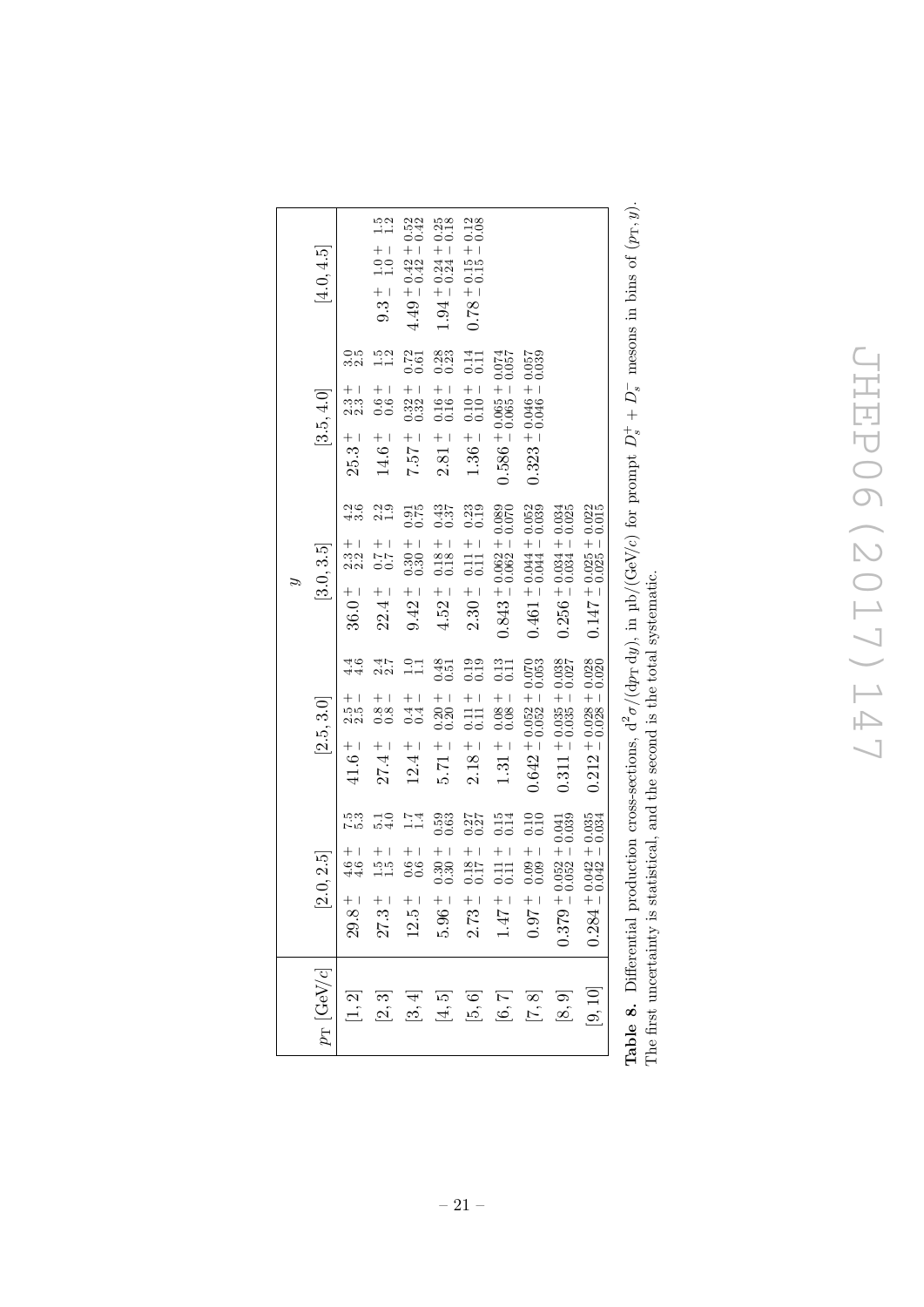JHEP06(2017)147 JHEP06(2017)147

<span id="page-22-0"></span>

| $p_{\rm T}$ [GeV/c] | 0, 2.5<br>$\frac{1}{2}$                                                                                         | $\left[2.5, 3.0\right]$                                                | [3.0, 3.5]                                                             | [3.5, 4.0]                                               | $\left[4.0, 4.5\right]$                                  |
|---------------------|-----------------------------------------------------------------------------------------------------------------|------------------------------------------------------------------------|------------------------------------------------------------------------|----------------------------------------------------------|----------------------------------------------------------|
| $\left[1,2\right]$  |                                                                                                                 | $\Xi$ <sup>o</sup><br>$+1$<br>ЮЮ<br>$106 +$                            | $\frac{13}{2}$<br>$100$<br>$20$<br>$88.4 +$                            | 36<br>1961<br>$+1$<br>$-1.9$<br>$-1.7$<br>$-2.83$        | 9.4<br>24<br>$+$<br>2.7<br>2.2<br>$45.0 +$               |
| $[2,3]$             | $\frac{1}{8.5}$<br>$\frac{1}{68}$<br>$68.8 +$                                                                   | 2<br>4.มี<br>$\frac{1}{10}$<br>$63.0 +$                                | ರ.<br>ಬ್ರ<br>$\frac{1}{8}$<br>$50.0 +$                                 | ය.<br>පස<br>$\frac{1}{8}$ + 1<br>$36.1 +$                | ia<br>22<br>$\frac{1}{1}$ .<br>$\frac{1}{2}$<br>$24.8 +$ |
| [3, 4]              | 00<br>ನನ<br>$^{+}$<br>$34.9 +$                                                                                  | $\frac{1}{21}$<br>$+1$<br>$00$<br>$00$<br>$28.6 +$                     | $\frac{0.8}{0.3}$<br>$+1$<br>$-4 + 1$<br>$23.4 +$                      | $\frac{3}{11}$<br>$+1$<br>$-4 +$<br>$-6$<br>$15.8 +$     | $9.46 + 0.59 + 0.72$<br>$0.72 + 0.59 + 0.72$             |
| $[4,5]$             | $\frac{2}{1}$ .3<br>$+$<br>$+$<br>$-$<br>$-$<br>$-$<br>$-$<br>$-$<br><br>$-$<br><br>$-$<br><br><br><br>$15.5 +$ | 0.86<br>$+1$<br>$-29$<br>$-0.29$<br>$12.76 +$                          | 0.71<br>$+1$<br>$-33$<br>$-33$<br>$10.17 +$                            | $\frac{0.71}{17.0}$<br>$+1$<br>$-34$<br>$-1$<br>$7.53 +$ | $3.61 + 0.40 + 0.82$<br>$0.40 - 0.55$                    |
| $[5,6]$             | $0.55$<br>$0.60$<br>$-35 + 1$<br>$7.30 \, {}^{+}\!\!\!~$                                                        | $0.38$<br>$0.43$<br>$+16$<br>$-16$<br>$-16$<br>$5.63 +$                | 0.32<br>$0.14 - 0.14$<br>$4.40 +$                                      | 0.28<br>$0.15 + 0.0$<br>$3.07 +$                         | $1.93 + 0.06 + 0.31$<br>$0.06 - 0.25$                    |
| $[6, 7]$            | 0.34<br>0.3<br>$+1$<br>$0.22$<br>$4.09 +$                                                                       | 0.22<br>$+$ 1<br>$\begin{array}{c} 11 \\ 0.11 \end{array}$<br>$2.87 +$ | $\begin{array}{c} 0.18 \\ 0.16 \end{array}$<br>$^{+}_{00}$<br>$2.14 +$ | 0.12<br>$+101.0$<br>$1.43 +$                             |                                                          |
| $[7,8]$             | $0.14$<br>$0.16$<br>$1.86 +$                                                                                    | 0.11<br>$+$ 1<br>80.00<br>$1.57^{+}$                                   | $0.10$<br>$0.09$<br>$1.15 +$                                           | $0.690 + 0.081 + 0.081$                                  |                                                          |
| [8, 9]              | $0.085 + 0.079$<br>0.085 - 0.090<br>$0.984 +$                                                                   | $0.866 + 0.054 + 0.063$<br>0.866 - 0.054 - 0.069                       | $0.622 + 0.047 + 0.060$<br>0.045 - 0.046                               | $0.40 + 0.07 + 0.07$<br>11.0 + 70.0 + 0.07               |                                                          |
| $\left[9,10\right]$ | $0.073 + 0.067$<br>0.073 - 0.075<br>$\frac{1}{3}$ + 82.0                                                        | $0.488 + 0.040 + 0.039$<br>0.040 - 0.040                               | $0.470 + 0.044 + 0.064$<br>$0.0500 + 0.044 = 0.050$                    |                                                          |                                                          |

| mocone in bine of (m, u<br>$\Delta^* D^{*+} + D^{*-} \Delta$                                                          |                                                                                                                                       |
|-----------------------------------------------------------------------------------------------------------------------|---------------------------------------------------------------------------------------------------------------------------------------|
| $\frac{1}{2}$<br>こくしょく<br>$\frac{1}{2}$<br>$14 - 1$<br>i<br>Cross Carl<br>)<br>)<br>)<br>$\sim$<br>$\frac{1}{2}$<br>l | $\frac{1}{2}$<br>$\frac{1}{2}$<br>֧֧֧ׅׅ֧֧ׅ֧ׅ֧ׅ֧֧ׅ֧֛֛֧֛֚֚֚֚֚֚֚֚֚֚֚֚֚֚֚֚֚֚֚֚֚֚֚֚֚֚֚֚֡֕֓֡֓֡֝֓֝֬֜֓֡֓֡֟֓֡֟֓֡֝֬֜֓֜֜֓֬֜֓<br>.<br>.<br>.<br>j |
|                                                                                                                       |                                                                                                                                       |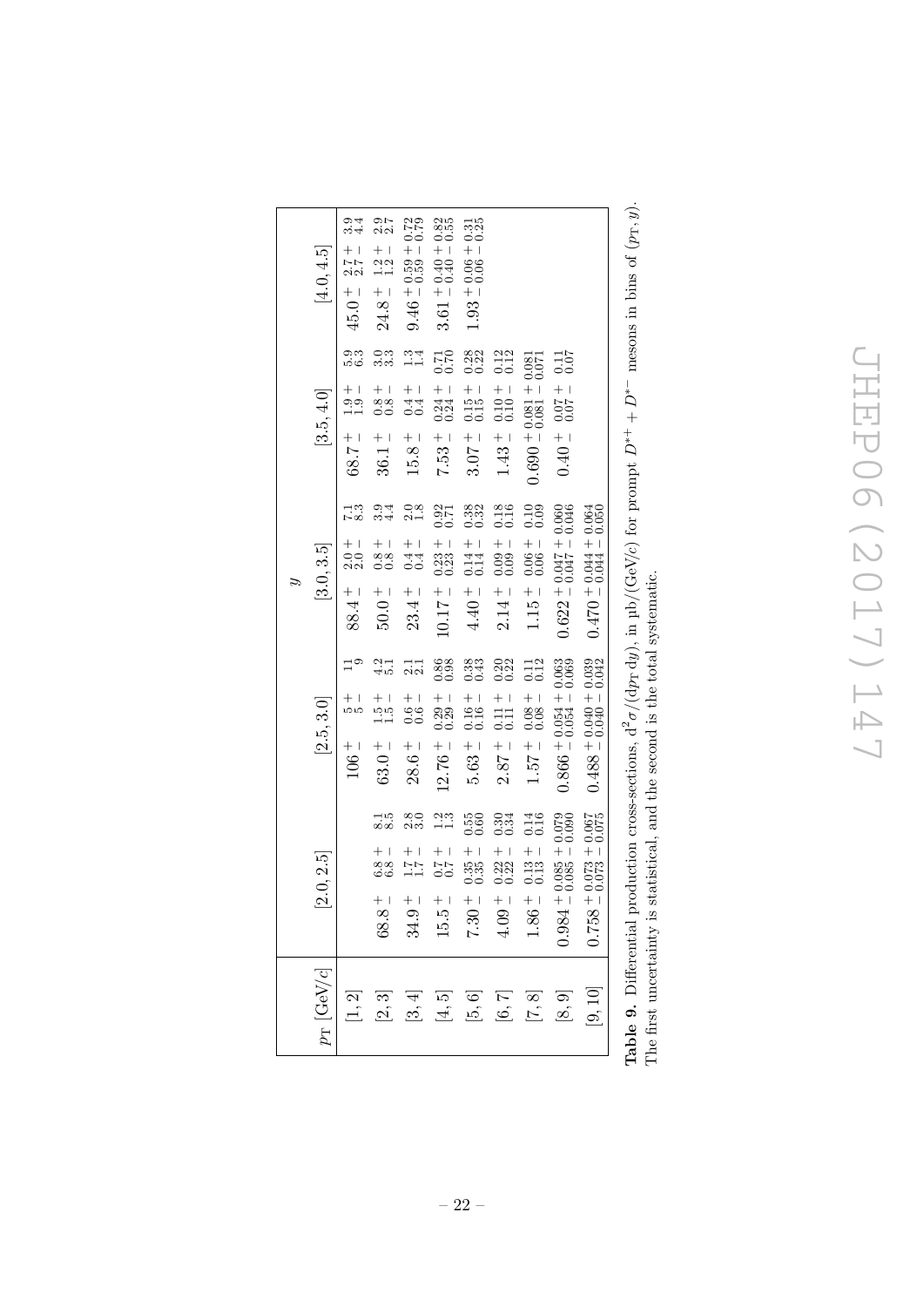# <span id="page-23-1"></span><span id="page-23-0"></span>B Cross-section ratios at different energies

Tables [10–](#page-23-1)[13](#page-26-0) give the numerical results of the cross-section ratios between  $\sqrt{s} = 13$  and  $5\,\mathrm{TeV}.$ 

| $p_{\rm T}$ [GeV/c] | [2.0, 2.5]                             | [2.5, 3.0]                                      | [3.0, 3.5]                                   | [3.5, 4.0]                                   | [4.0, 4.5]                                   |
|---------------------|----------------------------------------|-------------------------------------------------|----------------------------------------------|----------------------------------------------|----------------------------------------------|
| [0,1]               | $1.49 + 0.03 + 0.23$<br>$0.200 + 0.20$ | $1.61 + 0.01 + 0.13$<br>$0.01 - 0.15$           | $1.72 + 0.02 + 0.13$<br>$0.02 - 0.10$        | $1.88 + 0.02 + 0.12$<br>$0.02 - 0.11$        | $2.12 + 0.06 + 0.20$<br>$-0.19$              |
| [1, 2]              | $1.61 + 0.02 + 0.20$<br>$0.18$         | $+0.01 + 0.13$<br>$-0.01 - 0.12$<br>1.72        | $1.88 + 0.01 + 0.12$<br>$0.01 - 0.10$        | $2.04 + 0.02 + 0.12$<br>$0.11$               | $2.31 + 0.04 + 0.17$<br>$-0.04 - 0.14$       |
| [2,3]               | $1.78 + 0.02 + 0.15$<br>$-0.02 - 0.17$ | $1.94 + 0.01 + 0.14$<br>$-0.01 - 0.10$          | $2.20 + 0.02 + 0.13$<br>$0.02 - 0.11$        | $2.35 + 0.02 + 0.15$<br>$2.35 - 0.02 = 0.12$ | $2.70 + 0.05 + 0.17$<br>$71.0 + 0.05 = 0.17$ |
| [3, 4]              | $2.03 + 0.02 + 0.14$<br>$0.02 - 0.16$  | $2.20 + 0.02 + 0.14$<br>$0.14$<br>$0.02 - 0.11$ | $2.35 + 0.02 + 0.14$<br>$2.35 - 0.02 - 0.12$ | $2.69 + 0.03 + 0.19$<br>$0.16$               | $3.33 + 0.09 + 0.32$<br>$- 0.09 - 0.31$      |
| [4,5]               | $2.19 + 0.03 + 0.17$<br>$-0.03 - 0.13$ | $2.48 + 0.03 + 0.16$<br>$-0.02 - 0.12$          | $2.65 + 0.03 + 0.16$<br>$-0.03 - 0.14$       | $3.07 + 0.05 + 0.17$<br>$5.0 + 0.17$         | $3.04 + 0.16 + 0.63$<br>$-0.55$              |
| [5,6]               | $2.57 + 0.05 + 0.21$<br>$0.5 + 0.21$   | $+0.04 + 0.17$ $-0.04 - 0.13$<br>2.66           | $2.90 + 0.05 + 0.16$<br>$-0.04 - 0.18$       | $3.15 + 0.08 + 0.22$<br>$0.08 - 0.21$        | $5.6 \pm 1.0 + 2.2$<br>$0.7 \pm 2.3$         |
| [6, 7]              | $2.55 + 0.06 + 0.19$<br>$0.5 - 0.16$   | $+0.06 + 0.19$ $-0.06 - 0.16$<br>$2.95^{\circ}$ | $3.27 + 0.07 + 0.18$<br>$0.27 - 0.07 - 0.21$ | $3.85 + 0.16 + 0.44$<br>$-1.5 - 0.44$        |                                              |
| $\boxed{8}$         | $2.67 + 0.08 + 0.22$<br>$-0.17$        | $3.00 + 0.08 + 0.20$<br>3.00 + 0.07 - 0.18      | $3.44 + 0.11 + 0.21$<br>$0.26$               | $3.93 + 0.32 + 0.91$<br>$0.28 - 0.73$        |                                              |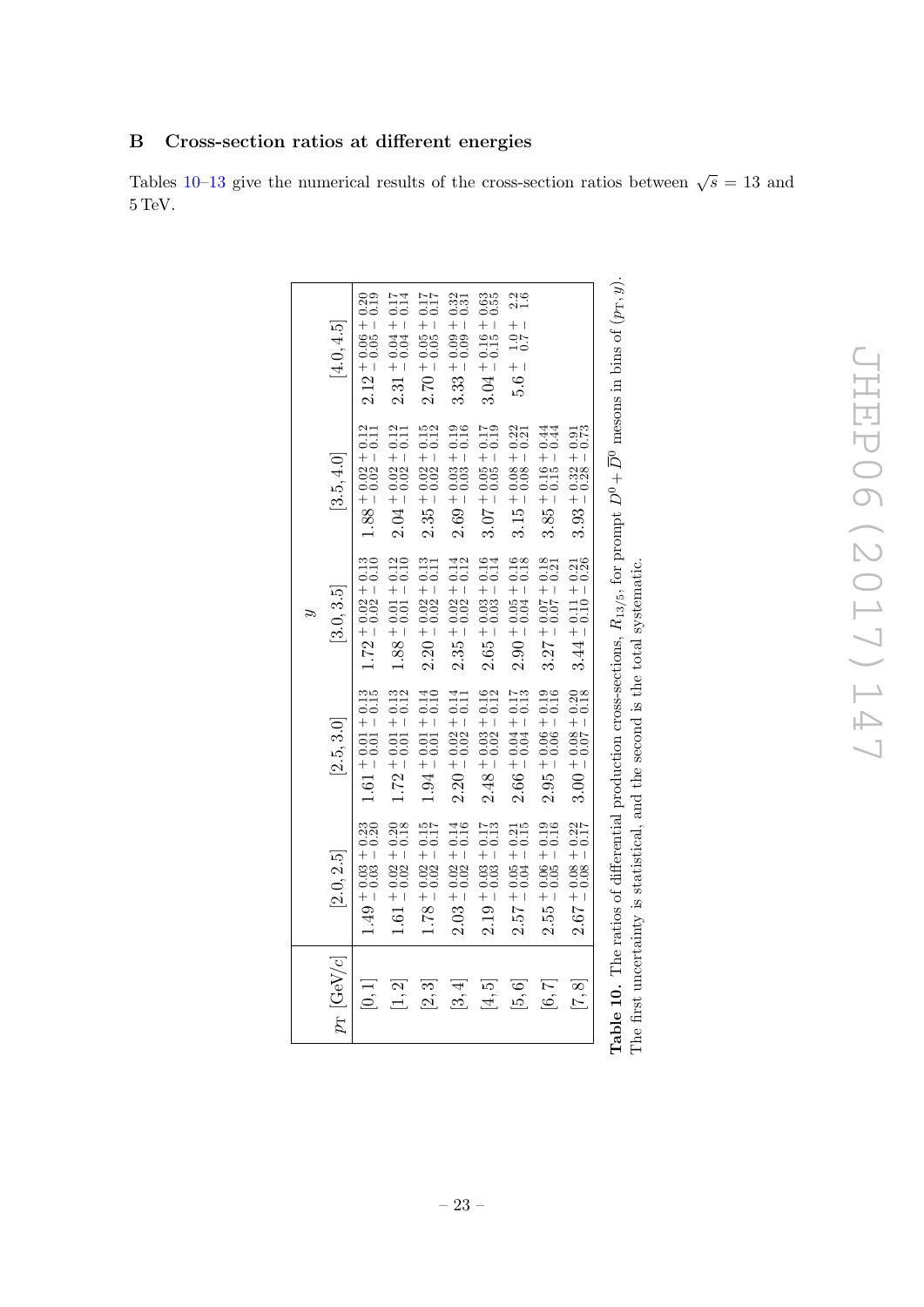| $p_{\rm T}$ [GeV/c] | [2.0, 2.5]                                   | [2.5, 3.0]                                                                                                                                | [3.0, 3.5]                              | [3.5, 4.0]                                   | [4.0, 4.5]                                   |
|---------------------|----------------------------------------------|-------------------------------------------------------------------------------------------------------------------------------------------|-----------------------------------------|----------------------------------------------|----------------------------------------------|
| [0,1]               |                                              | $2.10 + 0.23 + 0.69$<br>$- 0.19 - 0.44$                                                                                                   | $1.83 + 0.12 + 0.32$<br>$-0.11 - 0.28$  | $1.66 + 0.13 + 0.28$<br>$0.12 - 0.25$        |                                              |
| [1, 2]              | $1.80 + 0.07 + 0.44$<br>$-0.38$              | $1.69 + 0.02 + 0.31$<br>$0.2 - 0.20$                                                                                                      | $1.88 + 0.02 + 0.18$<br>$-0.02 - 0.19$  | $2.08 + 0.03 + 0.17$<br>$-0.03 - 0.17$       | $2.25 + 0.06 + 0.24$<br>$- 0.06 - 0.22$      |
| [2,3]               | $1.72 + 0.03 + 0.30$<br>$-0.37$              | $1.97 + 0.01 + 0.25$<br>0.1.8                                                                                                             | $2.09 + 0.01 + 0.15$<br>$- 0.01 - 0.17$ | $2.25 + 0.02 + 0.15$<br>$2.25 - 0.02 = 0.16$ | $2.64 + 0.05 + 0.22$<br>$0.04 - 0.19$        |
| [3, 4]              | $1.87 + 0.03 + 0.28$<br>$0.26$               | $2.21 + 0.02 + 0.22$<br>$- 0.17$                                                                                                          | $2.41 + 0.02 + 0.18$<br>$2.015$         | $2.60 + 0.03 + 0.18$<br>$-0.03 - 0.15$       | $2.81 + 0.06 + 0.21$<br>$0.05 - 0.21$        |
| [4,5]               | $2.12 + 0.03 + 0.27$<br>$-0.03 - 0.26$       | $2.48 + 0.02 + 0.22$<br>$-0.02 - 0.17$                                                                                                    | $2.55 + 0.03 + 0.19$<br>$- 0.03 - 0.14$ | $2.96 + 0.04 + 0.21$<br>$0.17$               | $3.59 + 0.11 + 0.23$<br>$0.29 - 0.10 - 0.29$ |
| [5,6]               | $2.40 + 0.04 + 0.25$<br>$2.40 - 0.04 = 0.27$ | $2.68 + 0.03 + 0.22$<br>$0.17$                                                                                                            | $2.95 + 0.04 + 0.21$<br>$0.04 - 0.16$   | $3.25 + 0.06 + 0.24$<br>$0.24 - 0.06 - 0.20$ | $4.51 + 0.24 + 0.47$<br>$4.51 + 0.22 = 0.48$ |
| [6, 7]              | $2.54 + 0.06 + 0.25$<br>$2.54 + 0.06 - 0.25$ | $2.80 + 0.05 + 0.22$<br>$0.17$                                                                                                            | $3.01 + 0.06 + 0.22$<br>$0.17$          | $3.92 + 0.11 + 0.25$<br>$0.25 - 0.11 - 0.29$ | $4.27 + 0.48 + 0.61$<br>$10.61 + 0.50$       |
| [7,8]               | $2.72 + 0.08 + 0.28$<br>$0.24 = 0.07 - 0.24$ | $3.10 + 0.07 + 0.25$<br>$0.19$                                                                                                            | $3.39 + 0.09 + 0.27$<br>$-0.08 - 0.20$  | $3.70 + 0.16 + 0.29$<br>$-0.14 - 0.34$       |                                              |
|                     |                                              | <b>Table 11.</b> The ratios of differential production cross-sections, $R_{13/5}$ , for prompt $D^+ + D^-$ mesons in bins of $(p_T, y)$ . |                                         |                                              |                                              |

**Table 11.** The ratios of differential production cross-sections,  $R_{13/5}$ , for prompt  $D^+ + D^-$  mesons in bins of  $(p_T, y)$ .  $\frac{1}{4}$ Table 11. The ratios of differential production cross-sections,  $R_{13/5}$ , for priche first uncertainty is statistical, and the second is the total systematic. The first uncertainty is statistical, and the second is the total systematic.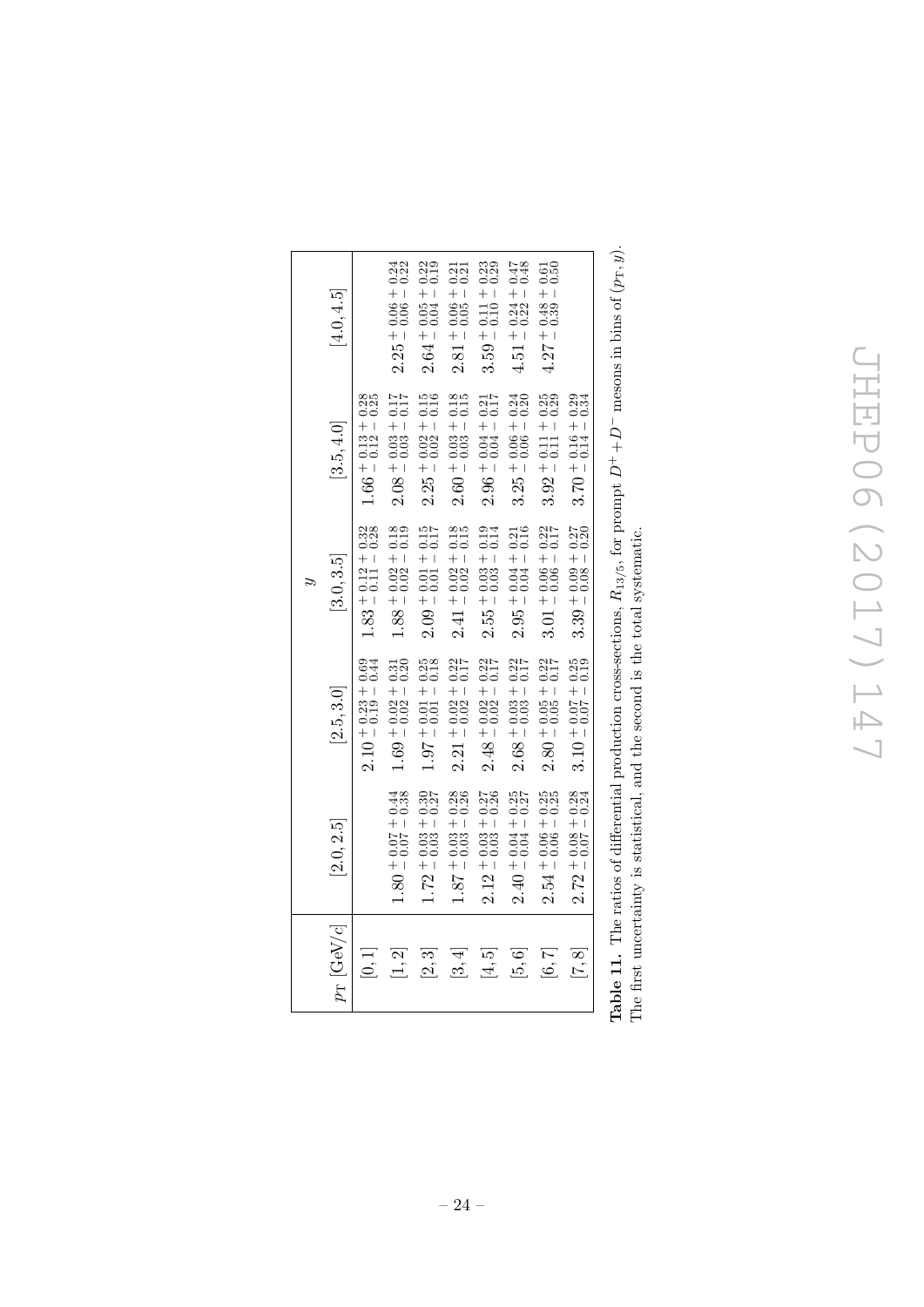# **JHEP06(2017)147** JHEP06(2017)147

| $p_{\rm T}$ [GeV/c] | [2.0, 2.5]                              | $[2.5, 3.0]$                                 | [3.0, 3.5]                              | [3.5, 4.0]                              | [4.0, 4.5]                             |
|---------------------|-----------------------------------------|----------------------------------------------|-----------------------------------------|-----------------------------------------|----------------------------------------|
| [1, 2]              | $1.30 + 0.28 + 0.54$<br>$- 0.21 - 0.37$ | $1.48 + 0.12 + 0.42$<br>$0.10 - 0.24$        | $1.83 + 0.14 + 0.26$<br>$- 0.12 = 0.24$ | $2.30 + 0.26 + 0.41$<br>$- 0.22 - 0.31$ |                                        |
| [2,3]               | $1.58 + 0.10 + 0.41$<br>$0.32$          | $1.76 + 0.05 + 0.24$<br>$50.0 + 0.05 = 0.17$ | $2.10 + 0.07 + 0.19$<br>$-0.06 - 0.17$  | $2.77 + 0.13 + 0.22$<br>$0.22 + 0.22$   | $2.71 + 0.36 + 0.45$<br>$-0.38 - 0.38$ |
| [3, 4]              | $1.94 + 0.10 + 0.35$<br>$0.35 + 0.30$   | $2.06 + 0.06 + 0.21$<br>$0.06 - 0.19$        | $2.44 + 0.08 + 0.20$<br>$0.16$          | $2.58 + 0.12 + 0.20$<br>$0.11 - 0.18$   | $2.75 + 0.30 + 0.32$<br>$0.37$         |
| [4, 5]              | $2.09 + 0.12 + 0.33$<br>$0.26$          | $2.35 + 0.09 + 0.23$<br>$-0.08 - 0.17$       | $2.38 + 0.10 + 0.18$<br>$-0.09 - 0.15$  | $3.42 + 0.21 + 0.25$<br>$0.19 - 0.26$   | $3.28 + 0.48 + 0.41$<br>$0.38 - 0.33$  |
| [5, 6]              | $2.82 + 0.20 + 0.35$<br>$-0.18 - 0.33$  | $3.26 + 0.18 + 0.33$<br>$0.20$               | $2.56 + 0.14 + 0.20$<br>$0.13 - 0.18$   | $3.39 + 0.29 + 0.38$<br>$-0.25 - 0.26$  | $4.0 + 1.0 + 0.7$<br>0.6               |
| [6, 7]              | $2.60 + 0.23 + 0.32$<br>$0.19 - 0.28$   | $2.94 + 0.20 + 0.28$<br>0.18 - 0.22          | $3.59 + 0.30 + 0.29$<br>$-0.26 - 0.28$  | $3.58 + 0.47 + 0.49$<br>$3.37 - 0.34$   |                                        |
| $\overline{7,8}$    | $2.50 + 0.27 + 0.37$<br>$- 0.22 - 0.22$ | $2.79 + 0.26 + 0.24$<br>$- 0.22 - 0.25$      | $3.47 + 0.38 + 0.37$<br>$-0.32 - 0.29$  | $4.12 + 0.72 + 0.76$<br>$0.55 - 0.56$   |                                        |

**Table 12.** The ratios of differential production cross-sections,  $R_{13/5}$ , for prompt  $D_s^+ + D_s^-$  mesons in bins of  $(p_T, y)$ . **Table 12.** The ratios of differential production cross-sections,  $R_{13/5}$ , for prompt  $D_s^+ + D_s^-$  mesons in bins of  $(p_T, y)$ . The first uncertainty is statistical, and the second is the total systematic. The first uncertainty is statistical, and the second is the total systematic.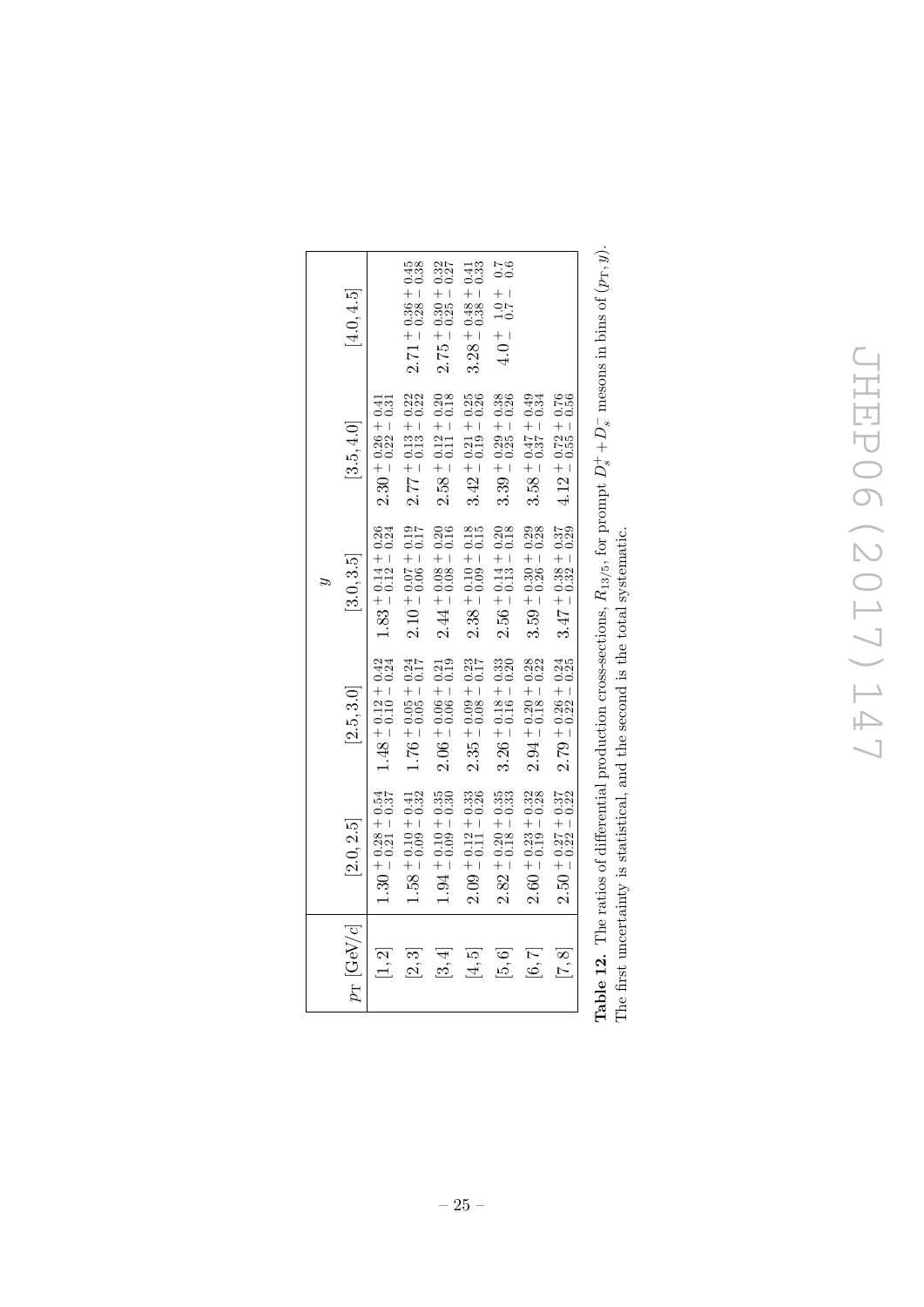# **JHEP06(2017)147** JHEP06(2017)147

|                      |                                            |                                              | Ś,                                      |                                              |                                              |
|----------------------|--------------------------------------------|----------------------------------------------|-----------------------------------------|----------------------------------------------|----------------------------------------------|
| $p_{\rm T}$ [GeV/c]  | [2.0, 2.5]                                 | [2.5, 3.0]                                   | [3.0, 3.5]                              | [3.5, 4.0]                                   | [4.0, 4.5]                                   |
| $[1, 2]$             |                                            | $1.33 + 0.07 + 0.15$<br>$0.33 + 0.06 = 0.15$ | $1.70 + 0.0 + 0.04 = 0.15$              | $1.81 + 0.06 + 0.21$<br>$0.5 - 0.17$         | $2.52 + 0.17 + 0.40$<br>$0.5 - 0.15 = 0.25$  |
| [2,3]                | $1.51 + 0.18 + 0.32$<br>$0.30 + 0.30$      | $1.70 + 0.04 + 0.20$<br>$0.14$               | $2.01 + 0.04 + 0.21$<br>$- 0.03 - 0.18$ | $2.29 + 0.06 + 0.27$<br>$-0.05 - 0.19$       | $2.47 + 0.13 + 0.33$<br>$0.29$               |
| [3, 4]               | $1.60 + 0.09 + 0.20$<br>$-0.08 - 0.21$     | $1.99 + 0.04 + 0.18$<br>$0.19 + 0.04 = 0.19$ | $2.08 + 0.04 + 0.21$<br>$- 0.04 - 0.17$ | $2.49 + 0.07 + 0.28$<br>$2.49 + 0.07 - 0.21$ | $3.00 + 0.20 + 0.35$<br>$0.18 - 0.26$        |
| īΩ<br>$\overline{4}$ | $1.82 + 0.09 + 0.21$<br>$0.31 + 0.21$      | $2.18 + 0.05 + 0.20$<br>$0.20 + 0.20$        | $2.25 + 0.05 + 0.20$<br>$-0.05 - 0.18$  | $2.54 + 0.09 + 0.30$<br>$- 0.08 - 0.24$      | $3.24 + 0.42 + 0.77$<br>$3.24 - 0.33 - 0.62$ |
| [5,6]                | $1.96 + 0.10 + 0.21$<br>$0.21 + 0.22$      | $2.43 + 0.08 + 0.22$<br>0.7 - 0.22           | $2.72 + 0.09 + 0.25$<br>$- 0.09 - 0.22$ | $3.22 + 0.17 + 0.33$<br>$0.15 - 0.25$        | $2.61 + 0.16 + 0.65$<br>$0.50$               |
| [6, 7]               | $2.07 + 0.13 + 0.22$<br>0.11 - 0.23        | $2.72 + 0.11 + 0.25$<br>$0.25 - 0.10 = 0.24$ | $2.95 + 0.13 + 0.26$<br>$-0.12 - 0.25$  | $3.10 + 0.25 + 0.32$<br>$0.22 - 0.26$        |                                              |
| [7, 8]               | $2.67 + 0.20 + 0.30$<br>$-0.30$<br>$-0.30$ | $2.71 + 0.14 + 0.27$<br>$- 0.13 - 0.24$      | $3.23 + 0.20 + 0.31$ $0.18 - 0.27$      | $3.89 + 0.53 + 0.61$<br>$-0.42 - 0.47$       |                                              |
|                      |                                            |                                              |                                         |                                              |                                              |

<span id="page-26-0"></span>mesons in bins of **Table 13.** The ratios of differential production cross-sections,  $R_{13/5}$ , for prompt  $D^{*+} + D^{*-}$  mesons in bins of  $\sum_{+}^{*}$ **Table 13.** The ratios of differential production cross-sections,  $R_{13/5}$ , for prompt  $D^*$  $(p_T, y)$ . The first uncertainty is statistical, and the second is the total systematic.  $(p_T, y)$ . The first uncertainty is statistical, and the second is the total systematic.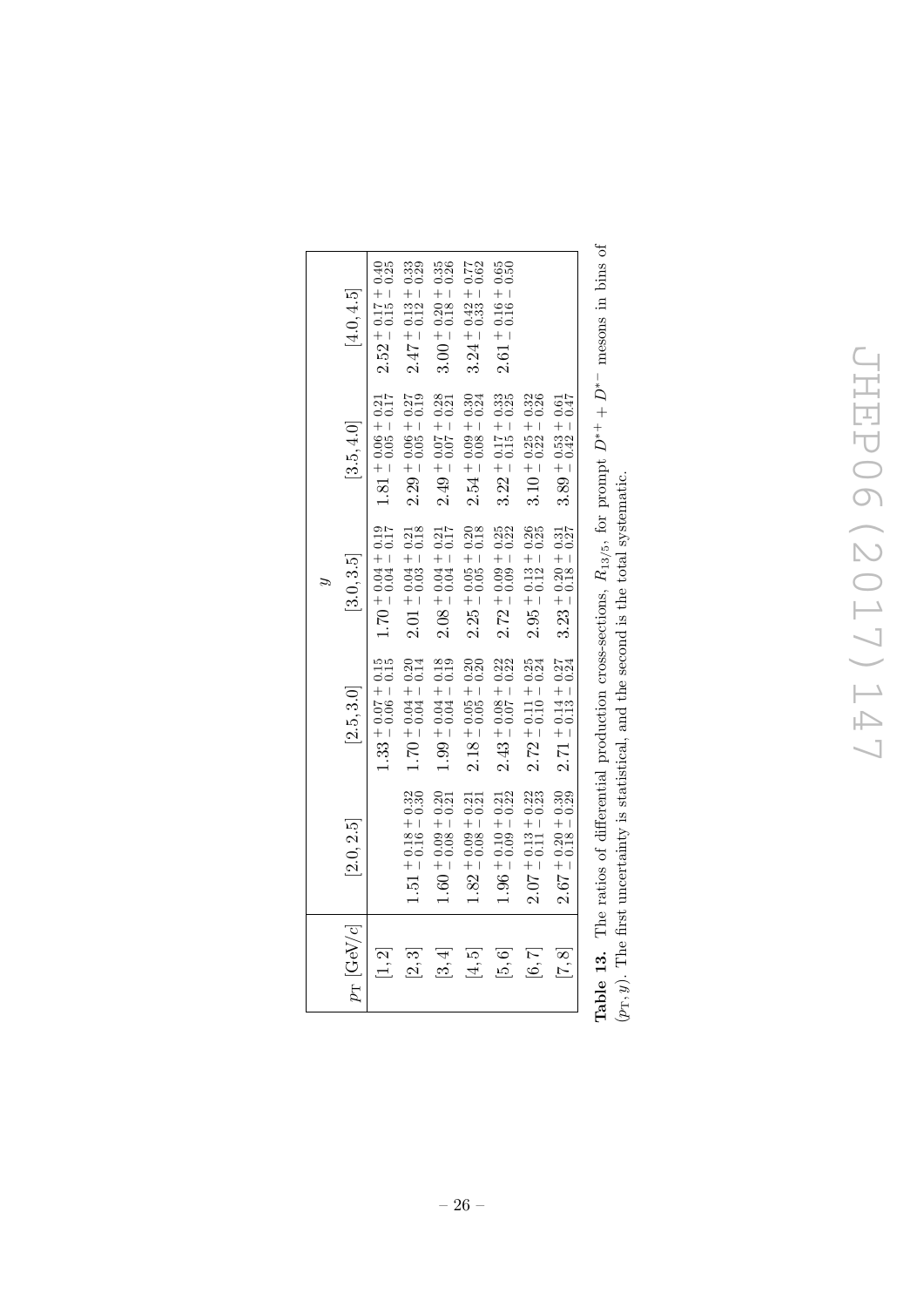## <span id="page-27-1"></span><span id="page-27-0"></span>C Cross-section ratios for different mesons

The numerical values of the cross-section ratios between mesons, described in section [5,](#page-11-0) are given in  $(p_T, y)$  bins in tables [14](#page-27-1)[–19.](#page-32-0)

| $111.8 + 3.6 +$<br>$+1$<br>[4.0, 4.5]<br>$99.4 + 2.4$<br>00<br>24<br>$+1$<br>$+1$<br>98.1<br>184<br>106<br>ဝဝ<br>ဝ၀<br>$\frac{2}{3}$ .0<br>$rac{0}{3}$ .1<br>40.<br>33<br>.<br>ಇ.<br>ಇ.<br>15.17<br>15.17<br>$\frac{8.8}{0.0}$<br>$\frac{4}{21}$<br>537<br>$\frac{1}{1.4}$ + 1<br>$102.6 + 2.1 + 1.02 + 0.01$<br>$+1$<br>$+1$<br>$+1$<br>$+$  <br>$101.0 + 7.2 +$<br>$+1$<br>$+$ $+$<br>[3.5, 4.0]<br>$110.7 + 5.4$<br>$89.4 \pm 1.2 \\ 1.2$<br>$\Xi$<br>$103.2 \pm 3.1$<br>$\overline{10}$<br>328<br>$99.0\pm$ !<br>$95.9 + 1$<br>$202 +$<br>$130 +$<br>$3.1 + 4.3$<br>$3.0 - 5.0$<br>8.66<br>53.<br>53.<br>0,00<br>نسن<br>က္တ<br>ကက်<br>ು<br>ಬಗ್<br>5.2<br>5.3<br>$\frac{25}{25}$<br>$\frac{7}{15}$<br>n d<br>00<br>$101.0 \pm \frac{1.1}{1.1} =$<br>$104.9\pm1.5\pm$<br>$\frac{2.1 + 1}{2.1 - 1}$<br>$\frac{1}{2}$ $\frac{1}{2}$ $\frac{1}{2}$<br>$83.9 + 5.0 + $<br>$+1$<br>$-0.0$<br>$106.4 + 4.1 +$<br>$94.9 \div 1.0 \div 1.0$<br>[3.0, 3.5]<br>$-1/8.7$<br>$111.8 +$<br>$104.1 +$<br>$102.7 +$<br>$\frac{8}{3}$<br>೦೦<br>೧.೧<br>257<br>25<br>5<br>33<br>33<br>3.33<br>3.4<br>$\frac{4}{3}$<br>9.8<br>4.6<br>$\frac{3}{7}$<br>$\frac{24}{14}$<br>6<br>ග් <del>ල්</del><br>$-8.58 +$<br>- 8.58 +<br>$88.2 \div 1.1 \div 1.1$<br>$99.0 + 1.0 +$<br>$103.1 + 1.4 +$<br>$+1$<br>$-1$<br>$-1$<br>$+1$<br>$99.4 + 3.3 +$<br>$106.4 + 4.7 +$<br>$+1$<br>$94.0 + 0.8 +$<br>$106.7 + 2.6 +$<br>[2.5, 3.0]<br>ာတ<br>$+1$<br>107.5<br>101<br>$\Xi$<br>257<br>27<br>$rac{8}{10}$<br>$\frac{4.3}{5.2}$<br>$4.7$<br>$4.7$<br>$\frac{15}{45}$<br>5<br>54<br>54<br>$108.4 + 5.4 + 6.4$<br>$5.1 - 6.9$<br>$5.3 + 7.0$<br>5.4 - 6.6<br>$\Xi$ <sup>2</sup><br>$+1$<br>$\frac{1.7}{1.7}$<br>$+1$<br>$106.2 + 2.0 + 1.00 + 1.00 + 1.00 + 1.00 + 1.00 + 1.00 + 1.00 + 1.00 + 1.00 + 1.00 + 1.00 + 1.00 + 1.00 + 1.00 + 1.00 + 1.00 + 1.00 + 1.00 + 1.00 + 1.00 + 1.00 + 1.00 + 1.00 + 1.00 + 1.00 + 1.00 + 1.00 + 1.00 + 1.00 + 1.00 + 1.00 + 1.00 + 1.00 + 1.00 + 1.00$<br>$+1$<br>$+1$<br>$+1$<br>[2.0, 2.5]<br>$\frac{1}{2}$<br>က္က<br>$\frac{1}{1.6}$<br>$106.6\pm\substack{3.2\\ 5.1}$<br>$\frac{4}{3}$<br>$91.9 +$<br>$113.6 +$<br>$98.8 +$<br>$+1$<br>$rac{+}{84}$<br>$107.2 +$<br>$91.3^{-}$<br>$p_{\rm T}$ [GeV/c]<br>[9, 10]<br>[0,1]<br>$[1, 2]$<br>[2,3]<br>$[5, 6]$<br>[7, 8]<br>[8, 9]<br>[3, 4]<br>[4, 5]<br>$[6, 7]$ |  | S,           |                          |
|-----------------------------------------------------------------------------------------------------------------------------------------------------------------------------------------------------------------------------------------------------------------------------------------------------------------------------------------------------------------------------------------------------------------------------------------------------------------------------------------------------------------------------------------------------------------------------------------------------------------------------------------------------------------------------------------------------------------------------------------------------------------------------------------------------------------------------------------------------------------------------------------------------------------------------------------------------------------------------------------------------------------------------------------------------------------------------------------------------------------------------------------------------------------------------------------------------------------------------------------------------------------------------------------------------------------------------------------------------------------------------------------------------------------------------------------------------------------------------------------------------------------------------------------------------------------------------------------------------------------------------------------------------------------------------------------------------------------------------------------------------------------------------------------------------------------------------------------------------------------------------------------------------------------------------------------------------------------------------------------------------------------------------------------------------------------------------------------------------------------------------------------------------------------------------------------------------------------------------------------------------------------------------------------------------------------------|--|--------------|--------------------------|
|                                                                                                                                                                                                                                                                                                                                                                                                                                                                                                                                                                                                                                                                                                                                                                                                                                                                                                                                                                                                                                                                                                                                                                                                                                                                                                                                                                                                                                                                                                                                                                                                                                                                                                                                                                                                                                                                                                                                                                                                                                                                                                                                                                                                                                                                                                                       |  |              |                          |
|                                                                                                                                                                                                                                                                                                                                                                                                                                                                                                                                                                                                                                                                                                                                                                                                                                                                                                                                                                                                                                                                                                                                                                                                                                                                                                                                                                                                                                                                                                                                                                                                                                                                                                                                                                                                                                                                                                                                                                                                                                                                                                                                                                                                                                                                                                                       |  |              |                          |
|                                                                                                                                                                                                                                                                                                                                                                                                                                                                                                                                                                                                                                                                                                                                                                                                                                                                                                                                                                                                                                                                                                                                                                                                                                                                                                                                                                                                                                                                                                                                                                                                                                                                                                                                                                                                                                                                                                                                                                                                                                                                                                                                                                                                                                                                                                                       |  |              | 7.3<br>$+2.9 +$          |
|                                                                                                                                                                                                                                                                                                                                                                                                                                                                                                                                                                                                                                                                                                                                                                                                                                                                                                                                                                                                                                                                                                                                                                                                                                                                                                                                                                                                                                                                                                                                                                                                                                                                                                                                                                                                                                                                                                                                                                                                                                                                                                                                                                                                                                                                                                                       |  |              | $\frac{2}{5}$ .1<br>$+1$ |
|                                                                                                                                                                                                                                                                                                                                                                                                                                                                                                                                                                                                                                                                                                                                                                                                                                                                                                                                                                                                                                                                                                                                                                                                                                                                                                                                                                                                                                                                                                                                                                                                                                                                                                                                                                                                                                                                                                                                                                                                                                                                                                                                                                                                                                                                                                                       |  |              | $\frac{1}{8}$            |
|                                                                                                                                                                                                                                                                                                                                                                                                                                                                                                                                                                                                                                                                                                                                                                                                                                                                                                                                                                                                                                                                                                                                                                                                                                                                                                                                                                                                                                                                                                                                                                                                                                                                                                                                                                                                                                                                                                                                                                                                                                                                                                                                                                                                                                                                                                                       |  |              | $\frac{65}{10}$          |
|                                                                                                                                                                                                                                                                                                                                                                                                                                                                                                                                                                                                                                                                                                                                                                                                                                                                                                                                                                                                                                                                                                                                                                                                                                                                                                                                                                                                                                                                                                                                                                                                                                                                                                                                                                                                                                                                                                                                                                                                                                                                                                                                                                                                                                                                                                                       |  |              | 584<br>$+1$              |
|                                                                                                                                                                                                                                                                                                                                                                                                                                                                                                                                                                                                                                                                                                                                                                                                                                                                                                                                                                                                                                                                                                                                                                                                                                                                                                                                                                                                                                                                                                                                                                                                                                                                                                                                                                                                                                                                                                                                                                                                                                                                                                                                                                                                                                                                                                                       |  |              |                          |
|                                                                                                                                                                                                                                                                                                                                                                                                                                                                                                                                                                                                                                                                                                                                                                                                                                                                                                                                                                                                                                                                                                                                                                                                                                                                                                                                                                                                                                                                                                                                                                                                                                                                                                                                                                                                                                                                                                                                                                                                                                                                                                                                                                                                                                                                                                                       |  |              |                          |
|                                                                                                                                                                                                                                                                                                                                                                                                                                                                                                                                                                                                                                                                                                                                                                                                                                                                                                                                                                                                                                                                                                                                                                                                                                                                                                                                                                                                                                                                                                                                                                                                                                                                                                                                                                                                                                                                                                                                                                                                                                                                                                                                                                                                                                                                                                                       |  |              |                          |
|                                                                                                                                                                                                                                                                                                                                                                                                                                                                                                                                                                                                                                                                                                                                                                                                                                                                                                                                                                                                                                                                                                                                                                                                                                                                                                                                                                                                                                                                                                                                                                                                                                                                                                                                                                                                                                                                                                                                                                                                                                                                                                                                                                                                                                                                                                                       |  | $125 + 10 +$ |                          |

mesons in bins of  $\mu$ 

are given in percent.

 $\sigma$ 

T, y). The first uncertainty is statistical, and the second is the total systematic. All values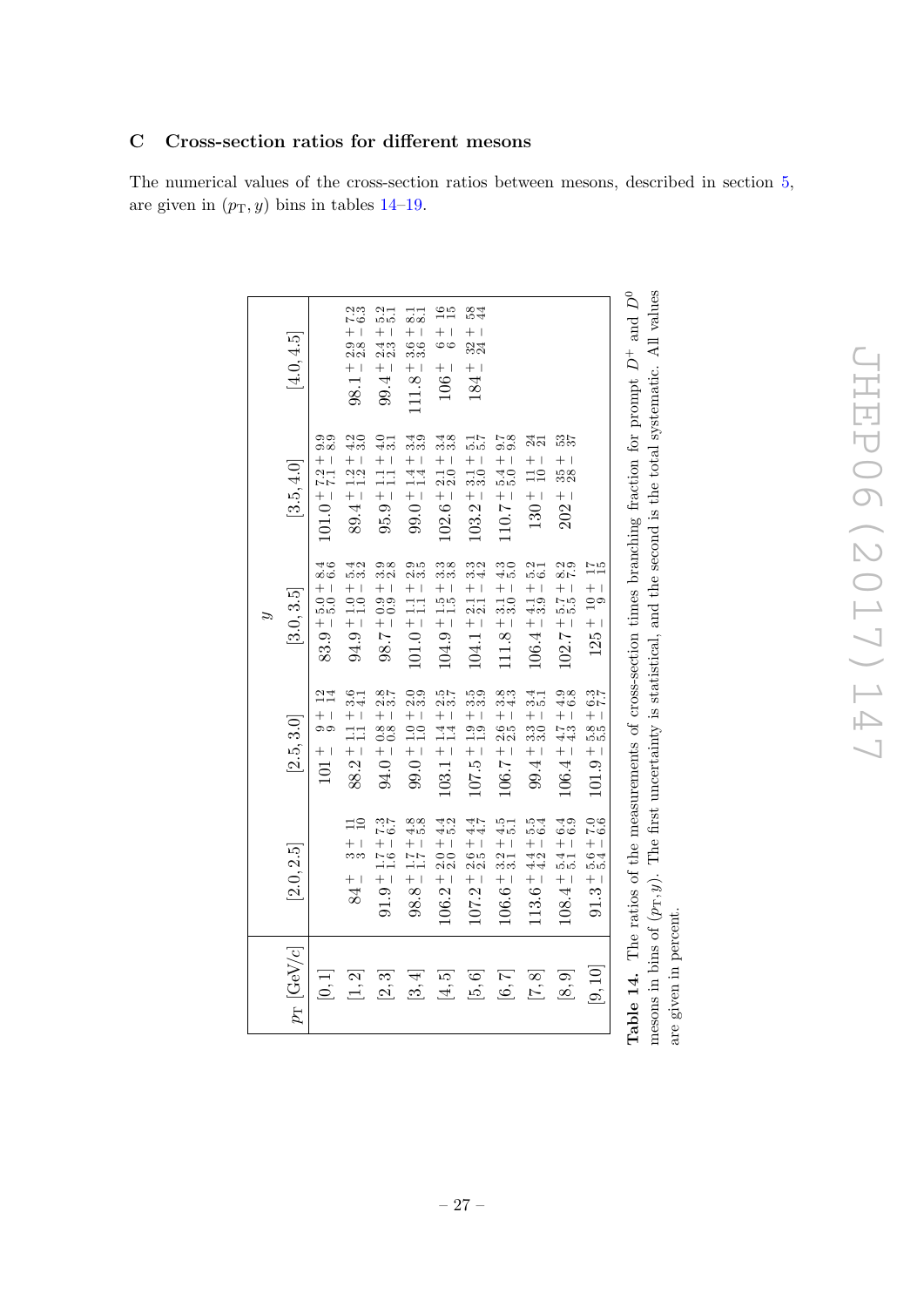| $10.80 + 0.52 + 0.98$<br>$0.79$<br>$-100$<br>$\frac{+}{1.0}$<br>[2.0, 2.5]<br>$6.8 +$<br>$10.7 +$<br>$p_{\rm T}$ [GeV/c]<br>[3, 4]<br>$\left[1,2\right]$<br>[2,3] | $11.31 + 0.32 + 0.38$<br>$0.47$<br>$9.56 + 0.57 + 0.54$<br>$0.60 + 0.58 = 0.60$<br>[2.5, 3.0]<br>$\frac{7}{11}$ | [3.0, 3.5]                                                   | [3.5, 4.0]                                    |                                     |
|-------------------------------------------------------------------------------------------------------------------------------------------------------------------|-----------------------------------------------------------------------------------------------------------------|--------------------------------------------------------------|-----------------------------------------------|-------------------------------------|
|                                                                                                                                                                   |                                                                                                                 |                                                              |                                               | $[4.0, 4.5]$                        |
|                                                                                                                                                                   |                                                                                                                 | $9.37 + 0.58 + 0.72$<br>$0.59 - 0.52$                        | 88.00<br>$7.91 + 0.72 +$                      |                                     |
|                                                                                                                                                                   |                                                                                                                 | $11.39 + 0.34 + 0.52$<br>$11.39 - 0.35 - 0.40$               | 0.35<br>$0.17 + 0.41 + 0.41 + 0.6$            | $9.1\pm1.0\pm1.2\\1.0\pm0.9$        |
|                                                                                                                                                                   | $11.76 + 0.35 + 0.30$<br>$0.34 - 0.45$                                                                          | $11.10 + 0.36 + 0.43$<br>$11.10 - 0.36 - 0.33$               | $11.53 + 0.50 + 0.52$ $-0.52 - 0.45$          | $12.0 + 1.2 + 1.0$<br>$1.2 - 1.0$   |
| $11.30 + 0.59 + 0.67$<br>$-0.58 - 0.77$<br><u>ನ</u><br>$\vec{4}$                                                                                                  | $12.67 + 0.45 + 0.32$<br>$0.46 - 0.51$                                                                          | $12.70 + 0.52 + 0.49$<br>$1 - 0.52 = 0.45$                   | $10.84 + 0.62 + 0.51$<br>$0.62 - 0.61$        | $13.0 \pm 1.7 + 2.3$<br>$1.7 - 2.0$ |
| $11.41 + 0.75 + 0.63$<br>$0.75 - 0.65$<br>[5, 6]                                                                                                                  | $10.62 + 0.55 + 0.39$<br>$0.41$                                                                                 | $14.23 + 0.75 + 0.61$<br>$0.72 - 0.62$                       | $11.88 + 0.96 + 0.72$<br>$0.72 + 0.94 = 0.76$ | $23.1 + 6.3 + 7.6$                  |
| $11.75 + 0.92 + 0.70$<br>$0.75$<br>[6, 7]                                                                                                                         | $12.98 + 0.86 + 0.71$<br>$0.32 - 0.54$                                                                          | $11.05 + 0.85 + 0.59$<br>$0.52$                              | i<br>Tin<br>Tin<br>$12.8 + 1.5 +$             |                                     |
| $\frac{1}{1}$ .4 -<br>$14.7 +$<br>[7, 8]                                                                                                                          | $11.47 + 0.0 + 76.0 + 11.14$<br>$\frac{0.2}{1.2}$                                                               | $\frac{88}{0.8}$<br>$\frac{1}{1}$ .2<br>1.2<br>$11.6^{\, +}$ | దిం<br>mai<br>$^{+}$<br>no<br>23<br>$14.8 +$  |                                     |
| $+1$<br>$+4$<br>$+4$<br>$9.8 +$<br>[8, 9]                                                                                                                         | $\frac{28}{20}$<br>$\frac{1}{1.2}$<br>$10.5 +$<br>$\frac{8}{6}$                                                 | $\frac{3}{11}$<br>$\frac{1}{1}$ .5<br>1.5<br>$11.6^{\, +}$   |                                               |                                     |
| $\frac{1.8}{1.8}$<br>$11.4 +$<br>[9, 10]                                                                                                                          | $\frac{30}{11}$<br>$\frac{1.8}{1.7}$<br>$12.5 +$<br>$\frac{3}{11}$                                              | $\frac{7}{21}$<br>$+1$<br>2.7<br>2.2<br>$+1$<br>15.2         |                                               |                                     |

**Table 15.** The ratios of the measurements of cross-section times branching fraction for prompt  $D_s^+$  and  $D^0$  mesons in bins of  $(p_T, y)$ . The first uncertainty is statistical, and the second is the total systematic. All values are given in **Table 15.** The ratios of the measurements of cross-section times branching fraction for prompt  $D_s^+$  and  $D^0$  mesons in bins of  $(p_T, y)$ . The first uncertainty is statistical, and the second is the total systematic. All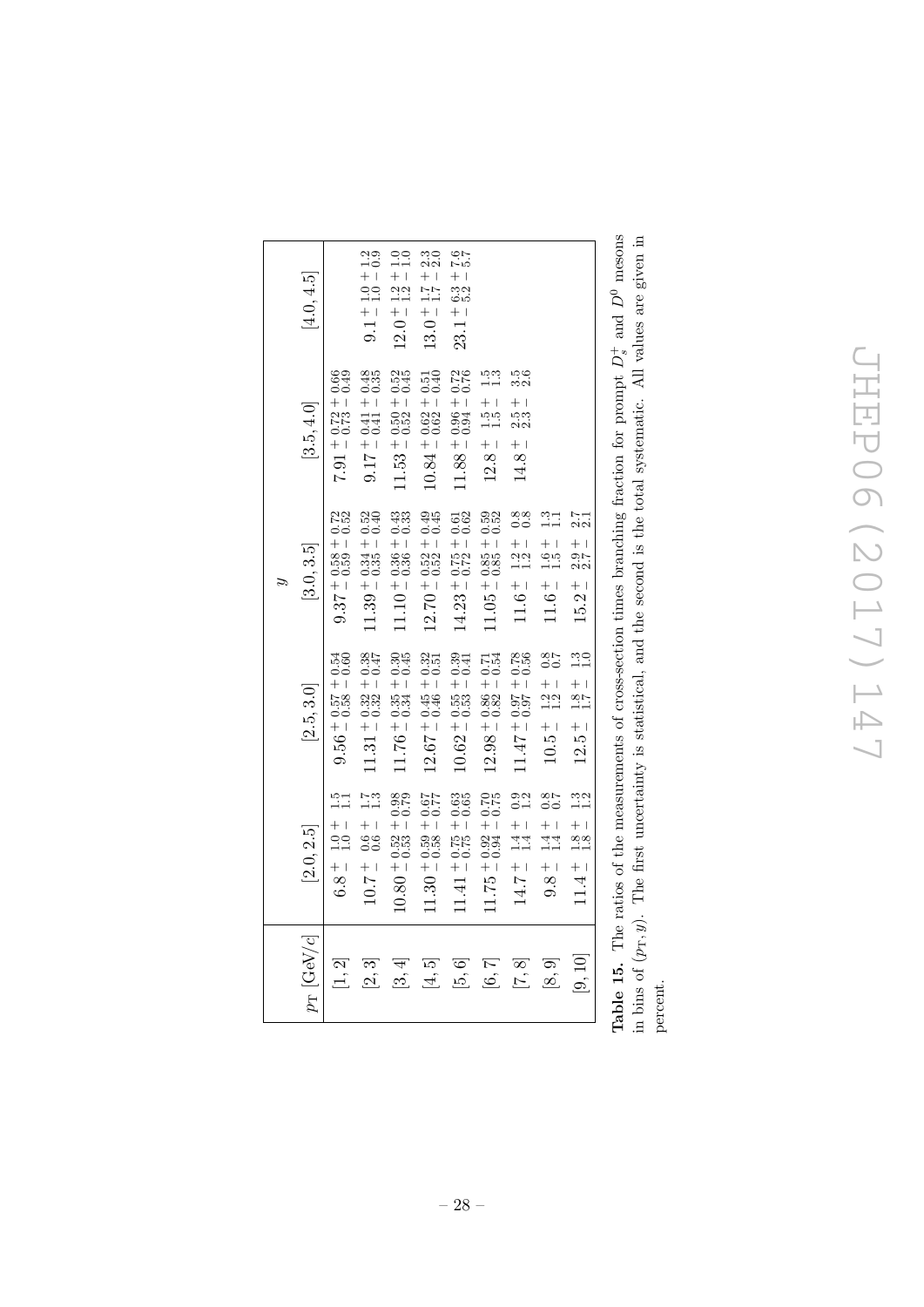|                            |                                                          |                                                                                | É,                                                                               |                                                                      |                                                                               |
|----------------------------|----------------------------------------------------------|--------------------------------------------------------------------------------|----------------------------------------------------------------------------------|----------------------------------------------------------------------|-------------------------------------------------------------------------------|
| $p_{\rm T}$ [GeV/c]        | [2.0, 2.5]                                               | [2.5, 3.0]                                                                     | [3.0, 3.5]                                                                       | [3.5, 4.0]                                                           | [4.0, 4.5]                                                                    |
| [1,2]                      |                                                          | $\frac{21}{1.2}$<br>$+1.3 + 1.3$<br>$28.6 \pm 1$                               | $\frac{5}{11}$<br>$+1$<br>$26.9 + 0.6 - 0.6$                                     | $\frac{1}{1}$ .7<br>$+$ 1<br>$-7.0$<br>$25.2^{+1}$                   | $\frac{60}{11}$<br>$^{+}$<br>$\mathbf{I}$<br>$\frac{4}{11}$<br>$+$ $+$<br>್ಲ. |
| ಸ<br>$\tilde{\mathcal{L}}$ | ೦.<br>೧.೧<br>$+1$<br>.<br>ಇ.ಗ<br>ಇ.<br>$+1$<br>31.7      | $\frac{1}{1}$ .<br>$30.5 + 0.7 +$                                              | $\frac{5}{10}$<br>$29.8 + 0.5 + 0.5$                                             | $\frac{1}{1}$ .8<br>$+1$<br>$\frac{75}{20}$<br>$+1$<br>$26.5^{-}$    | 01<br>212<br>$^{+}$<br>$\mathbb T$<br>$28.3 + 1.5$<br>$1.4$                   |
| ₩<br>$\sim$                | $\frac{5}{21}$<br>$+1$<br>$rac{800}{1}$<br>35.4          | $31.9 + 0.7 + 1.3$<br>$1.1$                                                    | $\frac{3}{1}$ .<br>$32.4 + 0.7 + 0.6$                                            | $\frac{6}{1.9}$<br>$+1$<br>$\frac{88}{0.8}$<br>$28.2 +$              | $\frac{1}{2}5$<br>$+$ 1<br>$\frac{0}{20}$<br>$+1$<br>29.7                     |
| 5<br>$\vec{A}$             | $\frac{6}{1.7}$<br>$+1.6 +$<br>34.5                      | $33.2 + 0.8 + 1.2$<br>$-0.8 - 1.4$                                             | $\frac{0.0}{1.0}$<br>$+1$<br>$-0.8$<br>$+1$<br>$33.6^{-}$                        | 23<br>23<br>$\frac{1}{1}$ . 2 $\frac{1}{1}$<br>$34.1 +$              | 7.10<br>2<br>$+1$<br><br>ಬೆಸ<br>$+1$<br>28.4                                  |
| $[5,6]$                    | $\frac{8}{1.9}$<br>$+1$<br>$rac{300}{11}$<br>35.8        | $32.2 + 1.0 + 1.4$<br>$1.0 - 1.4$                                              | $\frac{3.7}{1.7}$<br>$\begin{array}{c} + \\ - \\ - \\ - \end{array}$<br>$31.9 +$ | <br>೧೧<br>$+$  <br>$\frac{10}{10}$<br>$31.4 +$                       | $\frac{23}{17}$<br>$+$ 1<br>$\overline{a}$<br>$+$ 1<br>79                     |
| [6, 7]                     | $\frac{0}{2}$<br>$+1$<br>2.3<br>2.3<br>$+$ 1<br>38.1     | $1.4 + 1.5$<br>$1.4 - 1.6$<br>$33.4 +$                                         | $\frac{8}{1.8}$<br>$32.9 + 1.6 +$                                                | 3.5<br>3.9<br>$+$ 1<br>ಂ.<br>ನನ<br>$+1$<br>$36.6^-$                  |                                                                               |
| [7,8]                      | 0.2<br>2.3<br>$+1$<br>44<br>23<br>$+$ 1<br>33.2          | $1.8\div1.5$ $1.8\div2.0$<br>$32.9 +$                                          | 2.3<br>$+1$<br>$\frac{21}{21}$<br>$33.9 + 3$                                     | $\frac{13}{2}$<br>$+1$<br>5.0<br>5.0<br>$+$ 1<br>37.2                |                                                                               |
| [8, 9]                     | 24<br>S<br>$+1$<br>$\frac{8}{22}$<br>$+1$<br>29.9        | $\frac{3.4}{2.4}$<br>$+1$<br>.<br>೧೧<br>೧೧<br>$+1$<br>34.2                     | .<br>೧.೮<br>೧<br>$+$ 1<br>ಂ.<br>೧.೮<br>$+1$<br>33.2                              | $\frac{43}{13}$<br>$+$  <br>142<br>$+1$<br>59                        |                                                                               |
| [9, 10]                    | $\frac{1}{3}$<br>$+1$<br>ာ<br>တက်<br>တက်<br>$+1$<br>35.8 | $\frac{3}{2}.\overline{9}$<br>$\frac{1}{3}$ - 1 - 1<br>$+1$<br>$\infty$<br>33. | $\frac{6}{30}$<br>$^{+}$<br>$\overline{\phantom{a}}$<br>5.<br>၁၀<br>$+1$<br>57.2 |                                                                      |                                                                               |
| ĺ                          | $\frac{1}{2}$                                            |                                                                                |                                                                                  | $\ddot{\phantom{0}}$<br>$\ddot{\phantom{0}}$<br>$\ddot{\phantom{0}}$ | $\frac{1}{2}$                                                                 |

**Table 16.** The ratios of the measurements of cross-section times branching fraction for prompt  $D^{*+}$  and  $D^0$  mesons in bins of  $(p_T, y)$ . The first uncertainty is statistical, and the second is the total systematic.<br>All values are given in percent. **Table 16.** The ratios of the measurements of cross-section times branching fraction for prompt  $D^{*+}$  and  $D^0$  mesons in bins of  $(p_T, y)$ . The first uncertainty is statistical, and the second is the total systematic. All values are given in percent.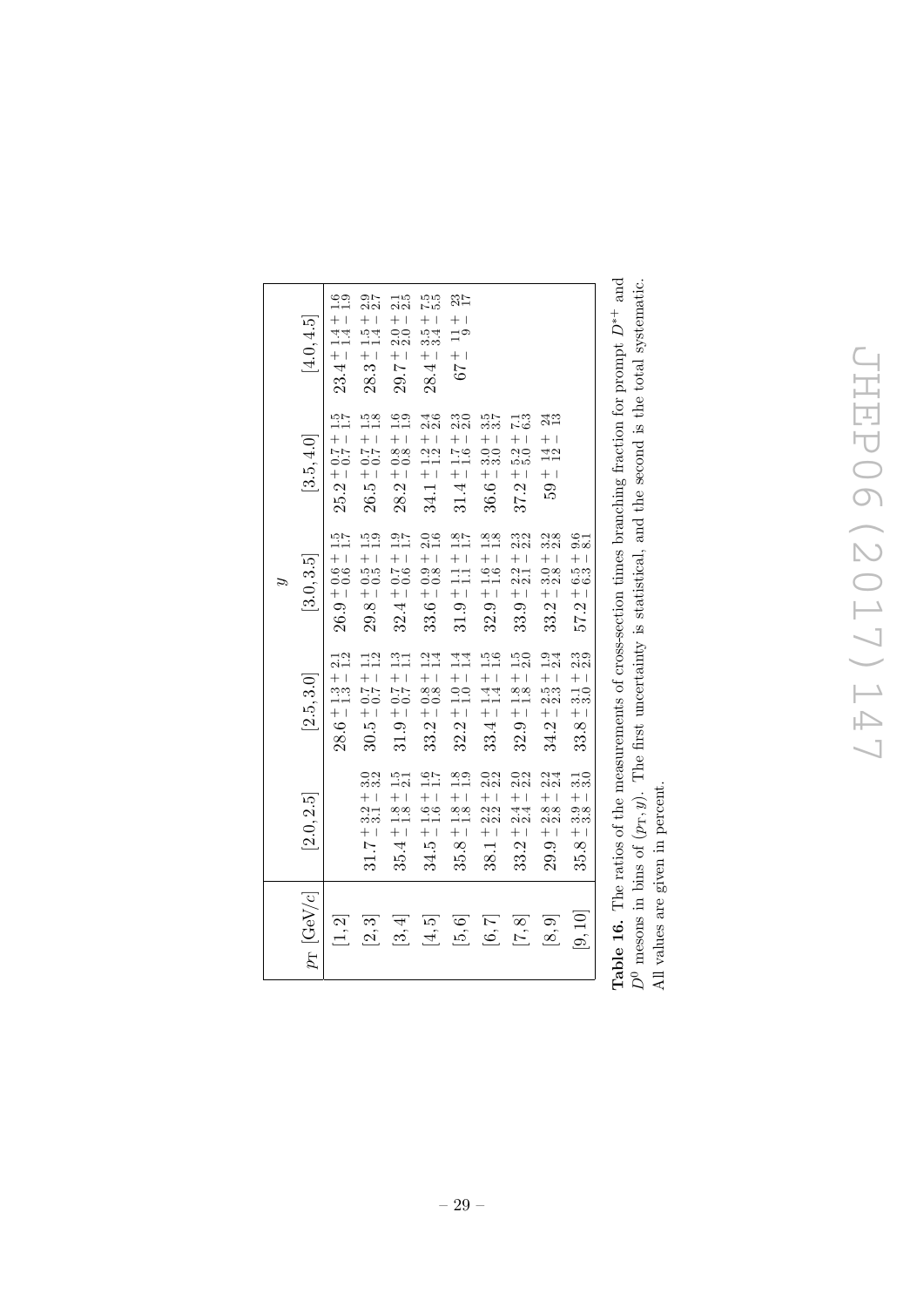| $6.0 +$<br>$p_{\rm T}$ [GeV/c]<br>$[1, 2]$ |                                                       |                                                    |                                                 |                                               |                                        |
|--------------------------------------------|-------------------------------------------------------|----------------------------------------------------|-------------------------------------------------|-----------------------------------------------|----------------------------------------|
|                                            | [2.0, 2.5]                                            | [2.5, 3.0]                                         | [3.0, 3.5]                                      | [3.5, 4.0]                                    | [4.0, 4.5]                             |
|                                            | $\frac{1}{1}$ .3 -                                    | $10.84 + 0.67 + 0.55$<br>$0.54 + 0.66 = 0.54$      | $9.87 + 0.62 + 0.47$<br>$0.55 - 0.55$           | $8.84 + 0.82 + 0.60$<br>$-0.58$               |                                        |
| $11.7 +$<br>[2,3]                          | $\frac{3}{11}$<br>$-1 + 7$<br>$-5$<br>$-5$            | $12.03 + 0.33 + 0.34$<br>$- 0.34 - 0.28$           | $11.53 + 0.35 + 0.33$<br>$0.34 - 0.35$          | $9.56 + 0.42 + 0.38$<br>$9.56 + 0.42 = 0.38$  | $9.2 \pm 1.0 + 1.3$<br>$1.0 - 0.9$     |
| $10.9 +$<br>[3, 4]                         | $\frac{1}{0.8}$<br>$\frac{1}{0.5}$                    | $11.87 \pm 0.35 \pm 0.36$<br>$+ 0.34 \pm 0.17$     | $10.99 + 0.36 + 0.40$<br>$0.40 + 0.36 + 0.40$   | $11.63 + 0.51 + 0.54$ $-0.51 - 0.33$          | $10.7 + 1.0 + 0.8$<br>10.7 + 1.0 + 0.8 |
| īΟ.<br>$\overline{4}$                      | $10.64 + 0.56 + 0.68$<br>$0.64 + 0.56 = 0.64$         | $12.29 + 0.45 + 0.34$<br>$0.44 - 0.33$             | $12.11 + 0.49 + 0.47$<br>$1 - 0.50 - 0.35$      | $10.57 + 0.61 + 0.52$<br>$0.57 - 0.60 - 0.36$ | $12.3 \pm 1.6 \pm 1.1$<br>$1.6 - 0.9$  |
| [5, 6]                                     | $10.64 \pm 0.72 + 0.54$<br>$-1.72 \pm 0.53$           | $9.88 + 0.51 + 0.38$<br>$0.38 - 0.50 = 0.28$       | $13.68 \pm 0.70 + 0.61$ $0.69 - 0.45$           | $11.52 + 0.91 + 0.71$ $0.56$                  | $12.6 + 2.6 + 1.7$<br>$1.3$            |
| [6, 7]                                     | $11.01 + 0.89 + 0.64$<br>$+ 0.87 - 0.57$              | $12.17 + 0.79 + 0.84$<br>$+ 0.37$                  | $9.87 + 0.75 + 0.63$<br>$0.40 + 0.40$           | $\frac{1}{0}$ .<br>$11.5 \pm 1.3 \pm 1.3$     |                                        |
| $13.0 +$<br>[7, 8]                         | ၈၈<br>၁၁<br>$\frac{1.2}{1.2}$                         | $11.53 + 0.97 + 0.88$<br>$0.37 - 0.39$             | $\frac{8}{30}$<br>$10.9 + 1.1 +$                | $\frac{8}{10}$<br>$11.4 \pm 1.7 +$            |                                        |
| $0.1 +$<br>[8, 9]                          | $\frac{8}{0}$<br>$\frac{1}{1}$ .3<br>$\frac{1}{1}$ .1 | 0.4<br>0.0<br>$\frac{1}{1.1}$<br>$-1.6 \div 0$     | $\frac{1}{10}$<br>$\frac{1.5}{1.5}$<br>$11.4 +$ |                                               |                                        |
| $12.5 +$<br>[9, 10]                        | 1.1<br>$\frac{+1.9}{-1.9}$                            | $\frac{1.7}{0.7}$<br>$\frac{1.7}{1.7}$<br>$12.3 +$ | 1.3<br>$\frac{1}{2}$ .<br>2.1<br>$12.2 +$       |                                               |                                        |

**Table 17.** The ratios of the measurements of cross-section times branching fraction for prompt  $D_s^+$  and  $D^+$  mesons in bins of  $(p_T, y)$ . The first uncertainty is statistical, and the second is the total systematic. All values are given in **Table 17.** The ratios of the measurements of cross-section times branching fraction for prompt  $D_s^+$  and  $D^+$  mesons in bins of  $(p_T, y)$ . The first uncertainty is statistical, and the second is the total systematic. All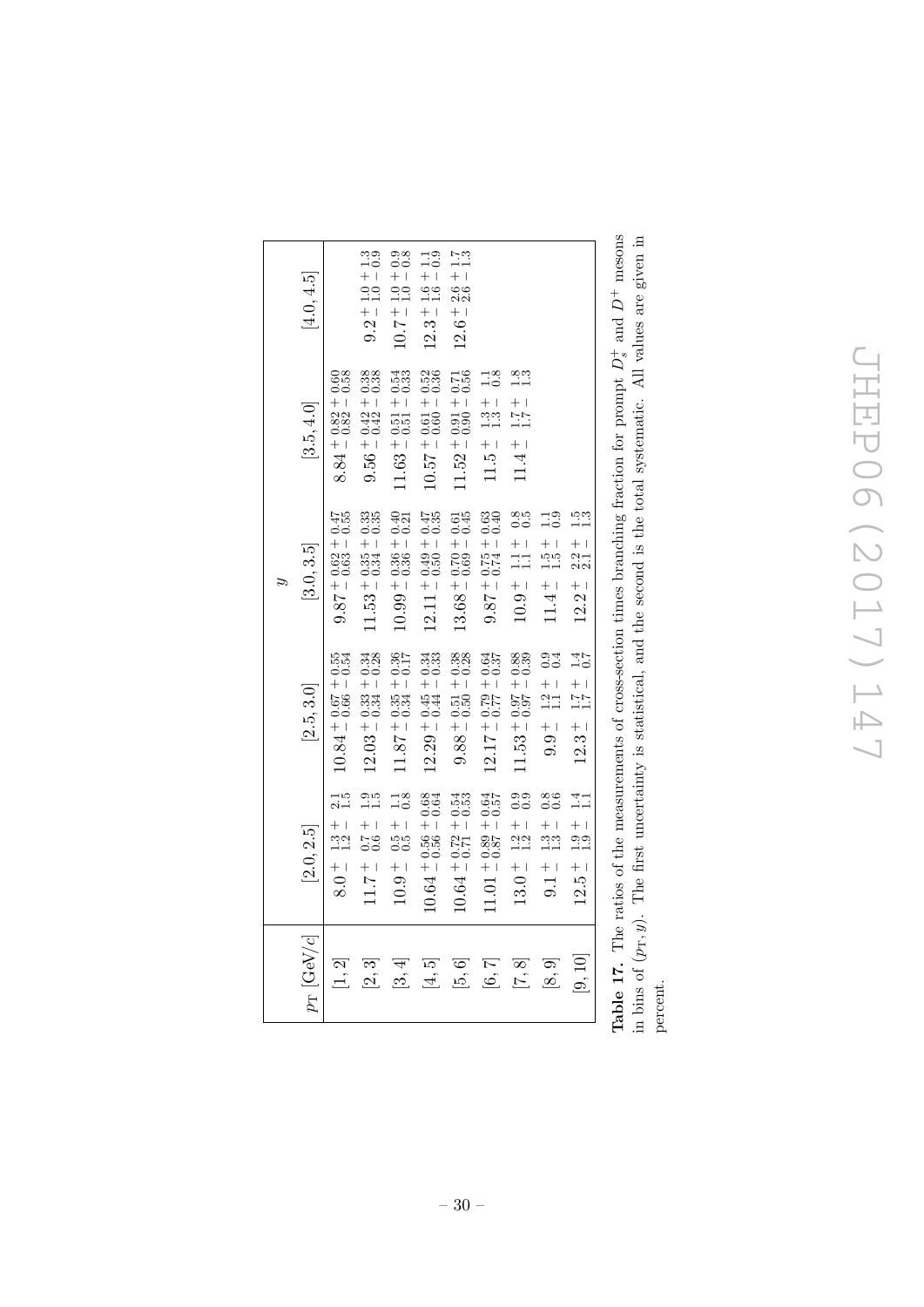|                                                                                                                                                                                                                                                                                                                     |                                                                            |                                                               | É,                                                          |                                                                                                                                                                                                                                                                                                                                                                                                                |                                                                                         |
|---------------------------------------------------------------------------------------------------------------------------------------------------------------------------------------------------------------------------------------------------------------------------------------------------------------------|----------------------------------------------------------------------------|---------------------------------------------------------------|-------------------------------------------------------------|----------------------------------------------------------------------------------------------------------------------------------------------------------------------------------------------------------------------------------------------------------------------------------------------------------------------------------------------------------------------------------------------------------------|-----------------------------------------------------------------------------------------|
| $p_{\rm T}$ [GeV/c]                                                                                                                                                                                                                                                                                                 | [2.0, 2.5]                                                                 | [2.5, 3.0]                                                    | [3.0, 3.5]                                                  | [3.5, 4.0]                                                                                                                                                                                                                                                                                                                                                                                                     | [4.0, 4.5]                                                                              |
| [1, 2]                                                                                                                                                                                                                                                                                                              |                                                                            | $\frac{2.2}{0.8}$<br>$32.5 + 1.5 +$                           | $\frac{5}{0.6}$<br>$+$ $\overline{1}$<br>$-7.0$<br>$28.4 -$ | $\frac{0.0}{0.0}$<br>$+1$<br>$28.2 + 0.9$                                                                                                                                                                                                                                                                                                                                                                      | $\frac{1.6}{2.0}$<br>$^{+}$<br>$\bar{\phantom{a}}$<br>$\frac{6}{10}$<br>$-9 + 1$<br>23. |
| 3<br>$\overline{\alpha}$                                                                                                                                                                                                                                                                                            | 8.99<br>8.99<br>$^{+}$<br>$\bar{\phantom{a}}$<br>3.5<br>25<br>$+1$<br>34.5 | $\frac{1}{0}$ .<br>$32.4 + 0.8 + 0.8$                         | $\frac{8}{1.5}$<br>$+$ 1<br>$-100$<br>30.2                  | $\frac{310}{10}$<br>$\frac{1}{1} + \frac{7}{10} + \frac{1}{10} + \frac{1}{10} + \frac{1}{10} + \frac{1}{10} + \frac{1}{10} + \frac{1}{10} + \frac{1}{10} + \frac{1}{10} + \frac{1}{10} + \frac{1}{10} + \frac{1}{10} + \frac{1}{10} + \frac{1}{10} + \frac{1}{10} + \frac{1}{10} + \frac{1}{10} + \frac{1}{10} + \frac{1}{10} + \frac{1}{10} + \frac{1}{10} + \frac{1}{10} + \frac{1}{10} + \frac{1}{$<br>27.6 | 2.5<br>$^{+}$<br>$\mathbb T$<br>$\frac{5}{1.4}$<br>$+1$<br>ΙQ.<br>28.                   |
| 4<br>$\hat{\mathcal{E}}$                                                                                                                                                                                                                                                                                            | ŃΜ<br>00<br>$^{+}$<br>$\mathsf I$<br>$rac{8}{1}$<br>+ 1<br>35.8            | $\frac{4}{10}$<br>$32.2 + 0.7 +$                              | $\frac{1}{1}$ .<br>$+1$<br>$+6$<br>$+1$<br>32.1             | $\frac{115}{10}$<br>$+1$<br>$\frac{8}{00}$<br>$28.5 +$                                                                                                                                                                                                                                                                                                                                                         | 1.7<br>$+1$<br>$\frac{7}{1.7}$<br>$+1$<br>ŗÖ<br>26.                                     |
| Ğ<br>$\vec{f}$                                                                                                                                                                                                                                                                                                      | 1.4<br>$+1.5 -$<br>32.5                                                    | $\frac{1}{0}$ .9<br>$32.2 + 0.8 +$                            | $\frac{17}{11}$<br>$+1$<br>$32.0 + 0.8$                     | ŃΜ<br>9.<br>$33.2 \div 1.1 \div 1.1$                                                                                                                                                                                                                                                                                                                                                                           | 5.8<br>$+1$<br>$\frac{1}{2}$<br>$+1$<br>$\ddot{\circ}$<br>SS.                           |
| $[5,6]$                                                                                                                                                                                                                                                                                                             | $\frac{5}{110}$<br>$+1$<br>$\frac{7}{1.7}$<br>$+1$<br>4<br>33.             | $-1.0 + 1.1$<br>$-1.0 - 1.0$<br>$29.9 +$                      | $\frac{6}{11}$<br>$+11$<br>+ 11<br>+ 1<br>$30.6^{-}$        | $\frac{3}{11}$<br>$+1$<br>$\frac{60}{11}$<br>$+1$<br>$30.5^{-}$                                                                                                                                                                                                                                                                                                                                                | 5.4<br>4.7<br>$+1$<br>ು<br>೧.೦<br>$+$ 1<br>ڢَ<br>36.                                    |
| $[6, 7]$                                                                                                                                                                                                                                                                                                            | $\frac{3.8}{1.7}$<br>$^{+}$<br>$\,$ $\,$<br>$\frac{1}{21}$<br>$+1$<br>35.8 | $\frac{2}{1}$ .<br>$31.3 \,{}^{+\, 1.3}_{-\, 1.2} \,{}^{\,+}$ | $\frac{6}{11}$<br>$+1$<br>$-1$<br>$-1$<br>$29.4 +$          | $\frac{1}{21}$<br>$+1$<br>0.5<br>2.9<br>$+1$<br>33.1                                                                                                                                                                                                                                                                                                                                                           |                                                                                         |
| $[7,8]$                                                                                                                                                                                                                                                                                                             | $\frac{8}{1.6}$<br>$\frac{+1}{2 \cdot 1}$<br>$+1$<br>29.2                  | $33.1 + 1.7 + 1.6$<br>$1.7 - 1.4$                             | $\frac{2.5}{1.5}$<br>$+$ 1<br>$-2.9$<br>+ 1.9<br>31.8       | $\frac{1}{2}$<br>$+1$<br>ပြော<br>တက်<br>$+$ 1<br>28.6                                                                                                                                                                                                                                                                                                                                                          |                                                                                         |
| [8, 9]                                                                                                                                                                                                                                                                                                              | $\frac{3.8}{1.8}$<br>$\frac{15}{25}$<br>$+1$<br>27.6                       | $\frac{0.9}{1.6}$<br>$+1$<br>32.2                             | $\frac{5}{21}$<br>$+$ 1<br>$\frac{7}{20}$<br>$+$ 1<br>32.3  | 8.9<br>8.9<br>$+1$<br>55<br>155<br>$+1$<br>29.0                                                                                                                                                                                                                                                                                                                                                                |                                                                                         |
| [9, 10]                                                                                                                                                                                                                                                                                                             | 3.9<br>3.9<br>$+4.2 +$<br>39.3                                             | $-3.0 + 2.4$<br>$-2.9 - 2.2$<br>$33.2 +$                      | $\frac{8}{5.1}$<br>$+$ 1<br>$-4.6$<br>+ 1<br>45.8           |                                                                                                                                                                                                                                                                                                                                                                                                                |                                                                                         |
| $\frac{1}{2}$ $\frac{1}{2}$ $\frac{1}{2}$ $\frac{1}{2}$ $\frac{1}{2}$ $\frac{1}{2}$ $\frac{1}{2}$ $\frac{1}{2}$ $\frac{1}{2}$ $\frac{1}{2}$ $\frac{1}{2}$ $\frac{1}{2}$ $\frac{1}{2}$ $\frac{1}{2}$ $\frac{1}{2}$ $\frac{1}{2}$ $\frac{1}{2}$ $\frac{1}{2}$ $\frac{1}{2}$ $\frac{1}{2}$ $\frac{1}{2}$ $\frac{1}{2}$ |                                                                            |                                                               |                                                             | ヒー・コーヒー・サービー サー・コー・コー                                                                                                                                                                                                                                                                                                                                                                                          | $\overline{1}$                                                                          |

**Table 18.** The ratios of the measurements of cross-section times branching fraction for prompt  $D^{*+}$  and  $D^+$  mesons in bins of  $(p_T, y)$ . The first uncertainty is statistical, and the second is the total systematic.<br>All values are given in percent. **Table 18.** The ratios of the measurements of cross-section times branching fraction for prompt  $D^{*+}$  and  $D^+$  mesons in bins of  $(p_T, y)$ . The first uncertainty is statistical, and the second is the total systematic. All values are given in percent.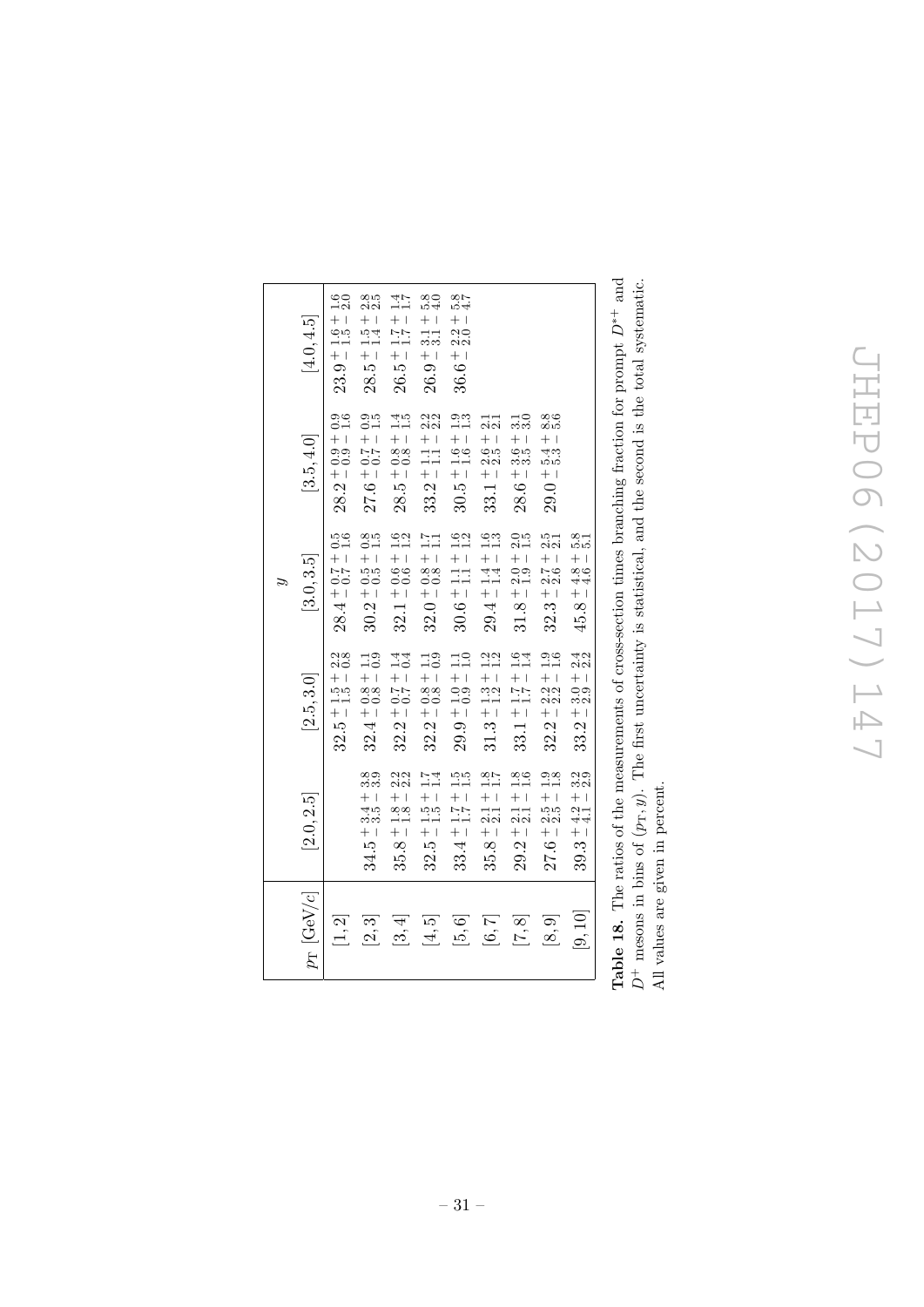<span id="page-32-0"></span>

|                     |                                                                 |                                         | Ľ,                                               |                                                       |                                   |
|---------------------|-----------------------------------------------------------------|-----------------------------------------|--------------------------------------------------|-------------------------------------------------------|-----------------------------------|
| $p_{\rm T}$ [GeV/c] | [2.0, 2.5]                                                      | [2.5, 3.0]                              | [3.0, 3.5]                                       | [3.5, 4.0]                                            | [4.0, 4.5]                        |
| [1, 2]              |                                                                 | $33.4 \pm 2.6 + 1.3$<br>$2.4 \pm 2.6$   | $2.7$<br>$1.2$<br>$34.8 + 2.3 +$                 | ್ಲ<br>ಬೆ—<br>$31.4 + 3.0 +$                           |                                   |
| [2,3]               | $+ 7.3$<br>+ 4.6<br>$\frac{1}{4}$<br>$33.8 + 4$                 | i<br>11<br>11<br>$37.0 + 1.4 +$         | $\frac{30}{21}$<br>$38.2 + 1.3 +$                | $\frac{7}{1.6}$<br>$\frac{1}{1}$ .7 - 1<br>$34.6 + 1$ | 5.0<br>5.4<br>$32.1 + 3.8 -$      |
| [3, 4]              | $3, -2$<br>$-2$<br>$+1$<br>.<br>211<br>212<br>$+1$<br>30.5      | $36.9 + 1.3 + 0.8$<br>$1.3 - 1.4$       | $\frac{3.1}{1.6}$<br>$34.3 + 1.3 +$              | $40.8 + 2.1 + 3.2$<br>$40.8 + 2.1 + 3.2$              | $40.4 + 4.6 + 4.2$<br>$4.5 - 2.6$ |
| [4, 5]              | $\frac{1}{22}$<br>$+1$<br>$32.8 + 2.3$                          | $38.2 \div 1.6 + 1.3$<br>$1.6 - 1.4$    | $37.9 + 1.7 + 1.8$<br>$1.7 - 2.2$                | ್ಲ<br>ನನ<br>$31.9 + 2.0 +$                            | 2.5<br>2.6<br>$45.7 - 8.3 +$      |
| [5,6]               | $\frac{1}{6}$<br>$\frac{1}{6}$<br>$\frac{1}{6}$<br>$31.9 + 2.7$ | $\frac{4}{1}$ .<br>$33.0 + 1.9 + 1.8 -$ | $44.6 + 2.7 + 2.6$<br>4.6 - 2.5 - 2.4            | <u>୦୮</u><br>ମଧ୍<br>$37.8 + 3.5 +$                    | e<br>e4<br>$34.3 + 6.9 +$         |
| [6, 7]              | $\frac{0.8}{1.8}$<br>$30.8 + 3.0$                               | $38.9 + 2.8 + 2.5$<br>$- 2.8 - 1.5$     | 2.9<br>$33.6 + 2.9 + $                           | ್ರ<br>೧೧<br>$34.8 + 4.8 +$                            |                                   |
| [7,8]               | $3,00$<br>+ 1<br>$\frac{1}{2}$<br>$+1$<br>44.5                  | $34.9 + 3.3 + 3.0$<br>$3.3 - 1.4$       | ಾಣ<br>ನನ<br>$34.3 + 4.0 +$                       | $40.0 + 8.1 + 7.6$<br>4.0 - 7.1 - 4.8                 |                                   |
| [6, 9]              | $+1$<br>+ 1<br>່<br>ທ່ານ<br>ທ່ານ<br>$+1$<br>32.9                | $30.6 + 4.1 + 3.1$<br>$1.5$             | <u>တို့ကို</u><br>$+54$<br>$+32$<br>$+1$<br>35.1 |                                                       |                                   |
| [9, 10]             | $31.9 + 6.0 + 4.3$<br>$5.4 - 3.3$                               | $37.0 + 6.0 + 4.8$<br>$5.5 - 2.6$       | 23<br>43<br>$26.6 + 5.5 +$                       |                                                       |                                   |

Open Access. This article is distributed under the terms of the Creative Commons Attribution License [\(CC-BY 4.0\)](https://creativecommons.org/licenses/by/4.0/), which permits any use, distribution and reproduction in any medium, provided the original author(s) and source are credited.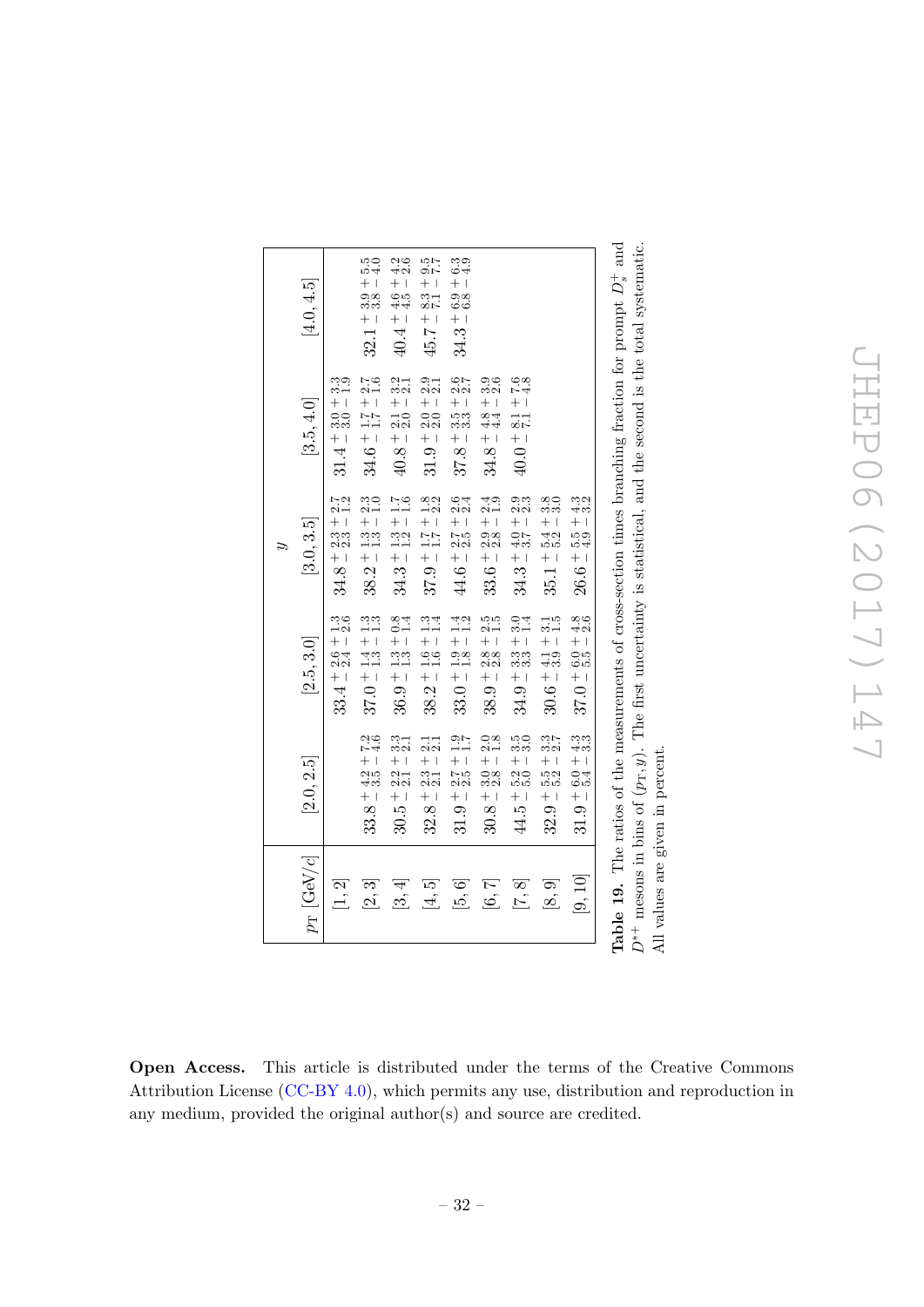### References

- <span id="page-33-0"></span>[1] R. Gauld, J. Rojo, L. Rottoli and J. Talbert, *Charm production in the forward region:* constraints on the small-x gluon and backgrounds for neutrino astronomy, JHEP  $11$  [\(2015\)](https://doi.org/10.1007/JHEP11(2015)009) [009](https://doi.org/10.1007/JHEP11(2015)009) [[arXiv:1506.08025](https://arxiv.org/abs/1506.08025)] [IN[SPIRE](https://inspirehep.net/search?p=find+EPRINT+arXiv:1506.08025)].
- <span id="page-33-5"></span>[2] M. Cacciari, M.L. Mangano and P. Nason, Gluon PDF constraints from the ratio of forward heavy-quark production at the LHC at  $\sqrt{s} = 7$  and 13 TeV, [Eur. Phys. J.](https://doi.org/10.1140/epjc/s10052-015-3814-x) C 75 (2015) 610 [[arXiv:1507.06197](https://arxiv.org/abs/1507.06197)] [IN[SPIRE](https://inspirehep.net/search?p=find+EPRINT+arXiv:1507.06197)].
- <span id="page-33-2"></span>[3] B.A. Kniehl, G. Kramer, I. Schienbein and H. Spiesberger, Inclusive charmed-meson production at the CERN LHC, [Eur. Phys. J.](https://doi.org/10.1140/epjc/s10052-012-2082-2) C  $72$  (2012) 2082  $\left[$ [arXiv:1202.0439](https://arxiv.org/abs/1202.0439) $\right]$  [IN[SPIRE](https://inspirehep.net/search?p=find+EPRINT+arXiv:1202.0439)].
- <span id="page-33-1"></span>[4] R. Maciula and A. Szczurek, Open charm production at the LHC —  $k_t$ -factorization approach, Phys. Rev. D 87 [\(2013\) 094022](https://doi.org/10.1103/PhysRevD.87.094022) [[arXiv:1301.3033](https://arxiv.org/abs/1301.3033)] [IN[SPIRE](https://inspirehep.net/search?p=find+EPRINT+arXiv:1301.3033)].
- <span id="page-33-3"></span>[5] B.A. Kniehl, G. Kramer, I. Schienbein and H. Spiesberger, *Inclusive*  $D^{* \pm}$  production in pp $\bar{p}$ collisions with massive charm quarks, Phys. Rev.  $D$  71 [\(2005\) 014018](https://doi.org/10.1103/PhysRevD.71.014018) [[hep-ph/0410289](https://arxiv.org/abs/hep-ph/0410289)] [IN[SPIRE](https://inspirehep.net/search?p=find+EPRINT+hep-ph/0410289)].
- [6] B.A. Kniehl and G. Kramer,  $D^0$ ,  $D^+$ ,  $D_s^+$  and  $\Lambda_c^+$  fragmentation functions from CERN LEP1, Phys. Rev. D 71 [\(2005\) 094013](https://doi.org/10.1103/PhysRevD.71.094013) [[hep-ph/0504058](https://arxiv.org/abs/hep-ph/0504058)] [IN[SPIRE](https://inspirehep.net/search?p=find+EPRINT+hep-ph/0504058)].
- [7] B.A. Kniehl, G. Kramer, I. Schienbein and H. Spiesberger, Reconciling open charm production at the Fermilab Tevatron with QCD, [Phys. Rev. Lett.](https://doi.org/10.1103/PhysRevLett.96.012001) 96 (2006) 012001 [[hep-ph/0508129](https://arxiv.org/abs/hep-ph/0508129)] [IN[SPIRE](https://inspirehep.net/search?p=find+EPRINT+hep-ph/0508129)].
- <span id="page-33-11"></span>[8] T. Kneesch, B.A. Kniehl, G. Kramer and I. Schienbein, Charmed-meson fragmentation functions with finite-mass corrections, [Nucl. Phys.](https://doi.org/10.1016/j.nuclphysb.2008.02.015)  $\bf{B}$  799 (2008) 34  $\bf{arXiv:}$  0712.0481 [IN[SPIRE](https://inspirehep.net/search?p=find+EPRINT+arXiv:0712.0481)].
- <span id="page-33-4"></span>[9] B.A. Kniehl, G. Kramer, I. Schienbein and H. Spiesberger, Open charm hadroproduction and the charm content of the proton, Phys. Rev.  $\bf{D}$  79 [\(2009\) 094009](https://doi.org/10.1103/PhysRevD.79.094009) [[arXiv:0901.4130](https://arxiv.org/abs/0901.4130)] [IN[SPIRE](https://inspirehep.net/search?p=find+EPRINT+arXiv:0901.4130)].
- <span id="page-33-6"></span>[10] M. Cacciari, M. Greco and P. Nason, The  $p_T$  spectrum in heavy flavor hadroproduction, JHEP 05 [\(1998\) 007](https://doi.org/10.1088/1126-6708/1998/05/007) [[hep-ph/9803400](https://arxiv.org/abs/hep-ph/9803400)] [IN[SPIRE](https://inspirehep.net/search?p=find+EPRINT+hep-ph/9803400)].
- [11] M. Cacciari and P. Nason, *Charm cross-sections for the Tevatron run II, JHEP* 09 [\(2003\)](https://doi.org/10.1088/1126-6708/2003/09/006) [006](https://doi.org/10.1088/1126-6708/2003/09/006) [[hep-ph/0306212](https://arxiv.org/abs/hep-ph/0306212)] [IN[SPIRE](https://inspirehep.net/search?p=find+EPRINT+hep-ph/0306212)].
- [12] M. Cacciari, P. Nason and C. Oleari, A study of heavy flavored meson fragmentation functions in  $e^+e^-$  annihilation, JHEP 04 [\(2006\) 006](https://doi.org/10.1088/1126-6708/2006/04/006) [[hep-ph/0510032](https://arxiv.org/abs/hep-ph/0510032)] [IN[SPIRE](https://inspirehep.net/search?p=find+EPRINT+hep-ph/0510032)].
- <span id="page-33-7"></span>[13] M. Cacciari, S. Frixione, N. Houdeau, M.L. Mangano, P. Nason and G. Ridolfi, Theoretical predictions for charm and bottom production at the LHC, JHEP 10 [\(2012\) 137](https://doi.org/10.1007/JHEP10(2012)137) [[arXiv:1205.6344](https://arxiv.org/abs/1205.6344)] [IN[SPIRE](https://inspirehep.net/search?p=find+EPRINT+arXiv:1205.6344)].
- <span id="page-33-8"></span>[14] PROSA collaboration, O. Zenaiev et al., Impact of heavy-flavour production cross sections measured by the LHCb experiment on parton distribution functions at low  $x$ , [Eur. Phys. J.](https://doi.org/10.1140/epjc/s10052-015-3618-z)  $\bf{C}$ 75 [\(2015\) 396](https://doi.org/10.1140/epjc/s10052-015-3618-z) [[arXiv:1503.04581](https://arxiv.org/abs/1503.04581)] [IN[SPIRE](https://inspirehep.net/search?p=find+EPRINT+arXiv:1503.04581)].
- <span id="page-33-9"></span>[15] CDF collaboration, D. Acosta et al., Measurement of prompt charm meson production cross sections in  $p\bar{p}$  collisions at  $\sqrt{s} = 1.96$  TeV, [Phys. Rev. Lett.](https://doi.org/10.1103/PhysRevLett.91.241804) 91 (2003) 241804 [[hep-ex/0307080](https://arxiv.org/abs/hep-ex/0307080)] [IN[SPIRE](https://inspirehep.net/search?p=find+EPRINT+hep-ex/0307080)].
- <span id="page-33-10"></span>[16] ALICE collaboration, Measurement of charm production at central rapidity in proton-proton collisions at  $\sqrt{s} = 2.76 \text{ TeV}$ , JHEP 07 [\(2012\) 191](https://doi.org/10.1007/JHEP07(2012)191) [[arXiv:1205.4007](https://arxiv.org/abs/1205.4007)] [IN[SPIRE](https://inspirehep.net/search?p=find+EPRINT+arXiv:1205.4007)].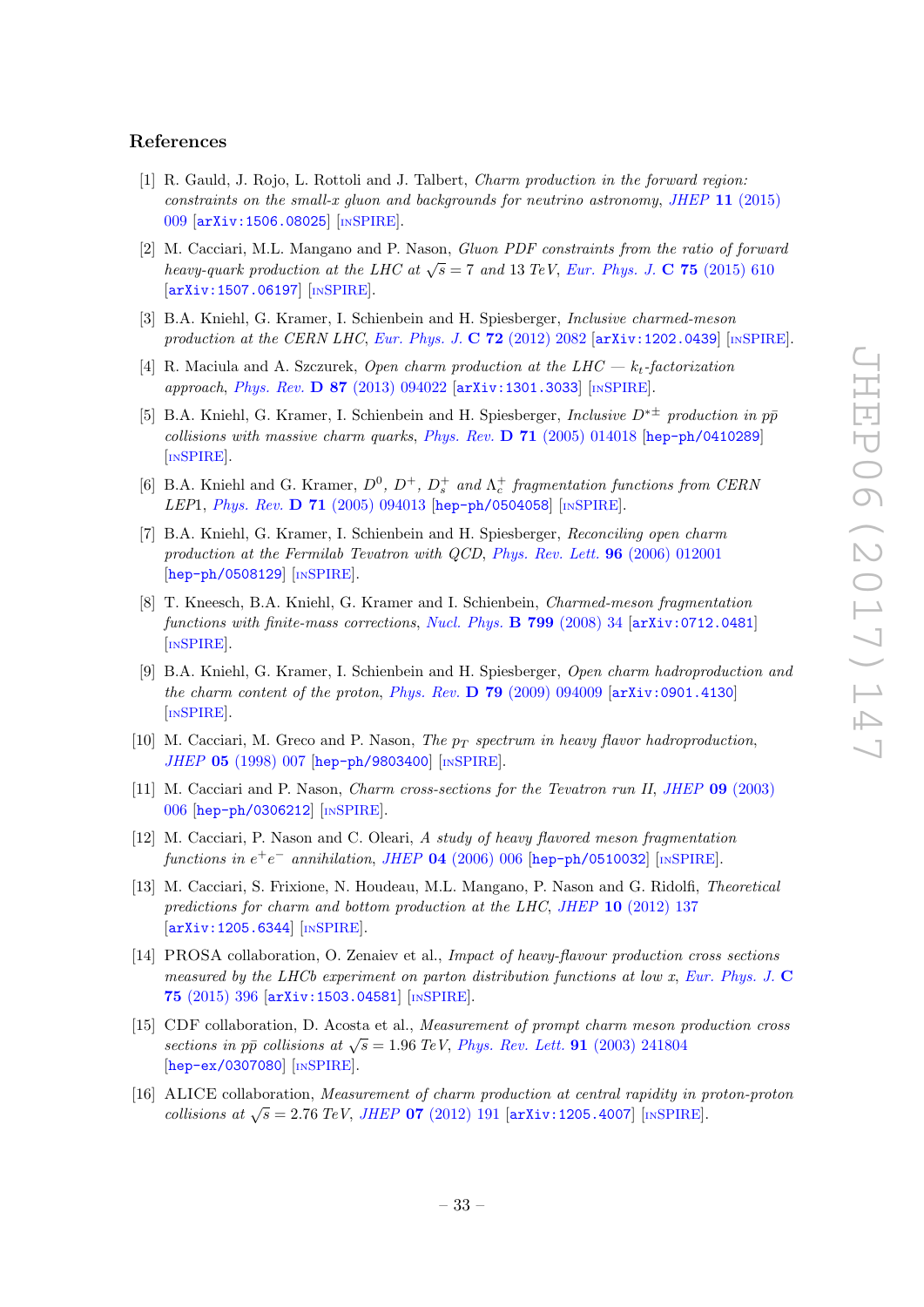- [17] ALICE collaboration,  $D_s^+$  meson production at central rapidity in proton-proton collisions at  $\sqrt{s} = 7 \; TeV$ , *[Phys. Lett.](https://doi.org/10.1016/j.physletb.2012.10.049)* **B 718** (2012) 279 [[arXiv:1208.1948](https://arxiv.org/abs/1208.1948)] [IN[SPIRE](https://inspirehep.net/search?p=find+EPRINT+arXiv:1208.1948)].
- [18] ALICE collaboration, Measurement of charm production at central rapidity in proton-proton collisions at  $\sqrt{s}$  = 7 TeV, JHEP 01 [\(2012\) 128](https://doi.org/10.1007/JHEP01(2012)128) [[arXiv:1111.1553](https://arxiv.org/abs/1111.1553)] [IN[SPIRE](https://inspirehep.net/search?p=find+EPRINT+arXiv:1111.1553)].
- <span id="page-34-0"></span>[19] ALICE collaboration, *D*-meson production in p-Pb collisions at  $\sqrt{s_{NN}} = 5.02 \text{ TeV}$  and in pp collisions at  $\sqrt{s}$  = 7 TeV, Phys. Rev. **C** 94 [\(2016\) 054908](https://doi.org/10.1103/PhysRevC.94.054908) [[arXiv:1605.07569](https://arxiv.org/abs/1605.07569)] [IN[SPIRE](https://inspirehep.net/search?p=find+EPRINT+arXiv:1605.07569)].
- <span id="page-34-1"></span>[20] ATLAS collaboration, *Measurement of*  $D^{*\pm}$ ,  $D^{\pm}$  and  $D_{s}^{\pm}$  meson production cross sections in pp collisions at  $\sqrt{s} = 7 \text{ TeV}$  with the ATLAS detector, [Nucl. Phys.](https://doi.org/10.1016/j.nuclphysb.2016.04.032) **B** 907 (2016) 717 [[arXiv:1512.02913](https://arxiv.org/abs/1512.02913)] [IN[SPIRE](https://inspirehep.net/search?p=find+EPRINT+arXiv:1512.02913)].
- <span id="page-34-2"></span>[21] LHCb collaboration, *Prompt charm production in pp collisions at*  $\sqrt{s} = 7 \text{ TeV}$ , *[Nucl. Phys.](https://doi.org/10.1016/j.nuclphysb.2013.02.010)* **B** 871 [\(2013\) 1](https://doi.org/10.1016/j.nuclphysb.2013.02.010) [[arXiv:1302.2864](https://arxiv.org/abs/1302.2864)] [IN[SPIRE](https://inspirehep.net/search?p=find+EPRINT+arXiv:1302.2864)].
- <span id="page-34-3"></span>[22] LHCb collaboration, Measurements of prompt charm production cross-sections in pp collisions at  $\sqrt{s} = 13 \text{ TeV}$ , JHEP 03 [\(2016\) 159](https://doi.org/10.1007/JHEP03(2016)159) [Erratum ibid. 09 (2016) 013] [[arXiv:1510.01707](https://arxiv.org/abs/1510.01707)] [IN[SPIRE](https://inspirehep.net/search?p=find+EPRINT+arXiv:1510.01707)].
- <span id="page-34-4"></span>[23] LHCb collaboration, The LHCb detector at the LHC, 2008 JINST 3 [S08005](https://doi.org/10.1088/1748-0221/3/08/S08005) [IN[SPIRE](https://inspirehep.net/search?p=find+J+%22JINST,3,S08005%22)].
- <span id="page-34-5"></span>[24] LHCb collaboration, *LHCb detector performance*, *[Int. J. Mod. Phys.](https://doi.org/10.1142/S0217751X15300227)* **A 30** (2015) 1530022 [[arXiv:1412.6352](https://arxiv.org/abs/1412.6352)] [IN[SPIRE](https://inspirehep.net/search?p=find+EPRINT+arXiv:1412.6352)].
- <span id="page-34-6"></span>[25] G. Dujany and B. Storaci, Real-time alignment and calibration of the LHCb detector in run II, [J. Phys. Conf. Ser.](https://doi.org/10.1088/1742-6596/664/8/082010) 664 (2015) 082010 [IN[SPIRE](https://inspirehep.net/search?p=find+J+%22J.Phys.Conf.Ser.,664,082010%22)].
- <span id="page-34-7"></span>[26] R. Aaij et al., The LHCb trigger and its performance in 2011, 2013 JINST 8 [P04022](https://doi.org/10.1088/1748-0221/8/04/P04022) [[arXiv:1211.3055](https://arxiv.org/abs/1211.3055)] [IN[SPIRE](https://inspirehep.net/search?p=find+EPRINT+arXiv:1211.3055)].
- <span id="page-34-8"></span>[27] R. Aaij et al., Tesla: an application for real-time data analysis in high energy physics, [Comput. Phys. Commun.](https://doi.org/10.1016/j.cpc.2016.07.022) 208 (2016) 35 [[arXiv:1604.05596](https://arxiv.org/abs/1604.05596)] [IN[SPIRE](https://inspirehep.net/search?p=find+EPRINT+arXiv:1604.05596)].
- <span id="page-34-9"></span>[28] T. Sjöstrand, S. Mrenna and P.Z. Skands,  $PYTHIA$  6.4 physics and manual, [JHEP](https://doi.org/10.1088/1126-6708/2006/05/026) 05 [\(2006\) 026](https://doi.org/10.1088/1126-6708/2006/05/026) [[hep-ph/0603175](https://arxiv.org/abs/hep-ph/0603175)] [IN[SPIRE](https://inspirehep.net/search?p=find+EPRINT+hep-ph/0603175)].
- <span id="page-34-10"></span>[29] T. Sjöstrand, S. Mrenna and P.Z. Skands, A brief introduction to PYTHIA 8.1, [Comput.](https://doi.org/10.1016/j.cpc.2008.01.036) [Phys. Commun.](https://doi.org/10.1016/j.cpc.2008.01.036) 178 (2008) 852 [arXiv: 0710.3820] [IN[SPIRE](https://inspirehep.net/search?p=find+EPRINT+arXiv:0710.3820)].
- <span id="page-34-11"></span>[30] I. Belyaev et al., Handling of the generation of primary events in Gauss, the LHCb simulation framework, [J. Phys. Conf. Ser.](https://doi.org/10.1088/1742-6596/331/3/032047)  $331$  (2011) 032047 [IN[SPIRE](https://inspirehep.net/search?p=find+J+%22J.Phys.Conf.Ser.,331,032047%22)].
- <span id="page-34-12"></span>[31] D.J. Lange, The EvtGen particle decay simulation package, [Nucl. Instrum. Meth.](https://doi.org/10.1016/S0168-9002(01)00089-4) A 462 [\(2001\) 152](https://doi.org/10.1016/S0168-9002(01)00089-4) [IN[SPIRE](https://inspirehep.net/search?p=find+J+%22Nucl.Instrum.Meth.,A462,152%22)].
- <span id="page-34-13"></span>[32] P. Golonka and Z. Was, PHOTOS Monte Carlo: a precision tool for QED corrections in Z and W decays, [Eur. Phys. J.](https://doi.org/10.1140/epjc/s2005-02396-4) C  $45$  (2006) 97 [[hep-ph/0506026](https://arxiv.org/abs/hep-ph/0506026)] [IN[SPIRE](https://inspirehep.net/search?p=find+EPRINT+hep-ph/0506026)].
- <span id="page-34-14"></span>[33] GEANT4 collaboration, J. Allison et al., *GEANT4 developments and applications*, *[IEEE](https://doi.org/10.1109/TNS.2006.869826)* [Trans. Nucl. Sci.](https://doi.org/10.1109/TNS.2006.869826) 53 (2006) 270 [IN[SPIRE](https://inspirehep.net/search?p=find+J+%22IEEETrans.Nucl.Sci.,53,270%22)].
- <span id="page-34-15"></span>[34] GEANT4 collaboration, S. Agostinelli et al., *GEANT4: a simulation toolkit, [Nucl. Instrum.](https://doi.org/10.1016/S0168-9002(03)01368-8)* Meth. A 506 [\(2003\) 250](https://doi.org/10.1016/S0168-9002(03)01368-8) [IN[SPIRE](https://inspirehep.net/search?p=find+J+%22Nucl.Instrum.Meth.,A506,250%22)].
- <span id="page-34-16"></span>[35] M. Clemencic et al., The LHCb simulation application, Gauss: design, evolution and experience, [J. Phys. Conf. Ser.](https://doi.org/10.1088/1742-6596/331/3/032023)  $331$  (2011) 032023 [IN[SPIRE](https://inspirehep.net/search?p=find+J+%22J.Phys.Conf.Ser.,331,032023%22)].
- <span id="page-34-17"></span>[36] M. Pivk and F.R. Le Diberder, SPlot: a statistical tool to unfold data distributions, [Nucl.](https://doi.org/10.1016/j.nima.2005.08.106) [Instrum. Meth.](https://doi.org/10.1016/j.nima.2005.08.106) A 555 (2005) 356 [[physics/0402083](https://arxiv.org/abs/physics/0402083)] [IN[SPIRE](https://inspirehep.net/search?p=find+EPRINT+physics/0402083)].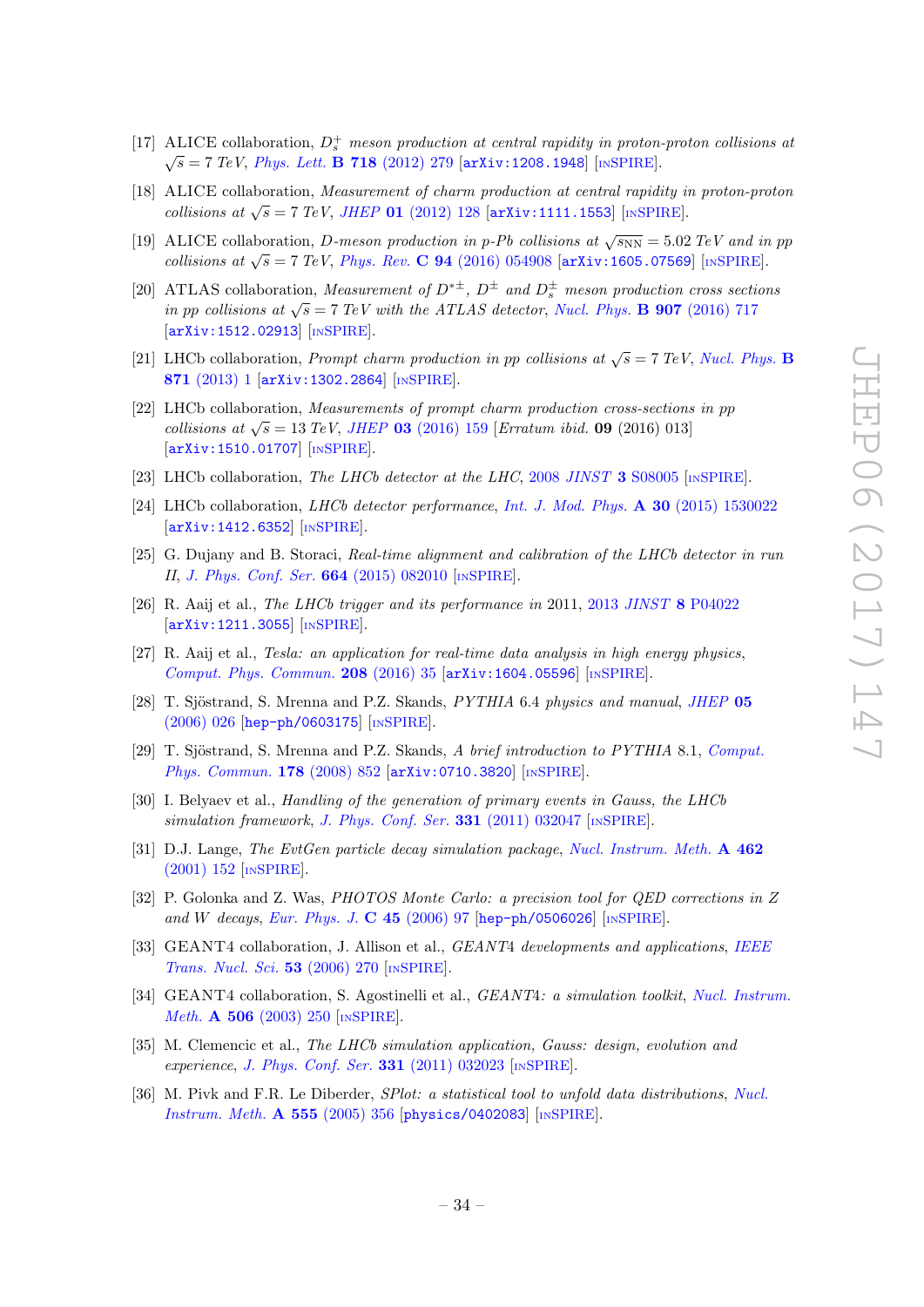- <span id="page-35-0"></span>[37] LHCb collaboration, Measurement of the track reconstruction efficiency at LHCb, [2015](https://doi.org/10.1088/1748-0221/10/02/P02007) JINST 10 [P02007](https://doi.org/10.1088/1748-0221/10/02/P02007) [[arXiv:1408.1251](https://arxiv.org/abs/1408.1251)] [IN[SPIRE](https://inspirehep.net/search?p=find+EPRINT+arXiv:1408.1251)].
- <span id="page-35-1"></span>[38] PARTICLE DATA GROUP collaboration, K.A. Olive et al., Review of particle physics, [Chin.](https://doi.org/10.1088/1674-1137/38/9/090001) Phys. C 38 [\(2014\) 090001](https://doi.org/10.1088/1674-1137/38/9/090001) [IN[SPIRE](https://inspirehep.net/search?p=find+J+%22Chin.Phys.,C38,090001%22)] and 2015 update [http://pdg.lbl.gov/.](http://pdg.lbl.gov/)
- <span id="page-35-2"></span>[39] LHCb collaboration, Precision luminosity measurements at LHCb, 2014 JINST 9 [P12005](https://doi.org/10.1088/1748-0221/9/12/P12005) [[arXiv:1410.0149](https://arxiv.org/abs/1410.0149)] [IN[SPIRE](https://inspirehep.net/search?p=find+EPRINT+arXiv:1410.0149)].
- <span id="page-35-3"></span>[40] CLEO collaboration, J.P. Alexander et al., Absolute measurement of hadronic branching fractions of the  $D_s^+$  meson, [Phys. Rev. Lett.](https://doi.org/10.1103/PhysRevLett.100.161804) **100** (2008) 161804  $[$ [arXiv:0801.0680](https://arxiv.org/abs/0801.0680) [IN[SPIRE](https://inspirehep.net/search?p=find+EPRINT+arXiv:0801.0680)].
- <span id="page-35-4"></span>[41] CLEO collaboration, M. Artuso et al., *Charm meson spectra in*  $e^+e^-$  *annihilation at* 10.5 GeV c.m.e., Phys. Rev. D 70 [\(2004\) 112001](https://doi.org/10.1103/PhysRevD.70.112001) [[hep-ex/0402040](https://arxiv.org/abs/hep-ex/0402040)] [IN[SPIRE](https://inspirehep.net/search?p=find+EPRINT+hep-ex/0402040)].
- [42] BELLE collaboration, R. Seuster et al., *Charm hadrons from fragmentation and B decays in*  $e^+e^-$  annihilation at  $\sqrt{s} = 10.6$  GeV, Phys. Rev. **D 73** [\(2006\) 032002](https://doi.org/10.1103/PhysRevD.73.032002) [[hep-ex/0506068](https://arxiv.org/abs/hep-ex/0506068)] [IN[SPIRE](https://inspirehep.net/search?p=find+EPRINT+hep-ex/0506068)].
- <span id="page-35-5"></span>[43] BABAR collaboration, B. Aubert et al., Measurement of  $D_s^+$  and  $D_s^{*+}$  production in B meson decays and from continuum  $e^+e^-$  annihilation at  $\sqrt{s} = 10.6$  GeV, [Phys. Rev.](https://doi.org/10.1103/PhysRevD.65.091104) D 65 [\(2002\) 091104](https://doi.org/10.1103/PhysRevD.65.091104) [[hep-ex/0201041](https://arxiv.org/abs/hep-ex/0201041)] [IN[SPIRE](https://inspirehep.net/search?p=find+EPRINT+hep-ex/0201041)].
- <span id="page-35-6"></span>[44] PARTICLE DATA GROUP collaboration, C. Amsler et al., Fragmentation functions in  $e^+e^$ annihilation and lepton-nucleon DIS, in Review of particle physics, [Phys. Lett.](https://doi.org/10.1016/j.physletb.2008.07.018) B 667 (2008) [1](https://doi.org/10.1016/j.physletb.2008.07.018) [IN[SPIRE](https://inspirehep.net/search?p=find+J+%22Phys.Lett.,B667,1%22)].
- <span id="page-35-7"></span>[45] L. Lyons, D. Gibaut and P. Clifford, How to combine correlated estimates of a single physical quantity, [Nucl. Instrum. Meth.](https://doi.org/10.1016/0168-9002(88)90018-6)  $\bf{A}$  270 (1988) 110 [IN[SPIRE](https://inspirehep.net/search?p=find+J+%22Nucl.Instrum.Meth.,A270,110%22)].
- <span id="page-35-8"></span>[46] NNPDF collaboration, R.D. Ball et al., Parton distributions for the LHC run II, [JHEP](https://doi.org/10.1007/JHEP04(2015)040) 04 [\(2015\) 040](https://doi.org/10.1007/JHEP04(2015)040) [[arXiv:1410.8849](https://arxiv.org/abs/1410.8849)] [IN[SPIRE](https://inspirehep.net/search?p=find+EPRINT+arXiv:1410.8849)].
- <span id="page-35-9"></span>[47] S. Alioli, P. Nason, C. Oleari and E. Re, A general framework for implementing NLO calculations in shower Monte Carlo programs: the POWHEG BOX, JHEP 06 [\(2010\) 043](https://doi.org/10.1007/JHEP06(2010)043) [[arXiv:1002.2581](https://arxiv.org/abs/1002.2581)] [IN[SPIRE](https://inspirehep.net/search?p=find+EPRINT+arXiv:1002.2581)].
- <span id="page-35-10"></span>[48] T. Sjöstrand et al., An introduction to PYTHIA 8.2, [Comput. Phys. Commun.](https://doi.org/10.1016/j.cpc.2015.01.024) 191 (2015) [159](https://doi.org/10.1016/j.cpc.2015.01.024) [[arXiv:1410.3012](https://arxiv.org/abs/1410.3012)] [IN[SPIRE](https://inspirehep.net/search?p=find+EPRINT+arXiv:1410.3012)].
- <span id="page-35-11"></span>[49] H.-L. Lai et al., New parton distributions for collider physics, Phys. Rev. D 82 [\(2010\) 074024](https://doi.org/10.1103/PhysRevD.82.074024) [[arXiv:1007.2241](https://arxiv.org/abs/1007.2241)] [IN[SPIRE](https://inspirehep.net/search?p=find+EPRINT+arXiv:1007.2241)].
- <span id="page-35-12"></span>[50] B.A. Kniehl and G. Kramer, Charmed-hadron fragmentation functions from CERN LEP1 revisited, Phys. Rev. D 74 [\(2006\) 037502](https://doi.org/10.1103/PhysRevD.74.037502) [[hep-ph/0607306](https://arxiv.org/abs/hep-ph/0607306)] [IN[SPIRE](https://inspirehep.net/search?p=find+EPRINT+hep-ph/0607306)].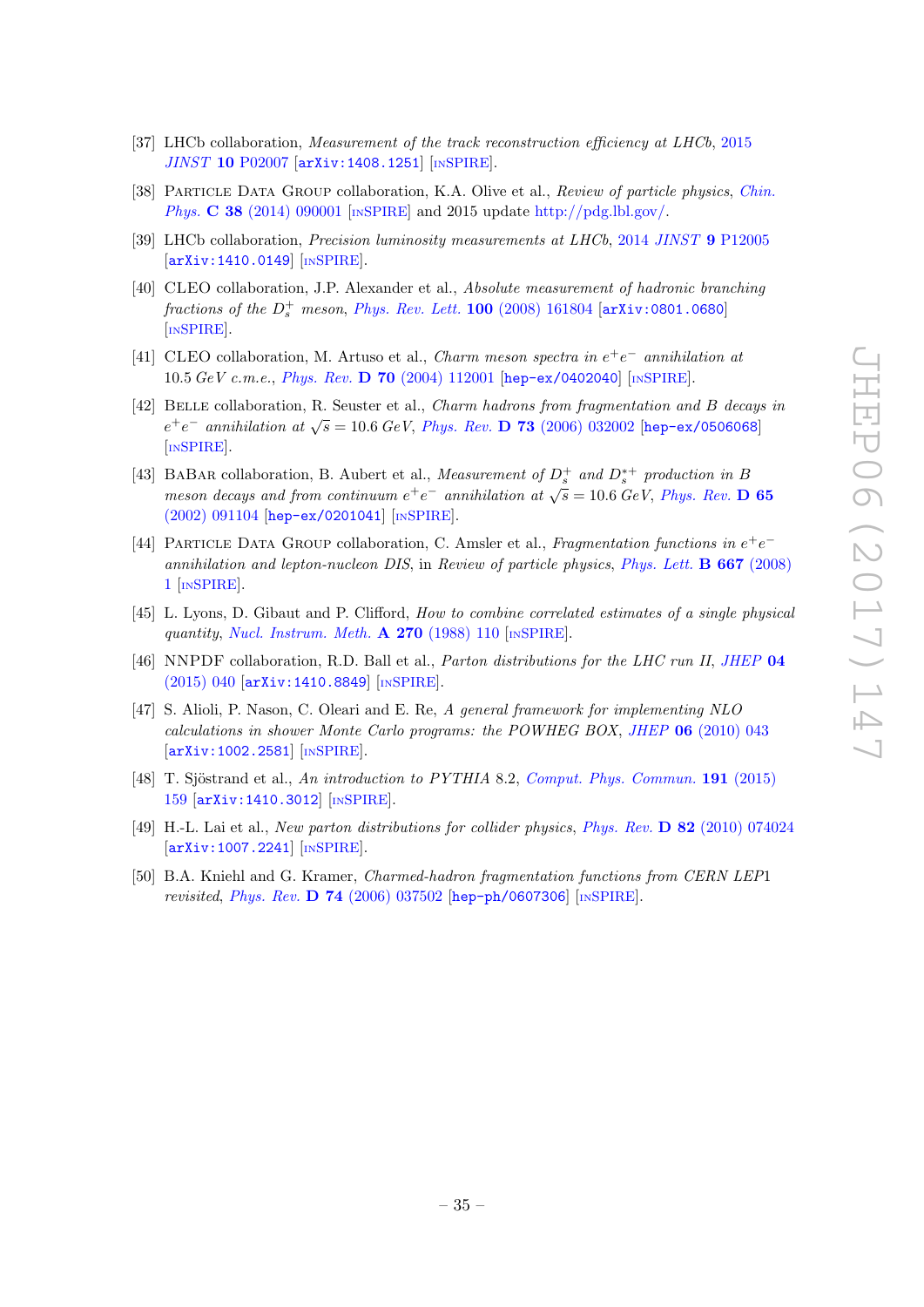### The LHCb collaboration

<span id="page-36-0"></span>R. Aaij $^{40}$ , B. Adeva $^{39}$ , M. Adinolfi $^{48}$ , Z. Ajaltouni $^5$ , S. Akar $^6$ , J. Albrecht $^{10}$ , F. Alessio $^{40}$ , M. Alexander<sup>53</sup>, S. Ali<sup>43</sup>, G. Alkhazov<sup>31</sup>, P. Alvarez Cartelle<sup>55</sup>, A.A. Alves Jr<sup>59</sup>, S. Amato<sup>2</sup>, S. Amerio<sup>23</sup>, Y. Amhis<sup>7</sup>, L. An<sup>41</sup>, L. Anderlini<sup>18</sup>, G. Andreassi<sup>41</sup>, M. Andreotti<sup>17,9</sup>, J.E. Andrews<sup>60</sup>, R.B. Appleby<sup>56</sup>, F. Archilli<sup>43</sup>, P. d'Argent<sup>12</sup>, J. Arnau Romeu<sup>6</sup>, A. Artamonov<sup>37</sup>, M. Artuso<sup>61</sup>, E. Aslanides<sup>6</sup>, G. Auriemma<sup>26</sup>, M. Baalouch<sup>5</sup>, I. Babuschkin<sup>56</sup>, S. Bachmann<sup>12</sup>, J.J. Back<sup>50</sup>, A. Badalov<sup>38</sup>, C. Baesso<sup>62</sup>, S. Baker<sup>55</sup>, W. Baldini<sup>17</sup>, R.J. Barlow<sup>56</sup>, C. Barschel<sup>40</sup>, S. Barsuk<sup>7</sup>, W. Barter<sup>40</sup>, M. Baszczyk<sup>27</sup>, V. Batozskaya<sup>29</sup>, B. Batsukh<sup>61</sup>, V. Battista<sup>41</sup>, A. Bay<sup>41</sup>, L. Beaucourt<sup>4</sup>, J. Beddow<sup>53</sup>, F. Bedeschi<sup>24</sup>, I. Bediaga<sup>1</sup>, L.J. Bel<sup>43</sup>, V. Bellee<sup>41</sup>, N. Belloli<sup>21,*i*</sup>, K. Belous<sup>37</sup>, I. Belyaev<sup>32</sup>, E. Ben-Haim<sup>8</sup>, G. Bencivenni<sup>19</sup>, S. Benson<sup>43</sup>, J. Benton<sup>48</sup>, A. Berezhnoy<sup>33</sup>, R. Bernet<sup>42</sup>, A. Bertolin<sup>23</sup>, C. Betancourt<sup>42</sup>, F. Betti<sup>15</sup>, M.-O. Bettler<sup>40</sup>, M. van Beuzekom<sup>43</sup>, Ia. Bezshyiko<sup>42</sup>, S. Bifani<sup>47</sup>, P. Billoir<sup>8</sup>, T. Bird<sup>56</sup>, A. Birnkraut<sup>10</sup>, A. Bitadze<sup>56</sup>, A. Bizzeti<sup>18,*u*</sup>, T. Blake<sup>50</sup>, F. Blanc<sup>41</sup>, J. Blouw<sup>11,†</sup>, S. Blusk<sup>61</sup>, V. Bocci<sup>26</sup>, T. Boettcher<sup>58</sup>, A. Bondar<sup>36,*w*</sup>, N. Bondar<sup>31,40</sup>, W. Bonivento<sup>16</sup>, I. Bordyuzhin<sup>32</sup>, A. Borgheresi<sup>21,*i*</sup>, S. Borghi<sup>56</sup>, M. Borisyak<sup>35</sup>, M. Borsato<sup>39</sup>, F. Bossu<sup>7</sup>, M. Boubdir<sup>9</sup>, T.J.V. Bowcock<sup>54</sup>, E. Bowen<sup>42</sup>, C. Bozzi<sup>17,40</sup>, S. Braun<sup>12</sup>, M. Britsch<sup>12</sup>, T. Britton<sup>61</sup>, J. Brodzicka<sup>56</sup>, E. Buchanan<sup>48</sup>, C. Burr<sup>56</sup>, A. Bursche<sup>2</sup>, J. Buytaert<sup>40</sup>, S. Cadeddu<sup>16</sup>, R. Calabrese<sup>17,9</sup>, M. Calvi<sup>21,*i*</sup>, M. Calvo Gomez<sup>38,*m*</sup>, A. Camboni<sup>38</sup>, P. Campana<sup>19</sup>, D.H. Campora Perez<sup>40</sup>, L. Capriotti<sup>56</sup>, A. Carbone<sup>15,e</sup>, G. Carboni<sup>25,j</sup>, R. Cardinale<sup>20,h</sup>, A. Cardini<sup>16</sup>, P. Carniti<sup>21,*i*</sup>, L. Carson<sup>52</sup>, K. Carvalho Akiba<sup>2</sup>, G. Casse<sup>54</sup>, L. Cassina<sup>21,*i*</sup>, L. Castillo Garcia<sup>41</sup>, M. Cattaneo<sup>40</sup>, Ch. Cauet<sup>10</sup>, G. Cavallero<sup>20</sup>, R. Cenci<sup>24,t</sup>, D. Chamont<sup>7</sup>, M. Charles<sup>8</sup>, Ph. Charpentier<sup>40</sup>, G. Chatzikonstantinidis<sup>47</sup>, M. Chefdeville<sup>4</sup>, S. Chen<sup>56</sup>, S.-F. Cheung<sup>57</sup>, V. Chobanova<sup>39</sup>, M. Chrzaszcz<sup>42,27</sup>, X. Cid Vidal<sup>39</sup>, G. Ciezarek<sup>43</sup>, P.E.L. Clarke<sup>52</sup>, M. Clemencic<sup>40</sup>, H.V. Cliff<sup>49</sup>, J. Closier<sup>40</sup>, V. Coco<sup>59</sup>, J. Cogan<sup>6</sup>, E. Cogneras<sup>5</sup>, V. Cogoni<sup>16,40,f</sup>, L. Cojocariu<sup>30</sup>, G. Collazuol<sup>23,o</sup>, P. Collins<sup>40</sup>, A. Comerma-Montells<sup>12</sup>, A. Contu<sup>40</sup>, A. Cook<sup>48</sup>, G. Coombs<sup>40</sup>, S. Coquereau<sup>38</sup>, G. Corti<sup>40</sup>, M. Corvo<sup>17,9</sup>, C.M. Costa Sobral<sup>50</sup>, B. Couturier<sup>40</sup>, G.A. Cowan<sup>52</sup>, D.C. Craik<sup>52</sup>, A. Crocombe<sup>50</sup>, M. Cruz Torres<sup>62</sup>, S. Cunliffe<sup>55</sup>, R. Currie<sup>55</sup>, C. D'Ambrosio<sup>40</sup>, F. Da Cunha Marinho<sup>2</sup>, E. Dall'Occo<sup>43</sup>, J. Dalseno<sup>48</sup>, P.N.Y. David<sup>43</sup>, A. Davis<sup>59</sup>, O. De Aguiar Francisco<sup>2</sup>, K. De Bruyn<sup>6</sup>, S. De Capua<sup>56</sup>, M. De Cian<sup>12</sup>, J.M. De Miranda<sup>1</sup>, L. De Paula<sup>2</sup>, M. De Serio<sup>14,d</sup>, P. De Simone<sup>19</sup>, C.-T. Dean<sup>53</sup>, D. Decamp<sup>4</sup>, M. Deckenhoff<sup>10</sup>, L. Del Buono<sup>8</sup>, M. Demmer<sup>10</sup>, A. Dendek<sup>28</sup>, D. Derkach<sup>35</sup>, O. Deschamps<sup>5</sup>, F. Dettori<sup>40</sup>, B. Dey<sup>22</sup>, A. Di Canto<sup>40</sup>, H. Dijkstra<sup>40</sup>, F. Dordei<sup>40</sup>, M. Dorigo<sup>41</sup>, A. Dosil Suárez<sup>39</sup>, A. Dovbnya<sup>45</sup>, K. Dreimanis<sup>54</sup>, L. Dufour<sup>43</sup>, G. Dujany<sup>56</sup>, K. Dungs<sup>40</sup>, P. Durante<sup>40</sup>, R. Dzhelyadin<sup>37</sup>, A. Dziurda<sup>40</sup>, A. Dzyuba<sup>31</sup>, N. Déléage<sup>4</sup>, S. Easo<sup>51</sup>, M. Ebert<sup>52</sup>, U. Egede<sup>55</sup>, V. Egorychev<sup>32</sup>, S. Eidelman<sup>36,*w*</sup>, S. Eisenhardt<sup>52</sup>, U. Eitschberger<sup>10</sup>, R. Ekelhof<sup>10</sup>, L. Eklund<sup>53</sup>, S. Ely<sup>61</sup>, S. Esen<sup>12</sup>, H.M. Evans<sup>49</sup>, T. Evans<sup>57</sup>, A. Falabella<sup>15</sup>, N. Farley<sup>47</sup>, S. Farry<sup>54</sup>, R. Fay<sup>54</sup>, D. Fazzini<sup>21,*i*</sup>, D. Ferguson<sup>52</sup>, A. Fernandez Prieto<sup>39</sup>, F. Ferrari<sup>15,40</sup>, F. Ferreira Rodrigues<sup>2</sup>, M. Ferro-Luzzi<sup>40</sup>, S. Filippov<sup>34</sup>, R.A. Fini<sup>14</sup>, M. Fiore<sup>17,9</sup>, M. Fiorini<sup>17,9</sup>, M. Firlej<sup>28</sup>, C. Fitzpatrick<sup>41</sup>, T. Fiutowski<sup>28</sup>, F. Fleuret<sup>7,b</sup>, K. Fohl<sup>40</sup>, M. Fontana<sup>16,40</sup>, F. Fontanelli<sup>20,h</sup>, D.C. Forshaw<sup>61</sup>, R. Forty<sup>40</sup>, V. Franco Lima<sup>54</sup>, M. Frank<sup>40</sup>, C. Frei<sup>40</sup>, J. Fu<sup>22,q</sup>, E. Furfaro<sup>25,j</sup>, C. Färber<sup>40</sup>, A. Gallas Torreira<sup>39</sup>, D. Galli<sup>15,e</sup>, S. Gallorini<sup>23</sup>, S. Gambetta<sup>52</sup>, M. Gandelman<sup>2</sup>, P. Gandini<sup>57</sup>, Y. Gao<sup>3</sup>, L.M. Garcia Martin<sup>68</sup>, J. García Pardiñas<sup>39</sup>, J. Garra Tico<sup>49</sup>, L. Garrido<sup>38</sup>, P.J. Garsed<sup>49</sup>, D. Gascon<sup>38</sup>, C. Gaspar<sup>40</sup>, L. Gavardi<sup>10</sup>, G. Gazzoni<sup>5</sup>, D. Gerick<sup>12</sup>, E. Gersabeck<sup>12</sup>, M. Gersabeck<sup>56</sup>, T. Gershon<sup>50</sup>, Ph. Ghez<sup>4</sup>, S. Gianì<sup>41</sup>, V. Gibson<sup>49</sup>, O.G. Girard<sup>41</sup>, L. Giubega<sup>30</sup>, K. Gizdov<sup>52</sup>, V.V. Gligorov<sup>8</sup>, D. Golubkov<sup>32</sup>, A. Golutvin<sup>55,40</sup>, A. Gomes<sup>1,a</sup>, I.V. Gorelov<sup>33</sup>,

C. Gotti<sup>21,*i*</sup>, M. Grabalosa Gándara<sup>5</sup>, R. Graciani Diaz<sup>38</sup>, L.A. Granado Cardoso<sup>40</sup>, E. Graugés<sup>38</sup>,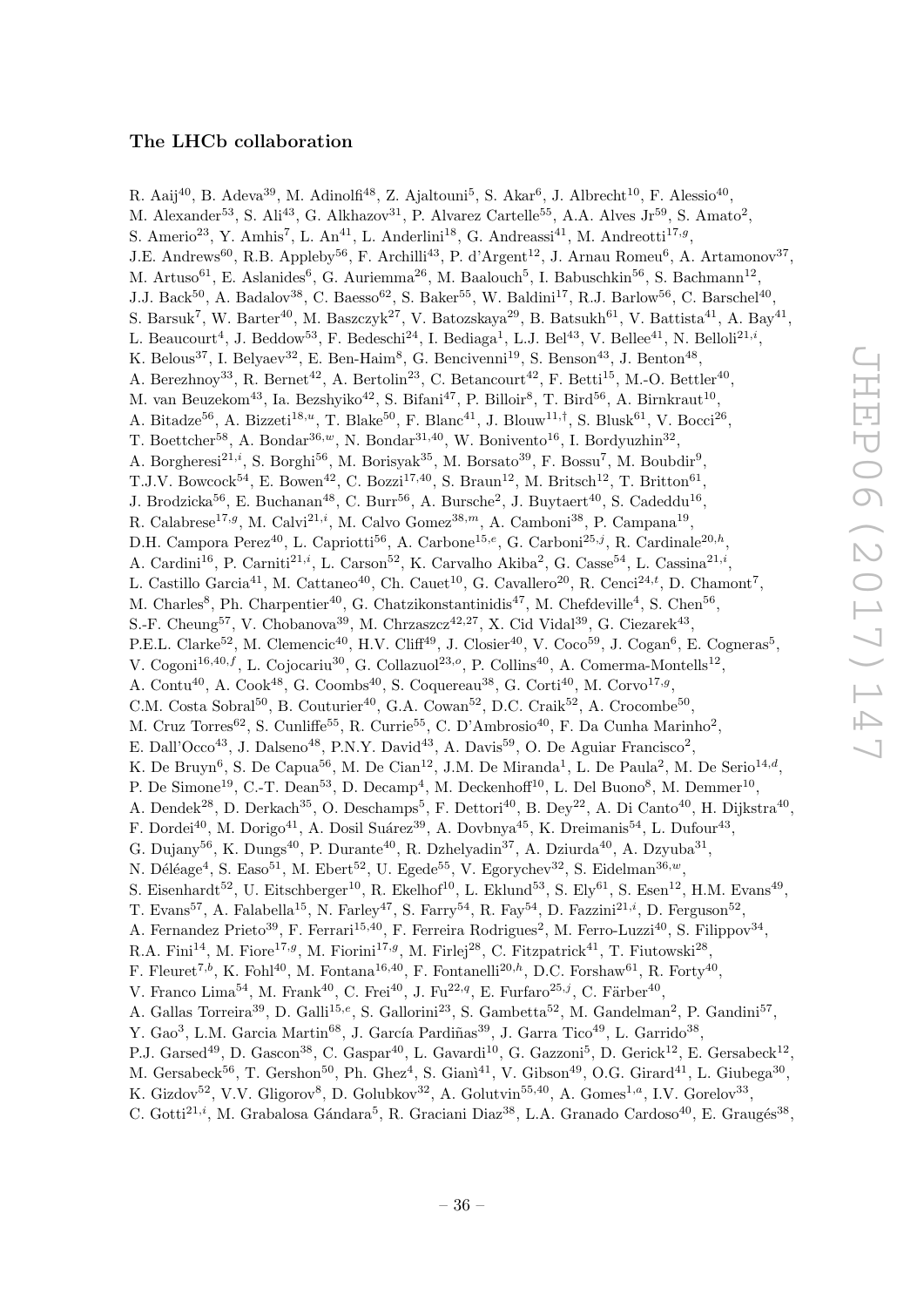E. Graverini<sup>42</sup>, G. Graziani<sup>18</sup>, A. Grecu<sup>30</sup>, P. Griffith<sup>47</sup>, L. Grillo<sup>21,40,*i*</sup>, B.R. Gruberg Cazon<sup>57</sup>, O. Grünberg<sup>66</sup>, E. Gushchin<sup>34</sup>, Yu. Guz<sup>37</sup>, T. Gys<sup>40</sup>, C. Göbel<sup>62</sup>, T. Hadavizadeh<sup>57</sup>, C. Hadjivasiliou<sup>5</sup>, G. Haefeli<sup>41</sup>, C. Haen<sup>40</sup>, S.C. Haines<sup>49</sup>, S. Hall<sup>55</sup>, B. Hamilton<sup>60</sup>, X. Han<sup>12</sup>, S. Hansmann-Menzemer<sup>12</sup>, N. Harnew<sup>57</sup>, S.T. Harnew<sup>48</sup>, J. Harrison<sup>56</sup>, M. Hatch<sup>40</sup>, J. He<sup>63</sup>, T. Head<sup>41</sup>, A. Heister<sup>9</sup>, K. Hennessy<sup>54</sup>, P. Henrard<sup>5</sup>, L. Henry<sup>8</sup>, J.A. Hernando Morata<sup>39</sup>, E. van Herwijnen<sup>40</sup>, M. Heß<sup>66</sup>, A. Hicheur<sup>2</sup>, D. Hill<sup>57</sup>, C. Hombach<sup>56</sup>, H. Hopchev<sup>41</sup>, W. Hulsbergen<sup>43</sup>, T. Humair<sup>55</sup>, M. Hushchyn<sup>35</sup>, N. Hussain<sup>57</sup>, D. Hutchcroft<sup>54</sup>, M. Idzik<sup>28</sup>, P. Ilten<sup>58</sup>, R. Jacobsson<sup>40</sup>, A. Jaeger<sup>12</sup>, J. Jalocha<sup>57</sup>, E. Jans<sup>43</sup>, A. Jawahery<sup>60</sup>, F. Jiang<sup>3</sup>, M. John $^{57}$ , D. Johnson<sup>40</sup>, C.R. Jones<sup>49</sup>, C. Joram<sup>40</sup>, B. Jost<sup>40</sup>, N. Jurik<sup>61</sup>, S. Kandybei<sup>45</sup>, W. Kanso<sup>6</sup>, M. Karacson<sup>40</sup>, J.M. Kariuki<sup>48</sup>, S. Karodia<sup>53</sup>, M. Kecke<sup>12</sup>, M. Kelsey<sup>61</sup>, I.R. Kenyon<sup>47</sup>, M. Kenzie<sup>49</sup>, T. Ketel<sup>44</sup>, E. Khairullin<sup>35</sup>, B. Khanji<sup>12</sup>, C. Khurewathanakul<sup>41</sup>, T. Kirn<sup>9</sup>, S. Klaver<sup>56</sup>, K. Klimaszewski<sup>29</sup>, S. Koliiev<sup>46</sup>, M. Kolpin<sup>12</sup>, I. Komarov<sup>41</sup>, R.F. Koopman<sup>44</sup>, P. Koppenburg<sup>43</sup>, A. Kosmyntseva<sup>32</sup>, A. Kozachuk<sup>33</sup>, M. Kozeiha<sup>5</sup>, L. Kravchuk<sup>34</sup>, K. Kreplin<sup>12</sup>, M. Kreps<sup>50</sup>, P. Krokovny<sup>36,*w*</sup>, F. Kruse<sup>10</sup>, W. Krzemien<sup>29</sup>, W. Kucewicz<sup>27,*l*</sup>, M. Kucharczyk<sup>27</sup>, V. Kudryavtsev<sup>36,*w*</sup>, A.K. Kuonen<sup>41</sup>, K. Kurek<sup>29</sup>, T. Kvaratskheliya $^{32,40}$ , D. Lacarrere<sup>40</sup>, G. Lafferty<sup>56</sup>, A. Lai<sup>16</sup>, G. Lanfranchi<sup>19</sup>, C. Langenbruch<sup>9</sup>, T. Latham<sup>50</sup>, C. Lazzeroni<sup>47</sup>, R. Le Gac<sup>6</sup>, J. van Leerdam<sup>43</sup>, J.-P. Lees<sup>4</sup>, A. Leflat<sup>33,40</sup>, J. Lefrançois<sup>7</sup>, R. Lefèvre<sup>5</sup>, F. Lemaitre<sup>40</sup>, E. Lemos Cid<sup>39</sup>, O. Leroy<sup>6</sup>, T. Lesiak<sup>27</sup>, B. Leverington<sup>12</sup>, Y. Li<sup>7</sup>, T. Likhomanenko<sup>35,67</sup>, R. Lindner<sup>40</sup>, C. Linn<sup>40</sup>, F. Lionetto<sup>42</sup>, B. Liu<sup>16</sup>, X. Liu<sup>3</sup>, D. Loh<sup>50</sup>, I. Longstaff<sup>53</sup>, J.H. Lopes<sup>2</sup>, D. Lucchesi<sup>23,0</sup>, M. Lucio Martinez<sup>39</sup>, H. Luo<sup>52</sup>, A. Lupato<sup>23</sup>, E. Luppi<sup>17,9</sup>, O. Lupton<sup>57</sup>, A. Lusiani<sup>24</sup>, X. Lyu<sup>63</sup>, F. Machefert<sup>7</sup>, F. Maciuc<sup>30</sup>, O. Maev<sup>31</sup>, K. Maguire<sup>56</sup>, S. Malde<sup>57</sup>, A. Malinin<sup>67</sup>, T. Maltsev<sup>36</sup>, G. Manca<sup>7</sup>, G. Mancinelli<sup>6</sup>, P. Manning<sup>61</sup>, J. Maratas<sup>5,v</sup>, J.F. Marchand<sup>4</sup>, U. Marconi<sup>15</sup>, C. Marin Benito<sup>38</sup>, P. Marino<sup>24,t</sup>,  $J.$  Marks<sup>12</sup>, G. Martellotti<sup>26</sup>, M. Martin<sup>6</sup>, M. Martinelli<sup>41</sup>, D. Martinez Santos<sup>39</sup>, F. Martinez Vidal<sup>68</sup>, D. Martins Tostes<sup>2</sup>, L.M. Massacrier<sup>7</sup>, A. Massafferri<sup>1</sup>, R. Matev<sup>40</sup>, A. Mathad<sup>50</sup>, Z. Mathe<sup>40</sup>, C. Matteuzzi<sup>21</sup>, A. Mauri<sup>42</sup>, B. Maurin<sup>41</sup>, A. Mazurov<sup>47</sup>, M. McCann<sup>55</sup>, J. McCarthy<sup>47</sup>, A. McNab<sup>56</sup>, R. McNulty<sup>13</sup>, B. Meadows<sup>59</sup>, F. Meier<sup>10</sup>, M. Meissner<sup>12</sup>, D. Melnychuk<sup>29</sup>, M. Merk<sup>43</sup>, A. Merli<sup>22,q</sup>, E. Michielin<sup>23</sup>, D.A. Milanes<sup>65</sup>, M.-N. Minard<sup>4</sup>, D.S. Mitzel<sup>12</sup>, A. Mogini<sup>8</sup>, J. Molina Rodriguez<sup>1</sup>, I.A. Monroy<sup>65</sup>, S. Monteil<sup>5</sup>, M. Morandin<sup>23</sup>, P. Morawski<sup>28</sup>, A. Mordà<sup>6</sup>, M.J. Morello<sup>24,*t*</sup>, J. Moron<sup>28</sup>, A.B. Morris<sup>52</sup>, R. Mountain<sup>61</sup>, F. Muheim<sup>52</sup>, M. Mulder<sup>43</sup>, M. Mussini<sup>15</sup>, D. Müller<sup>56</sup>, J. Müller<sup>10</sup>, K. Müller<sup>42</sup>, V. Müller<sup>10</sup>, P. Naik<sup>48</sup>, T. Nakada<sup>41</sup>, R. Nandakumar<sup>51</sup>, A. Nandi<sup>57</sup>, I. Nasteva<sup>2</sup>, M. Needham<sup>52</sup>, N. Neri<sup>22</sup>, S. Neubert<sup>12</sup>, N. Neufeld<sup>40</sup>, M. Neuner<sup>12</sup>, A.D. Nguyen<sup>41</sup>, T.D. Nguyen<sup>41</sup>, C. Nguyen-Mau<sup>41,n</sup>, S. Nieswand<sup>9</sup>, R. Niet<sup>10</sup>, N. Nikitin<sup>33</sup>, T. Nikodem<sup>12</sup>, A. Novoselov<sup>37</sup>, D.P. O'Hanlon<sup>50</sup>, A. Oblakowska-Mucha<sup>28</sup>, V. Obraztsov<sup>37</sup>, S. Ogilvy<sup>19</sup>, R. Oldeman<sup>49</sup>, C.J.G. Onderwater<sup>69</sup>, J.M. Otalora Goicochea<sup>2</sup>, A. Otto<sup>40</sup>, P. Owen<sup>42</sup>, A. Oyanguren<sup>68,40</sup>, P.R. Pais<sup>41</sup>, A. Palano<sup>14,d</sup>, F. Palombo<sup>22,q</sup>, M. Palutan<sup>19</sup>, J. Panman<sup>40</sup>, A. Papanestis<sup>51</sup>, M. Pappagallo<sup>14,d</sup>, L.L. Pappalardo<sup>17,g</sup>, W. Parker<sup>60</sup>, C. Parkes<sup>56</sup>, G. Passaleva<sup>18</sup>, A. Pastore<sup>14,d</sup>, G.D. Patel<sup>54</sup>, M. Patel<sup>55</sup>, C. Patrignani<sup>15,e</sup>, A. Pearce<sup>56,51</sup>, A. Pellegrino<sup>43</sup>, G. Penso<sup>26</sup>, M. Pepe Altarelli<sup>40</sup>, S. Perazzini<sup>40</sup>, P. Perret<sup>5</sup>, L. Pescatore<sup>47</sup>, K. Petridis<sup>48</sup>, A. Petrolini<sup>20,h</sup>, A. Petrov<sup>67</sup>, M. Petruzzo<sup>22,q</sup>, E. Picatoste Olloqui<sup>38</sup>, B. Pietrzyk<sup>4</sup>, M. Pikies<sup>27</sup>, D. Pinci<sup>26</sup>, A. Pistone<sup>20</sup>, A. Piucci<sup>12</sup>, S. Playfer<sup>52</sup>, M. Plo Casasus<sup>39</sup>, T. Poikela<sup>40</sup>, F. Polci<sup>8</sup>, A. Poluektov<sup>50,36</sup>, I. Polyakov<sup>61</sup>, E. Polycarpo<sup>2</sup>, G.J. Pomery<sup>48</sup>, A. Popov<sup>37</sup>, D. Popov<sup>11,40</sup>, B. Popovici<sup>30</sup>, S. Poslavskii<sup>37</sup>, C. Potterat<sup>2</sup>, E. Price<sup>48</sup>, J.D. Price<sup>54</sup>, J. Prisciandaro<sup>39</sup>, A. Pritchard<sup>54</sup>, C. Prouve<sup>48</sup>, V. Pugatch<sup>46</sup>, A. Puig Navarro<sup>41</sup>, G. Punzi<sup>24,p</sup>, W. Qian<sup>57</sup>,

R. Quagliani<sup>7,48</sup>, B. Rachwal<sup>27</sup>, J.H. Rademacker<sup>48</sup>, M. Rama<sup>24</sup>, M. Ramos Pernas<sup>39</sup>,

M.S. Rangel<sup>2</sup>, I. Raniuk<sup>45</sup>, F. Ratnikov<sup>35</sup>, G. Raven<sup>44</sup>, F. Redi<sup>55</sup>, S. Reichert<sup>10</sup>, A.C. dos Reis<sup>1</sup>,

C. Remon Alepuz<sup>68</sup>, V. Renaudin<sup>7</sup>, S. Ricciardi<sup>51</sup>, S. Richards<sup>48</sup>, M. Rihl<sup>40</sup>, K. Rinnert<sup>54</sup>,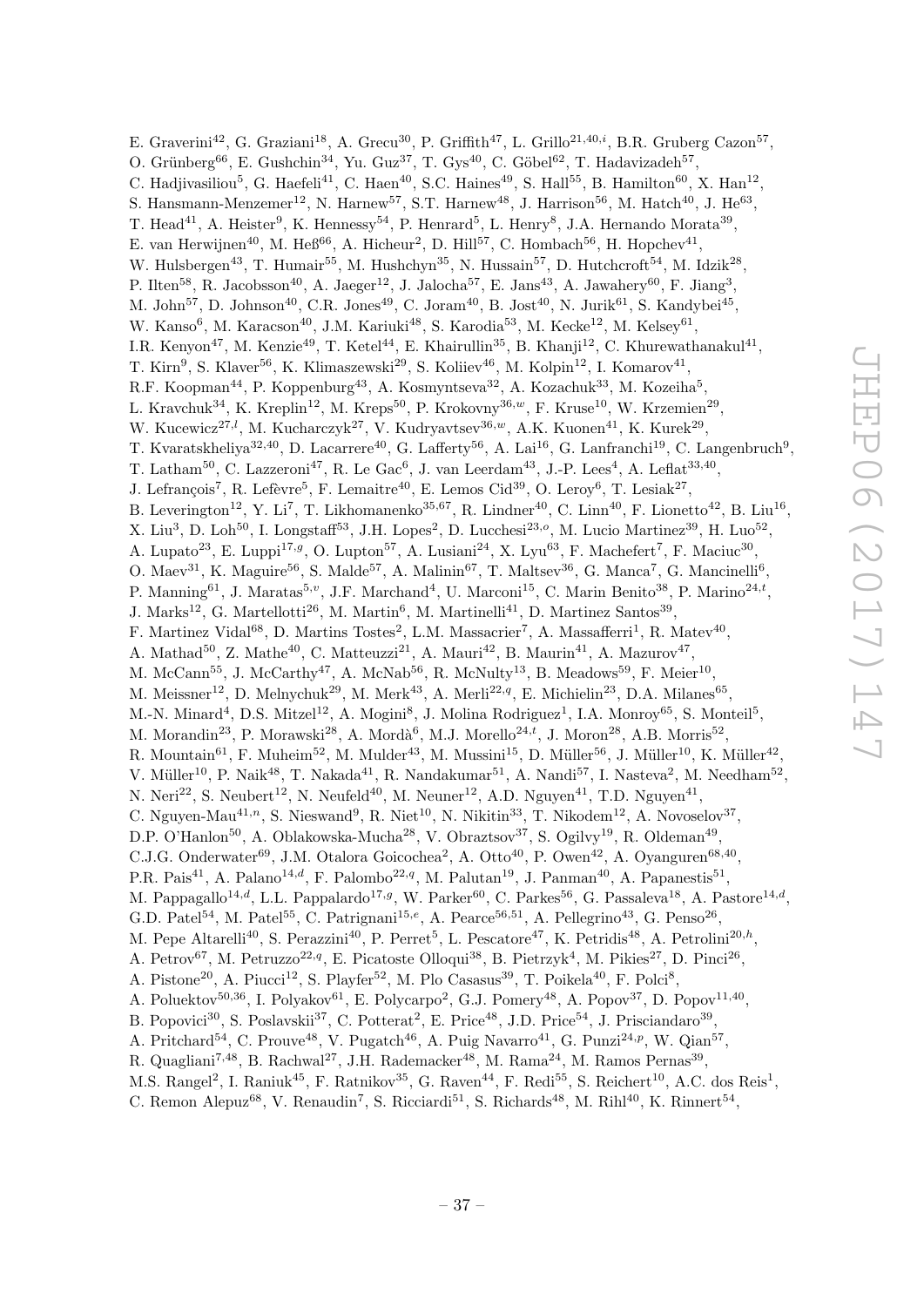V. Rives Molina<sup>38</sup>, P. Robbe<sup>7,40</sup>, A.B. Rodrigues<sup>1</sup>, E. Rodrigues<sup>59</sup>, J.A. Rodriguez Lopez<sup>65</sup>, P. Rodriguez Perez<sup>56,†</sup>, A. Rogozhnikov<sup>35</sup>, S. Roiser<sup>40</sup>, A. Rollings<sup>57</sup>, V. Romanovskiy<sup>37</sup>, A. Romero Vidal<sup>39</sup>, J.W. Ronayne<sup>13</sup>, M. Rotondo<sup>19</sup>, M.S. Rudolph<sup>61</sup>, T. Ruf<sup>40</sup>, P. Ruiz Valls<sup>68</sup>, J.J. Saborido Silva<sup>39</sup>, E. Sadykhov<sup>32</sup>, N. Sagidova<sup>31</sup>, B. Saitta<sup>16,f</sup>, V. Salustino Guimaraes<sup>2</sup>, C. Sanchez Mayordomo<sup>68</sup>, B. Sanmartin Sedes<sup>39</sup>, R. Santacesaria<sup>26</sup>, C. Santamarina Rios<sup>39</sup>, M. Santimaria<sup>19</sup>, E. Santovetti<sup>25,j</sup>, A. Sarti<sup>19,k</sup>, C. Satriano<sup>26,s</sup>, A. Satta<sup>25</sup>, D.M. Saunders<sup>48</sup>, D. Savrina<sup>32,33</sup>, S. Schael<sup>9</sup>, M. Schellenberg<sup>10</sup>, M. Schiller<sup>40</sup>, H. Schindler<sup>40</sup>, M. Schlupp<sup>10</sup>, M. Schmelling<sup>11</sup>, T. Schmelzer<sup>10</sup>, B. Schmidt<sup>40</sup>, O. Schneider<sup>41</sup>, A. Schopper<sup>40</sup>, K. Schubert<sup>10</sup>, M. Schubiger<sup>41</sup>, M.-H. Schune<sup>7</sup>, R. Schwemmer<sup>40</sup>, B. Sciascia<sup>19</sup>, A. Sciubba<sup>26,k</sup>, A. Semennikov<sup>32</sup>, A. Sergi<sup>47</sup>, N. Serra<sup>42</sup>, J. Serrano<sup>6</sup>, L. Sestini<sup>23</sup>, P. Seyfert<sup>21</sup>, M. Shapkin<sup>37</sup>, I. Shapoval<sup>45</sup>, Y. Shcheglov<sup>31</sup>, T. Shears<sup>54</sup>, L. Shekhtman<sup>36,*w*</sup>, V. Shevchenko<sup>67</sup>, B.G. Siddi<sup>17,40</sup>, R. Silva Coutinho<sup>42</sup>, L. Silva de Oliveira<sup>2</sup>, G. Simi<sup>23,0</sup>, S. Simone<sup>14,d</sup>, M. Sirendi<sup>49</sup>, N. Skidmore<sup>48</sup>, T. Skwarnicki<sup>61</sup>, E. Smith<sup>55</sup>, I.T. Smith<sup>52</sup>, J. Smith<sup>49</sup>, M. Smith<sup>55</sup>, H. Snoek<sup>43</sup>, M.D. Sokoloff<sup>59</sup>, F.J.P. Soler<sup>53</sup>, B. Souza De Paula<sup>2</sup>, B. Spaan<sup>10</sup>, P. Spradlin<sup>53</sup>, S. Sridharan<sup>40</sup>, F. Stagni<sup>40</sup>, M. Stahl<sup>12</sup>, S. Stahl<sup>40</sup>, P. Stefko<sup>41</sup>, S. Stefkova<sup>55</sup>, O. Steinkamp<sup>42</sup>, S. Stemmle<sup>12</sup>, O. Stenyakin<sup>37</sup>, S. Stevenson<sup>57</sup>, S. Stoica<sup>30</sup>, S. Stone<sup>61</sup>, B. Storaci<sup>42</sup>, S. Stracka<sup>24,p</sup>, M. Straticiuc<sup>30</sup>, U. Straumann<sup>42</sup>, L. Sun<sup>59</sup>, W. Sutcliffe<sup>55</sup>, K. Swientek<sup>28</sup>, V. Syropoulos<sup>44</sup>, M. Szczekowski<sup>29</sup>, T. Szumlak<sup>28</sup>, S. T'Jampens<sup>4</sup>, A. Tayduganov<sup>6</sup>, T. Tekampe<sup>10</sup>, G. Tellarini<sup>17,9</sup>, F. Teubert<sup>40</sup>, E. Thomas<sup>40</sup>, J. van Tilburg<sup>43</sup>, M.J. Tilley<sup>55</sup>, V. Tisserand<sup>4</sup>, M. Tobin<sup>41</sup>, S. Tolk<sup>49</sup>, L. Tomassetti<sup>17,g</sup>, D. Tonelli<sup>40</sup>, S. Topp-Joergensen<sup>57</sup>, F. Toriello<sup>61</sup>, E. Tournefier<sup>4</sup>, S. Tourneur<sup>41</sup>, K. Trabelsi<sup>41</sup>, M. Traill<sup>53</sup>, M.T. Tran<sup>41</sup>, M. Tresch<sup>42</sup>, A. Trisovic<sup>40</sup>, A. Tsaregorodtsev<sup>6</sup>, P. Tsopelas<sup>43</sup>, A. Tully<sup>49</sup>, N. Tuning<sup>43</sup>, A. Ukleja<sup>29</sup>, A. Ustyuzhanin<sup>35</sup>, U. Uwer<sup>12</sup>, C. Vacca<sup>16, f</sup>, V. Vagnoni<sup>15,40</sup>, A. Valassi<sup>40</sup>, S. Valat<sup>40</sup>, G. Valenti<sup>15</sup>, A. Vallier<sup>7</sup>, R. Vazquez Gomez<sup>19</sup>, P. Vazquez Regueiro<sup>39</sup>, S. Vecchi<sup>17</sup>, M. van Veghel<sup>43</sup>, J.J. Velthuis<sup>48</sup>, M. Veltri<sup>18,r</sup>, G. Veneziano<sup>57</sup>, A. Venkateswaran<sup>61</sup>, M. Vernet<sup>5</sup>, M. Vesterinen<sup>12</sup>, B. Viaud<sup>7</sup>, D. Vieira<sup>1</sup>, M. Vieites Diaz<sup>39</sup>, H. Viemann<sup>66</sup>, X. Vilasis-Cardona<sup>38,*m*</sup>, M. Vitti<sup>49</sup>, V. Volkov<sup>33</sup>, A. Vollhardt<sup>42</sup>, B. Voneki<sup>40</sup>, A. Vorobyev<sup>31</sup>, V. Vorobyev<sup>36,*w*</sup>, C. Voß<sup>66</sup>, J.A. de Vries<sup>43</sup>, C. Vázquez Sierra<sup>39</sup>, R. Waldi<sup>66</sup>, C. Wallace<sup>50</sup>, R. Wallace<sup>13</sup>, J. Walsh<sup>24</sup>, J. Wang<sup>61</sup>, D.R. Ward<sup>49</sup>, H.M. Wark<sup>54</sup>, N.K. Watson<sup>47</sup>, D. Websdale<sup>55</sup>, A. Weiden<sup>42</sup>, M. Whitehead<sup>40</sup>, J. Wicht<sup>50</sup>, G. Wilkinson<sup>57,40</sup>, M. Wilkinson<sup>61</sup>, M. Williams<sup>40</sup>, M.P. Williams<sup>47</sup>, M. Williams<sup>58</sup>, T. Williams<sup>47</sup>, F.F. Wilson<sup>51</sup>, J. Wimberley<sup>60</sup>, J. Wishahi<sup>10</sup>, W. Wislicki<sup>29</sup>, M. Witek<sup>27</sup>, G. Wormser<sup>7</sup>, S.A. Wotton<sup>49</sup>, K. Wraight<sup>53</sup>, K. Wyllie<sup>40</sup>, Y. Xie<sup>64</sup>, Z. Xing<sup>61</sup>, Z. Xu<sup>41</sup>, Z. Yang<sup>3</sup>, Y. Yao<sup>61</sup>, H. Yin<sup>64</sup>, J. Yu<sup>64</sup>,

- X. Yuan<sup>36,*w*</sup>, O. Yushchenko<sup>37</sup>, K.A. Zarebski<sup>47</sup>, M. Zavertyaev<sup>11,*c*</sup>, L. Zhang<sup>3</sup>, Y. Zhang<sup>7</sup>,
- Y. Zhang<sup>63</sup>, A. Zhelezov<sup>12</sup>, Y. Zheng<sup>63</sup>, A. Zhokhov<sup>32</sup>, X. Zhu<sup>3</sup>, V. Zhukov<sup>9</sup> and S. Zucchelli<sup>15</sup>
	- <sup>1</sup> Centro Brasileiro de Pesquisas Físicas (CBPF), Rio de Janeiro, Brazil
	- <sup>2</sup> Universidade Federal do Rio de Janeiro (UFRJ), Rio de Janeiro, Brazil
	- <sup>3</sup> Center for High Energy Physics, Tsinghua University, Beijing, China
	- <sup>4</sup> LAPP, Université Savoie Mont-Blanc, CNRS/IN2P3, Annecy-Le-Vieux, France
	- <sup>5</sup> Clermont Universit´e, Universit´e Blaise Pascal, CNRS/IN2P3, LPC, Clermont-Ferrand, France
	- $6$  CPPM, Aix-Marseille Université, CNRS/IN2P3, Marseille, France
	- $^7$  LAL, Université Paris-Sud, CNRS/IN2P3, Orsay, France
	- <sup>8</sup> LPNHE, Universit´e Pierre et Marie Curie, Universit´e Paris Diderot, CNRS/IN2P3, Paris, France
	- 9 I. Physikalisches Institut, RWTH Aachen University, Aachen, Germany
	- $10$  Fakultät Physik, Technische Universität Dortmund, Dortmund, Germany
	- $11$  Max-Planck-Institut für Kernphysik (MPIK), Heidelberg, Germany
	- $12$  Physikalisches Institut, Ruprecht-Karls-Universität Heidelberg, Heidelberg, Germany
	- <sup>13</sup> School of Physics, University College Dublin, Dublin, Ireland
	- <sup>14</sup> Sezione INFN di Bari, Bari, Italy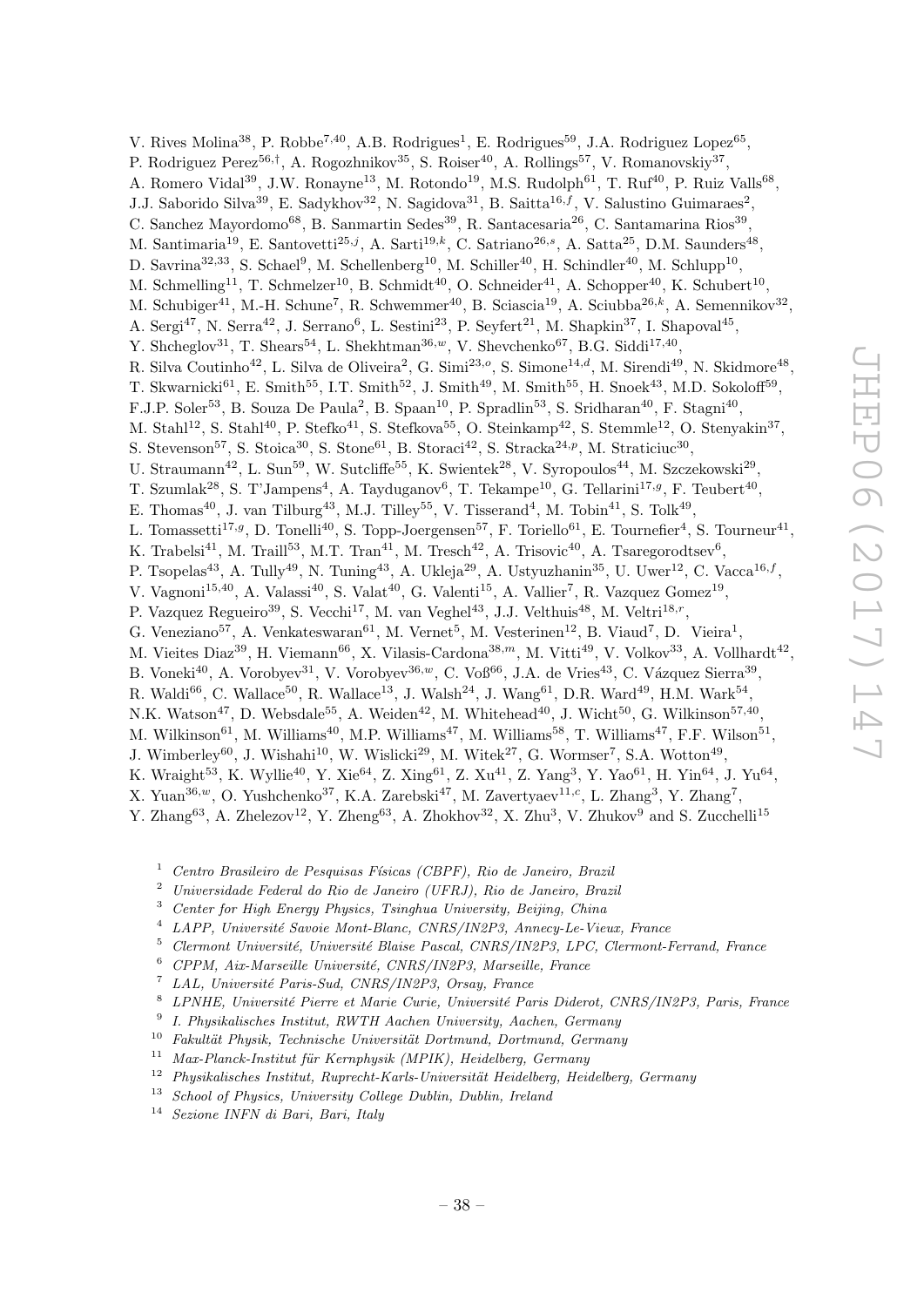- Sezione INFN di Bologna, Bologna, Italy
- Sezione INFN di Cagliari, Cagliari, Italy
- Sezione INFN di Ferrara, Ferrara, Italy
- <sup>18</sup> Sezione INFN di Firenze, Firenze, Italy<br><sup>19</sup> Lehantari Navionali dell'INFN di Frees
- Laboratori Nazionali dell'INFN di Frascati, Frascati, Italy
- <sup>20</sup> Sezione INFN di Genova, Genova, Italy<br><sup>21</sup> Seviene INFN di Milane Bissesse Milan
- <sup>21</sup> Sezione INFN di Milano Bicocca, Milano, Italy<br><sup>22</sup> Seriese INFN di Milano, Milano, Italy
- <sup>22</sup> Sezione INFN di Milano, Milano, Italy<br><sup>23</sup> Series UNFN di Pedang Pedang Italy
- Sezione INFN di Padova, Padova, Italy
- Sezione INFN di Pisa, Pisa, Italy
- <sup>25</sup> Sezione INFN di Roma Tor Vergata, Roma, Italy<br><sup>26</sup> Sezione INFN di Perre Le Seziones, Perre, Italy
- Sezione INFN di Roma La Sapienza, Roma, Italy
- <sup>27</sup> Henryk Niewodniczanski Institute of Nuclear Physics Polish Academy of Sciences, Kraków, Poland
- AGH University of Science and Technology, Faculty of Physics and Applied Computer Science, Kraków, Poland
- National Center for Nuclear Research (NCBJ), Warsaw, Poland
- <sup>30</sup> Horia Hulubei National Institute of Physics and Nuclear Engineering, Bucharest-Magurele, Romania
- Petersburg Nuclear Physics Institute (PNPI), Gatchina, Russia
- Institute of Theoretical and Experimental Physics (ITEP), Moscow, Russia
- Institute of Nuclear Physics, Moscow State University (SINP MSU), Moscow, Russia
- <sup>34</sup> Institute for Nuclear Research of the Russian Academy of Sciences (INR RAN), Moscow, Russia
- Yandex School of Data Analysis, Moscow, Russia
- <sup>36</sup> Budker Institute of Nuclear Physics (SB RAS), Novosibirsk, Russia, Novosibirsk, Russia<br><sup>37</sup> Institute for High Francy Physics (HIFP), Protying Puscia
- Institute for High Energy Physics (IHEP), Protvino, Russia
- ICCUB, Universitat de Barcelona, Barcelona, Spain
- Universidad de Santiago de Compostela, Santiago de Compostela, Spain
- European Organization for Nuclear Research (CERN), Geneva, Switzerland
- Ecole Polytechnique Fédérale de Lausanne (EPFL), Lausanne, Switzerland
- Physik-Institut, Universität Zürich, Zürich, Switzerland
- Nikhef National Institute for Subatomic Physics, Amsterdam, The Netherlands
- Nikhef National Institute for Subatomic Physics and VU University Amsterdam, Amsterdam, The Netherlands
- NSC Kharkiv Institute of Physics and Technology (NSC KIPT), Kharkiv, Ukraine
- Institute for Nuclear Research of the National Academy of Sciences (KINR), Kyiv, Ukraine
- University of Birmingham, Birmingham, United Kingdom
- H.H. Wills Physics Laboratory, University of Bristol, Bristol, United Kingdom
- Cavendish Laboratory, University of Cambridge, Cambridge, United Kingdom
- Department of Physics, University of Warwick, Coventry, United Kingdom
- STFC Rutherford Appleton Laboratory, Didcot, United Kingdom
- School of Physics and Astronomy, University of Edinburgh, Edinburgh, United Kingdom
- School of Physics and Astronomy, University of Glasgow, Glasgow, United Kingdom
- Oliver Lodge Laboratory, University of Liverpool, Liverpool, United Kingdom
- $^{55}$  Imperial College London, London, United Kingdom<br> $^{56}$  School of Physics and Astronomy, University of Me
- School of Physics and Astronomy, University of Manchester, Manchester, United Kingdom
- Department of Physics, University of Oxford, Oxford, United Kingdom
- Massachusetts Institute of Technology, Cambridge, MA, United States
- University of Cincinnati, Cincinnati, OH, United States
- University of Maryland, College Park, MD, United States
- Syracuse University, Syracuse, NY, United States
- Pontifícia Universidade Católica do Rio de Janeiro (PUC-Rio), Rio de Janeiro, Brazil, associated  $to$   $\frac{2}{3}$